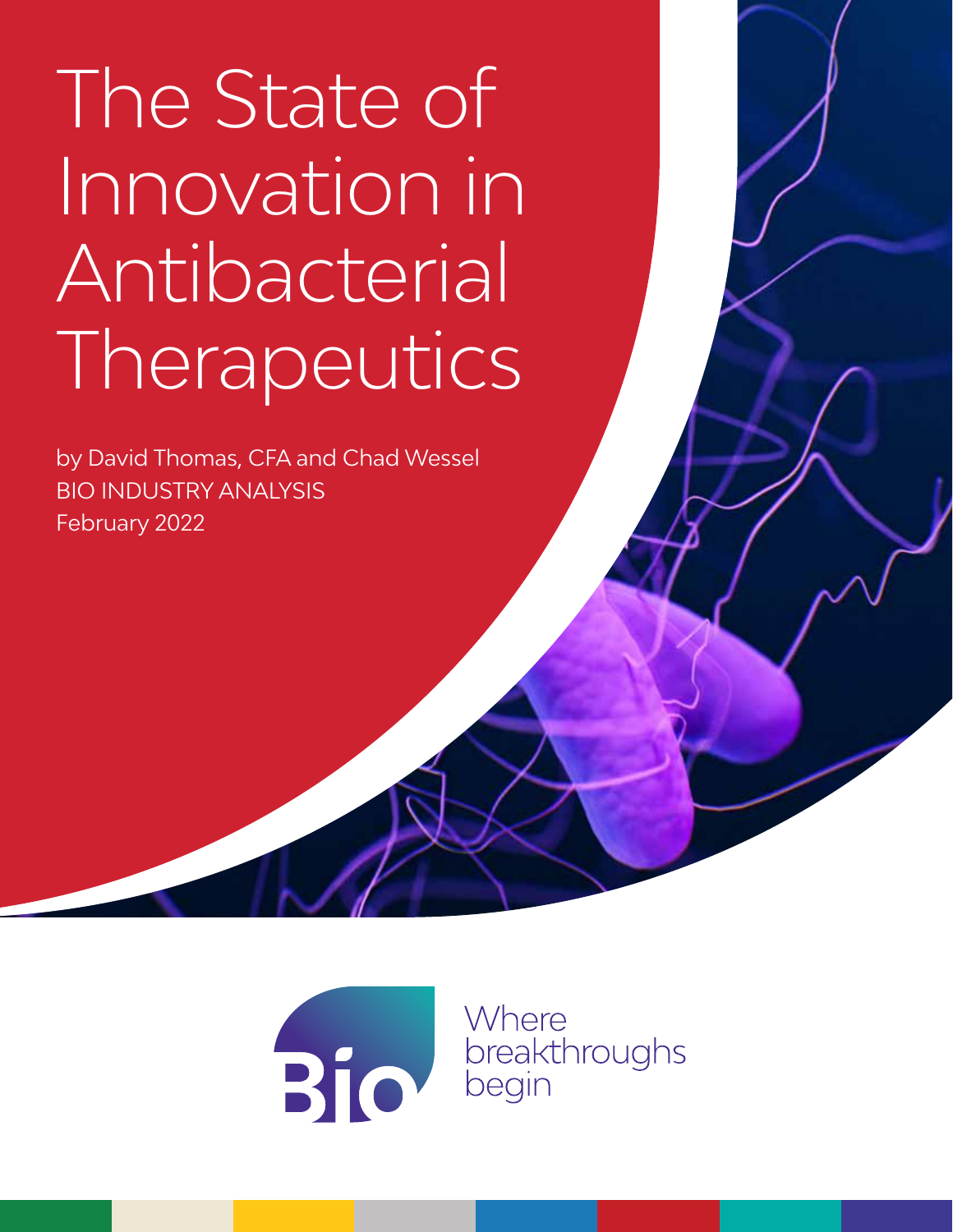#### About BIO

The Biotechnology Innovation Organization (BIO) is the world's largest trade association representing biotechnology companies, academic institutions, state biotechnology centers and related organizations across the United States and in more than 30 other nations. BIO members are involved in the research and development of innovative healthcare, agricultural, industrial, and environmental biotechnology products. BIO also produces the BIO International Convention, the world's largest gathering of the biotechnology industry, along with industry-leading investor and partnering meetings held around the world.

Access BIO Industry Analysis reports here: [www.bio.org/iareports](http://www.bio.org/iareports)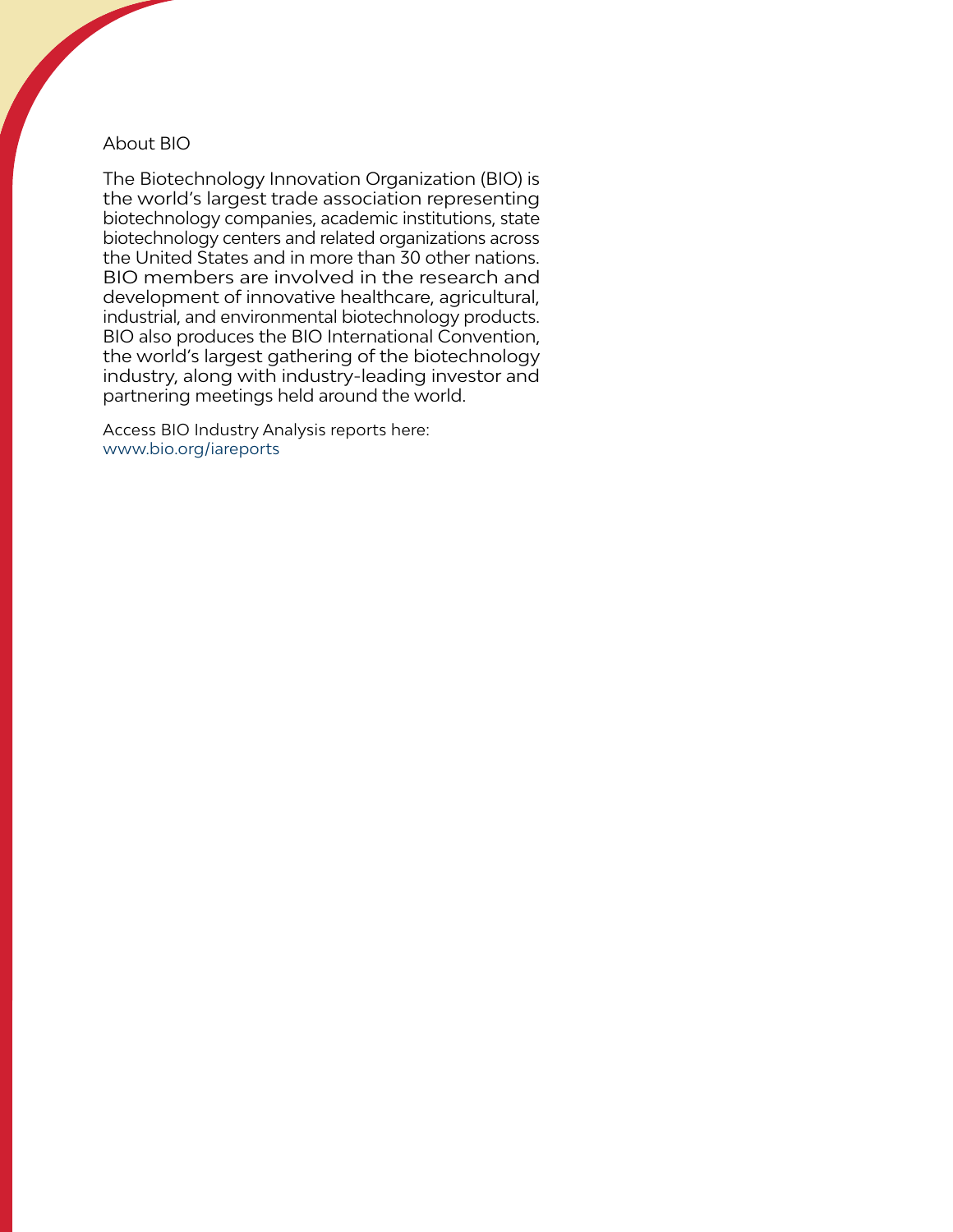# Introduction

Antibacterial drug discovery and development during the 20th century yielded one of the greatest armaments available to physicians, with more than 90% of all antibacterial drugs discovered during this period. Since the introduction of numerous antibiotic classes during the 1940s, deaths from bacterial infections have been reduced significantly. However, this next century is already presenting challenges that may render these older antibiotics obsolete. The COVID pandemic, which exposed multiple preparedness shortcomings, has elevated attention to the increasing threat of drug-resistant strains of bacteria. More than 1.2 million people worldwide are dying each year from antibiotic resistant infections and it is estimated this number will grow to 10 million per year by 2050.12 In the U.S. alone, more than 2.8 million antibiotic-resistant infections occur each year, with more than 35,000 people dying as a result.<sup>3</sup> The CDC, EMEA, WHO, IDSA, Pew, and other groups have issued warnings to public policymakers for more than a decade about the reduced effectiveness of last century's antibiotic arsenal (see **Appendix A1** for the most recent pathogen threat list from CDC and WHO).

Millions of currently treatable infections could become life threatening as the prior innovative advantage over bacteria wanes in the coming decades. Hospital acquired bacterial infections alone affect 1.7 million patients per year in the U.S., with almost 100,000 dying as a result.4 A significant portion of these patients acquire *Clostridioides difficile*, in large part due to taking 20th century antibiotics that harm beneficial bacteria in the human gut.<sup>5</sup> Skin infections affect 14 million patients in the U.S. each year and are responsible for more than 3 million visits to emergency departments.6 The American Lung Association reports that *Streptococcus pneumoniae* infects the lungs of 900,000 Americans each year, with other bacteria responsible for even more pneumonia cases.7 There is also a rising threat from bacterial sexually transmitted diseases. According to a 2019 report by the U.S. CDC, Gonorrhea and Syphilis are at their highest case levels since 1991, and Chlamydia has reached 1.7 million cases.<sup>8</sup> Prior to Covid, the leading cause of death from infectious disease globally was *Mycobacterium tuberculosis* infection (TB), with 1.6 million deaths resulting from more than 10 million cases per year.

This report investigates recent investment into antibacterial innovation and the current clinical pipeline that will help bridge the gaps in the antibacterial armamentarium. In our previously published research, drug development investment for many common chronic diseases was found to be declining and low relative to total healthcare burden on society. In that survey of under-funded disease areas, antibiotic investment was also found to be low and not trending upward with the rest of the industry. Unfortunately, over the same time period the total number of infections has risen along with more reports of antibiotic resistance. The lack of investor interest can be seen by contrasting venture investment into antibiotics vs. cancer over the last decade (**Figure 9**). Oncology companies raised close to \$7 billion in 2020 (*up* 900% from 2011), whereas antibiotic companies raised just \$0.16 billion (*less* than what they raised 10 years prior). This prompted the ongoing investigation to expand our analysis beyond privately funded companies. Specifically, we investigate funding industry-wide and determine to what extent this weakness in funding has impacted innovative antibacterial drug candidates.

- 1 Murray, C. et al. (2022). Global burden of bacterial antimicrobial resistance in 2019: a systematic analysis. *The Lance*t, accessed online
- January 20, 2022 at https://www.thelancet.com/journals/lancet/article/PIIS0140-6736(21)02724-0/fulltext<br>Report to the Secretary-General of the United Nations. (2019). NO TIME TO WAIT: SECURING THE FUTURE FROM DRUG-RESISTAN INFECTIONS. United Nations interagency Coordination Group on Antimicrobial Resistance. Accessed October 2021 from https:// www.who.int/publications/i/item/no-time-to-wait-securing-the-future-from-drug-resistant-infections (see Appendix A1 for a list of specific strains and threat levels.)
- <sup>3</sup> CDC AR Threats Report (2019), accessed October 2021 from: https://www.cdc.gov/drugresistance/biggest-threats.html<br><sup>4</sup> Hague, M., et al. (2018). Health care-associated infections an overview. *Infect Drug Resist*, 11,

Center for Disease Control and Prevention (2015). Nearly half a million Americans suffer from C. difficile infections in single year. Retrieved from https://www.cdc.gov/hai/dpks/deadly-diarrhea/dpk-deadly-diarrhea.html

- 6 Hersh, A., et al. (2008). National Trends in Ambulatory Visits and Antibiotic Prescribing for Skin and Soft-Tissue Infections. *Arch Intern Med*, 168(14), 1585-159. and company press release (https://melinta.com/melinta-therapeutics-announces-commercialavailability-of-kimyrsa/)
- <sup>7</sup> American Lung Association. Accessed October 2021 Retrieved from: [https://www.lung.org/lung-health-diseases/lung-disease-look](https://www.lung.org/lung-health-diseases/lung-disease-lookup/pneumonia/what-causes-pneumonia)[up/pneumonia/what-causes-pneumonia.](https://www.lung.org/lung-health-diseases/lung-disease-lookup/pneumonia/what-causes-pneumonia) Other bacteria include Mycoplasma pneumoniae, Chlamydophila pneumoniae, and Legionella pneumophila,

8 Center for Disease Control and Prevention (2019). New CDC Report: STDs Continue to Rise in the U.S. Retrieved from: https://www. cdc.gov/nchhstp/newsroom/2019/2018-STD-surveillance-report-press-release.html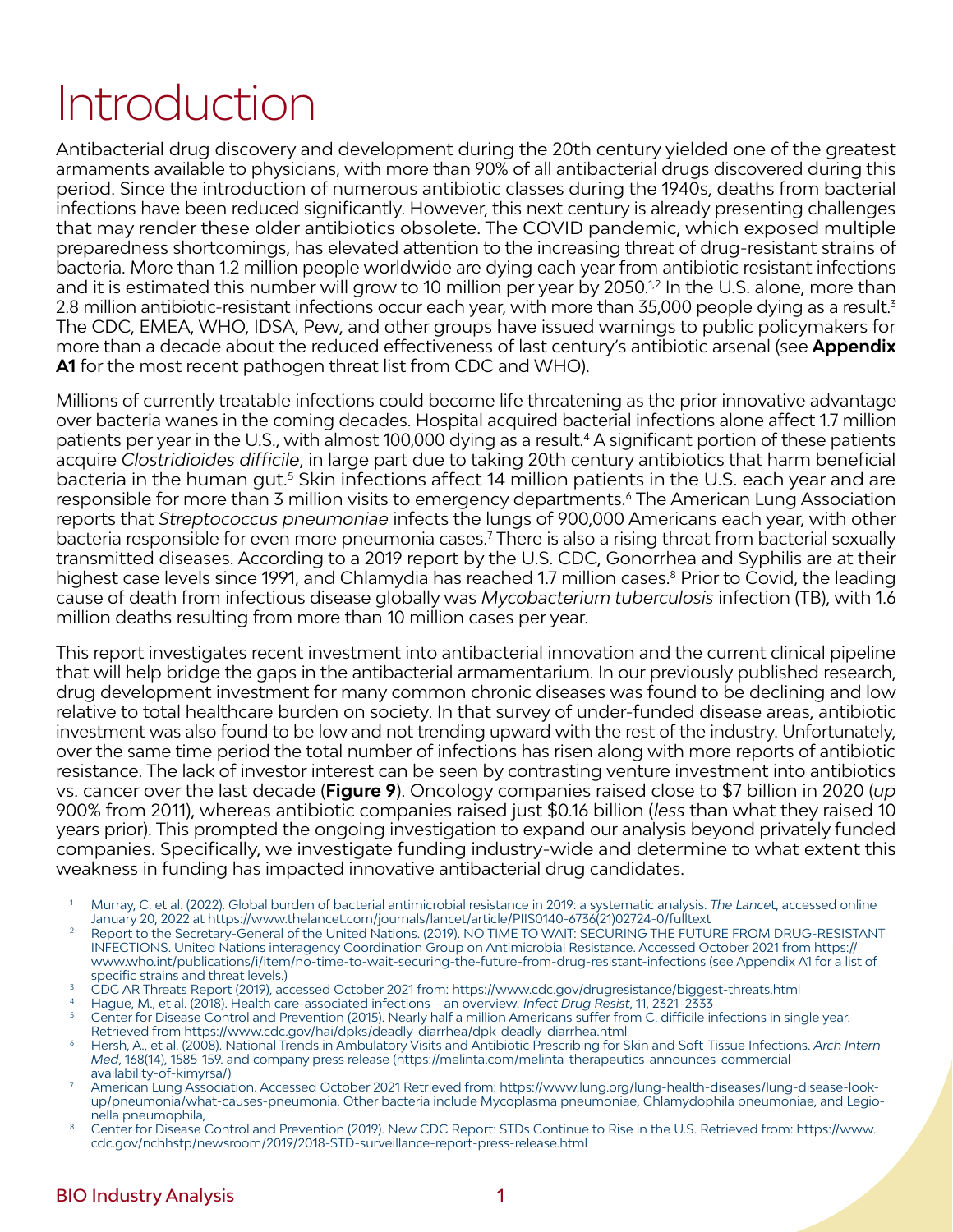We begin the report with an historical perspective on what antibacterial innovation over the past century has yielded. Categorizing all FDA approved antibacterials according to strategic approach and molecular target allowed us to assess the current pipeline for novel targets. To investigate funding gaps beyond venture investment, we also analyzed the last 10 years of clinical trial starts – an industry-wide proxy for investment and overall interest, that includes large and small public biopharma companies. In addition, we assess public market investment into antibacterial-focused emerging biotech companies.

#### Key Takeaways for the State of Antibacterial Therapeutic Innovation

- **Approved Antibacterial Drugs**: Although there have been 164 FDA-approved direct-acting antibacterial new chemical entities (NCEs) since the early 1900s (**Figure 1)**, only one new molecular target NCE has been approved over the last 35 years, illustrating a need to broaden the antibacterial discovery engine (**Figure 2**). There have been 11 indirect-acting NCEs approved, including seven drugs that work to extend the activity of existing drugs and four monoclonal antibodies specific for exotoxins.
- **Pipeline**: The breadth and novelty of the antibacterial clinical-stage pipeline is insufficient to meet the ongoing threat of wide-spread infection from drug-resistant strains. The clinical pipeline contains 54 direct-acting novel chemical or biochemical entities and 10 microbial entities (**Figure 3**). However, of the non-microbial candidates, 61% have targets for which marketed drugs already exist. More than 38% of candidate programs are indicated for *C. difficile* and TB, leaving only 44 drugs for other pathogenic bacteria. Only 10 of these 44 candidates have a novel target. There have been 14 indirect-acting NCEs in the clinical pipeline, including nine that work to extend the activity of existing drugs and five monoclonal antibodies specific for exotoxins.
- **Emerging Company Contribution to Innovation**: Small companies discovered 81% of the antibacterial therapeutics being tested in the clinic. Large biopharmaceutical companies discovered 12%, and small non-profit organizations discovered 7%, of the antibacterial therapeutics being tested in the clinic (**Figure 4**).
- **Clinical Trial Success Rates**: The calculated success rate from Phase I to FDA approval during the period 2011-2020 was 16.3% for an antibacterial new chemical entity (NCE). This is more than twice the overall industry success rate of 7.9%. For novel targeting NCEs, the success rate was 13%, with only three novel target drug programs transitioning at Phase III during this ten-year period (**Figure 8**).
- **Emerging Company Investment**: Venture capital funding of U.S. antibacterial-focused biopharma over the last decade was \$1.6 billion compared to oncology's \$26.5 billion (**Figure 9**). IPOs for 12 U.S. antibacterial-focused biopharma brought in just \$0.7 billion over this period, compared to 109 U.S. oncology companies raising \$12 billion (**Figure 10**). This equates to almost 17x less funding of antibacterial vs. oncology companies during this time.
- **Clinical Trial Initiations**: Clinical trial initiations for antibacterial NCEs declined 33% when comparing the five-year period 2016-2020 vs. 2011-2015 (from 55 down to 27 starts, **Figure 11**).
- **Potential solutions to strengthen the antibacterial pipeline**: 1) Early-stage investment (push mechanisms for research), 2) regulatory incentives, 3) late-stage investment (push mechanisms for development), 4) market-based mechanisms (pull incentives), and 5) reimbursement reform.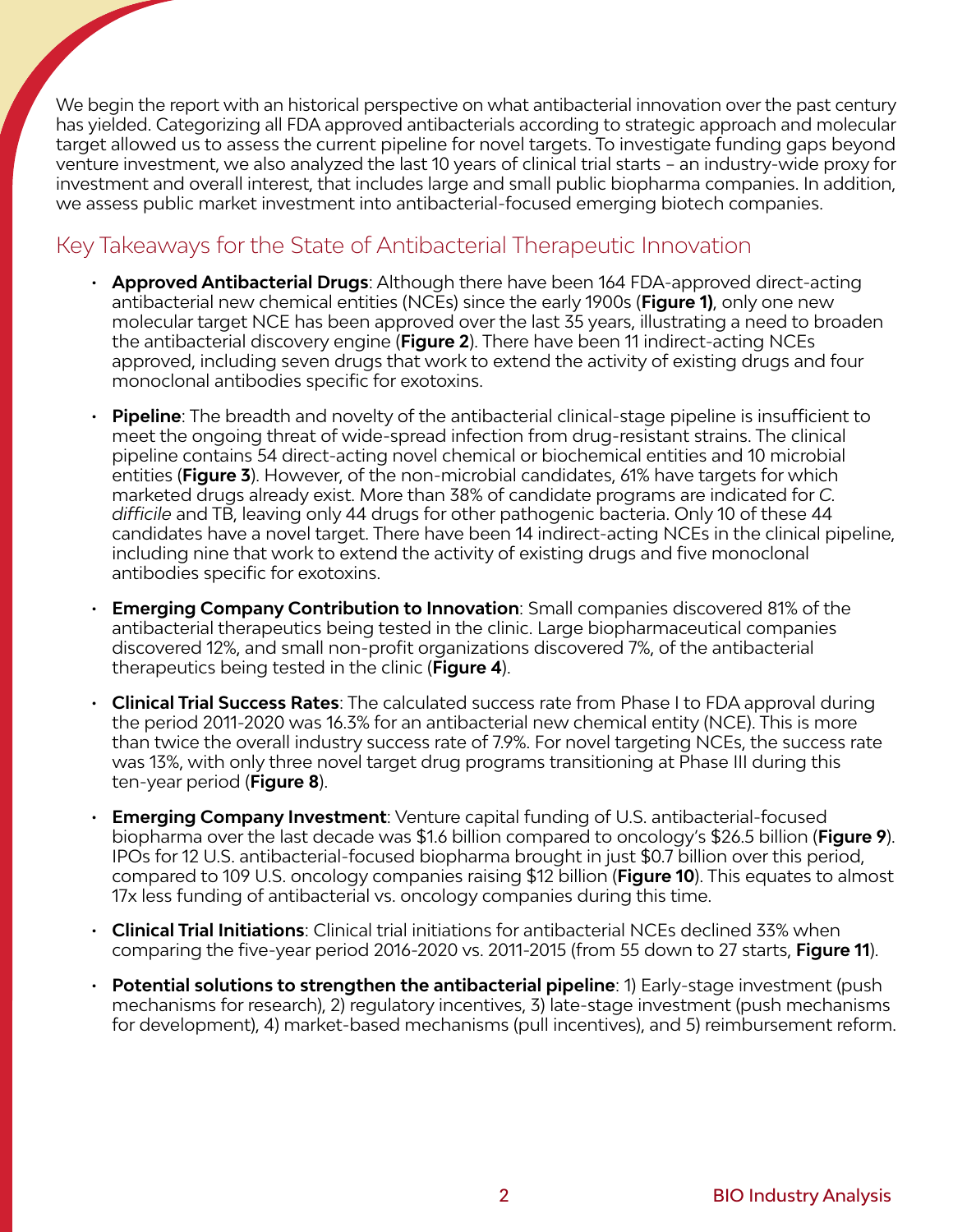# **Definitions**

Antibacterials defined herein are direct-acting therapeutics that stop bacterial growth (bacteriostatic) or kill bacteria (bactericidal) or indirect-acting therapeutics that either enhance the effectiveness of direct-acting drugs or inhibit exotoxins secreted by bacteria. This definition for antibacterial therapeutics includes small molecules, proteins, nucleic acids, bacteriophage, and live bacteria. The microbial consortia and single strain bacterial medicines ("microbiome therapeutics") that can prevent target organism growth are included.

We have included mycobacteria in the definition of bacteria for this report. Of the more than 60 species that fall under the *Mycobacterium* genus, *M. tuberculosis* drug resistant strains are considered one of the biggest threats in the world today. (The reason Mycobacteria are excluded in some antibacterial pipeline reports is the highly differentiated molecular structures outside the inner cell membrane compared to gram-negative and gram-positive bacteria. Although all three types of bacteria have a peptidoglycan layer beyond the inner membrane, mycobacteria have a thick layer of lipophilic mycolic acids.9 These structural differences are important in drug design and optimal drug penetration but can limit the breadth of infections that the drug can be used for).

The term NCE (New Chemical Entity) is used throughout this report and includes biologics, polymers and synthetic peptides in addition to small chemical entities. Live bacteria products are included in the broader group of "new antibacterial therapeutics." Although we did not include reformulated NCEs, there are previously approved compounds with newly identified secondary targets and mechanisms of action. These compounds provide important clinical benefits through incremental innovation. For example, rifabutin has been reformulated and developed for carbapenem resistant Acinetobacter baumannii (CRAB) as it was discovered to access its primary target in a new species through a unique mechanism.

<sup>9</sup> Brown, L., et. al. (2015). Through the wall: extracellular vesicles in Gram-positive bacteria, mycobacteria and fungi. *Nature Reviews Microbiology*, 13, 620–630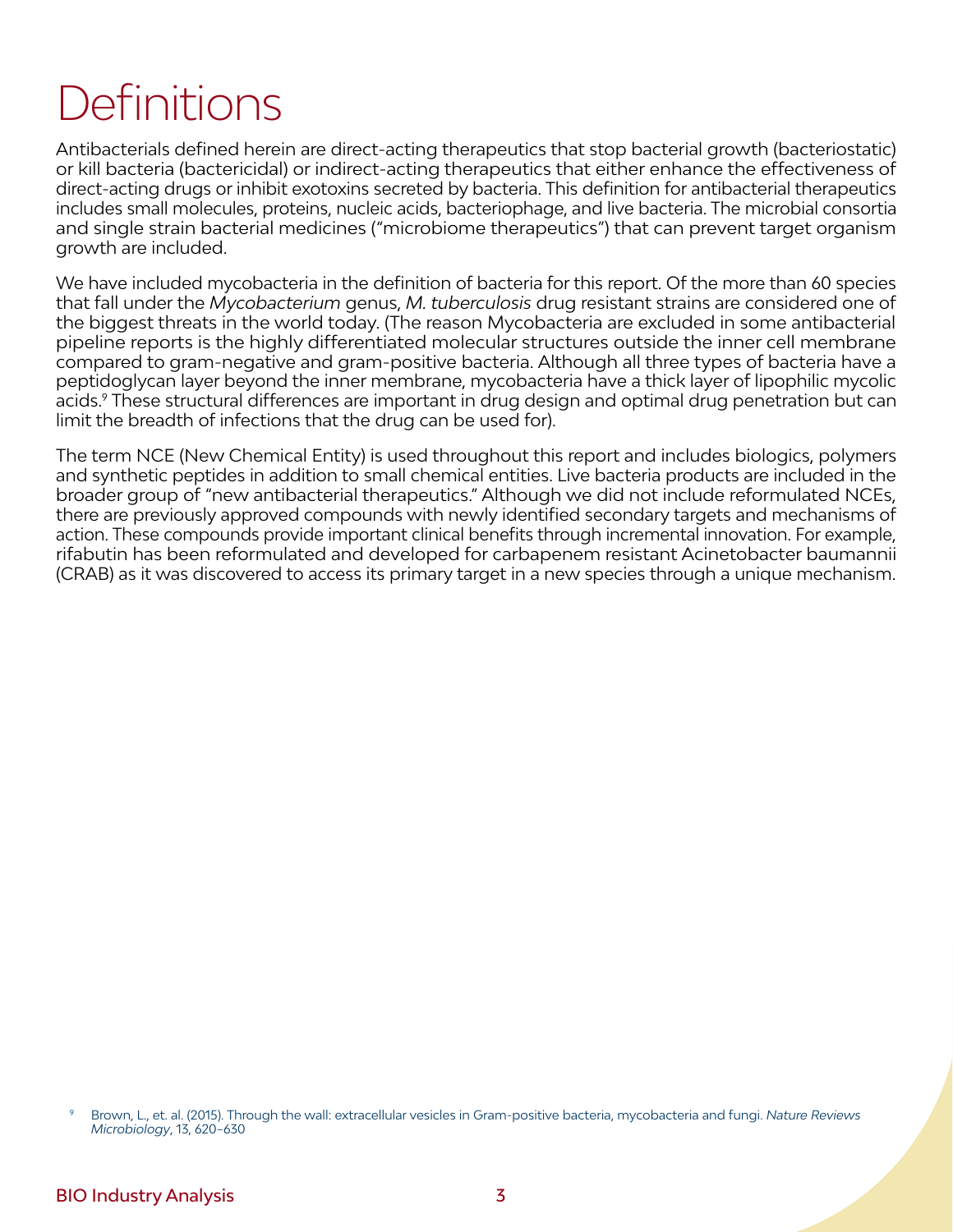# FDA Approved Antibacterial Therapies

For this report, we investigated every drug marketed in the U.S. since the first antibacterial drug (Salvasaran) debuted in the early 1910s.10 Since that time, there have been 164 FDA approved direct-acting novel chemical entities. Multiple resources were used to compile this list of FDA approved NCEs: the EvaluatePharma database, the NIH NCATS Insight Drugs database, FDA websites, medical textbooks, and prior reviews on the topic.<sup>11</sup> There are 28 direct-acting NCEs approved outside the U.S. that are excluded from this analysis. It should be noted that all but one of these ex-US antibiotics work by the same strategic approaches as those approved in the U.S.<sup>12</sup> There have been 11 FDA approved indirectacting antibacterial agents approved. These approved drugs work either as combinations to extend the half-life of *existing* antibiotics (*e.g.,* lactamase inhibitors), or as antibodies against exotoxins.

There are nine established antibiotic strategies for fighting bacterial infections through direct-acting antibacterials (**Figure 1**). The first two use the disruption of either the bacterial cell membrane or the synthesis of their outer cell wall. Both are key features for maintaining unicellular structural integrity and are core approaches that comprise 43% of the approved antibacterial NCEs. Three of the nine approaches target the central dogma of cellular life (the ability of a cell to use DNA to make RNA, and RNA to make proteins). Of these three, the approach with the most approved NCEs is protein synthesis (27%), of which the ribosome itself is most targeted. Three other strategies target enzymes of important metabolic pathways (fatty acids, folic acid, and energy production). Lastly, there are prodrugs that, once inside bacteria cells, are converted to reactive species (such as free radicals) and damage multiple targets (such as DNA, ribosomes, membranes, and various enzymes). This group has been assigned to the "macromolecular damage" strategy.

As can be seen in **Figure 3**, only one novel target has had an NCE approval in the last three decades. The ATP synthase inhibitor bedaquiline was FDA approved in 2012 for TB infections. Prior to this there had not been a single novel target NCE approval since 1987, when the isoleucyl-tRNA synthetase inhibitor, and natural product, mupirocin, was approved. For non-TB drugs, that implies 36 years of no NCE approvals for a new target based on this antibacterial definition.<sup>13</sup> Peak discovery and development of novel targets occurred between the 1940s and 1960s period, when 15 new targets received NCE approvals. This compares to only three new targets for the subsequent three decades.

Innovation has not been limited to new targets, however. There have been significant contributions in the form of NCEs for validated targets (*i.e.,* FDA approval) that offer extended strength against resistant strains, better patient experience (*e.g.*, ease of use, limited side effects, oral delivery, and better efficacy). Looking through that lens at the last 30 years we found 53 NCE approvals for established targets (**Figure 3**).

Below, we describe how previously approved drugs work on the specific target families that were outlined in **Figure 1**. Following this introduction to established antimicrobial strategies, we review the current clinical pipeline's new antibacterial strategies. All pipeline therapeutics reviewed herein for Phase I through NDA/BLA filing are new, with no prior indication approval. However, as some pipeline therapeutics continue to work through similar target and mechanism as last century's drugs, we further separate the pipeline by novelty status of targets.

<sup>10</sup> Zaffiri, L., et. al. (2012). History of antibiotics. From salvarsan to cephalosporins. *J Invest Surg*, 25(2), 67-77.

<sup>11</sup> EvaluatePharma: [https://www.evaluate.com,](https://www.evaluate.com) NCATS: [https://drugs.ncats.io/,](https://drugs.ncats.io/) Peterson, J. (1996). Medical Microbiology. 4th edition, and Waller, D., Sampson, T. (2014). Medical Pharmacology and Therapeutics, Fourth Edition. Publisher: Saunders

<sup>12</sup> One exception is fusidic acid, isolated from *Fusidium coccineum* in the 1960s and unique among the translation inhibitors in that it binds to GTP-hydrolyzing elongation factor G (EF-G). U.S. development of the drug was suspended.

<sup>&</sup>lt;sup>13</sup> There have a been four approvals for antibody against exotoxins (Anthrax, and C. diff), but these stop severity and do not stop growth or kill bacteria. Gene knockouts for most exotoxins have been shown to not inhibit bacterial growth.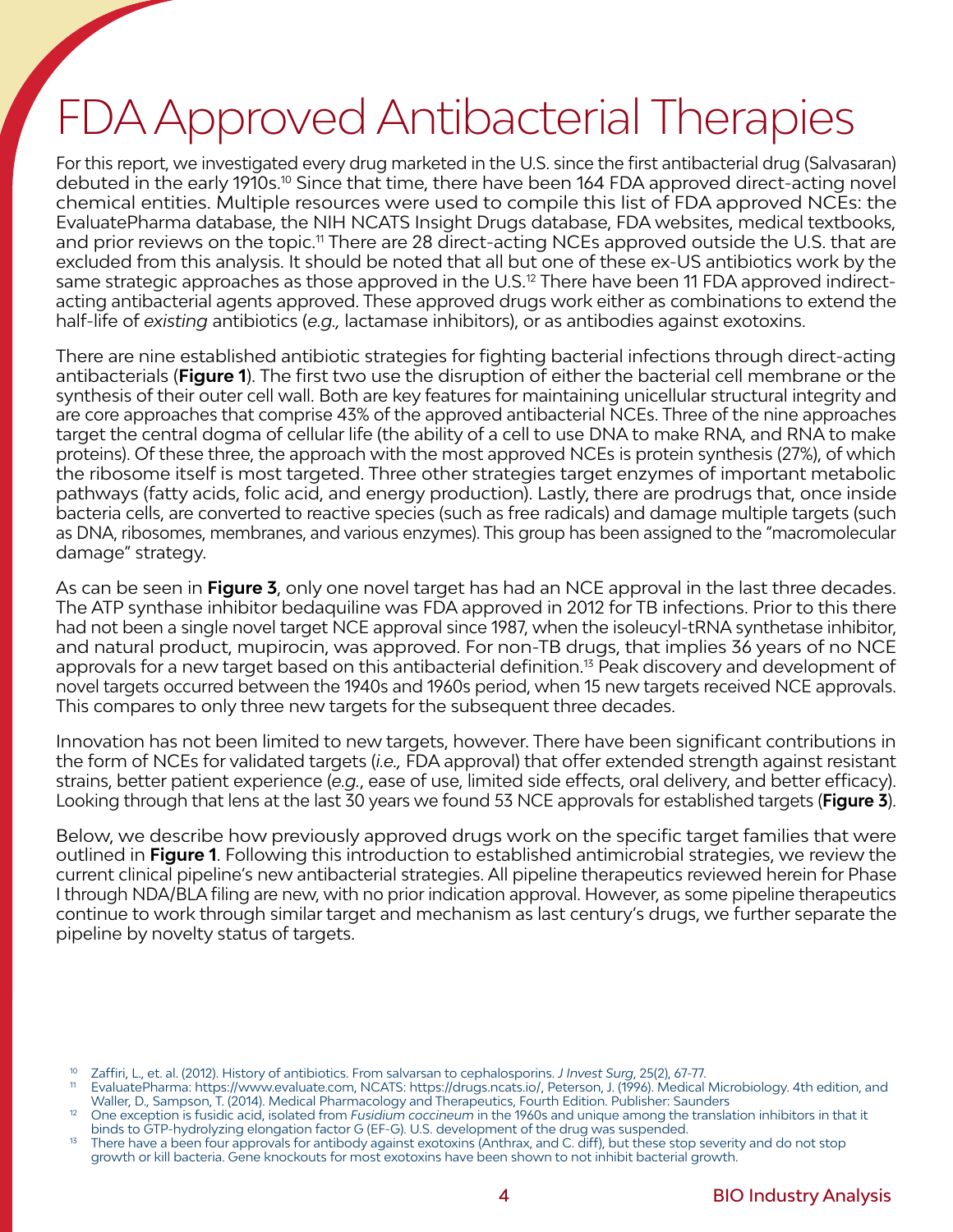#### HOW FDA APPROVED ANTIBACTERIALS WORK

#### **9 Strategies for Direct-Acting Antibacterials 21 Targets (106 Active/164 Approved NCEs)**



**Figure 1. Diagram of currently employed drug targeting strategies to kill or prevent bacteria growth. Of the 164 NCEs approved, 106 remain actively marketed. Shown in parenthesis after the target name is the number of active NCEs, followed by the total number of NCEs approved.** 

#### TIMELINE OF FDA APPROVED DIRECT-ACTING ANTIBACTERIAL NCES 1900-2019



**Antibacterial NCE approvals Antibacterial NCE approvals for new target**

**Figure 2. Timeline of 164 NCE FDA approvals for antibacterials by decade approved. The 21 new target approvals are also shown by decade first NCE was approved.**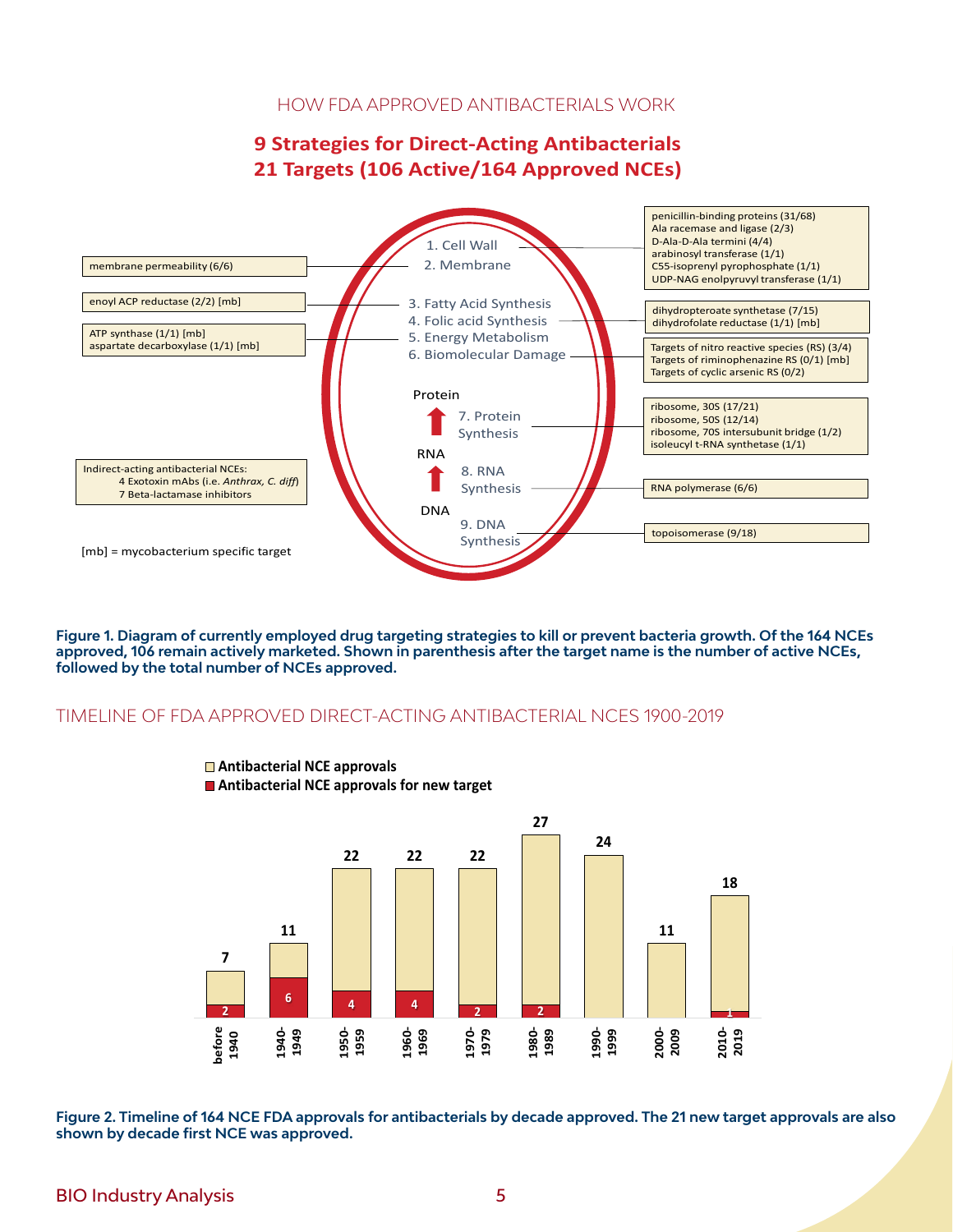#### Strategy #1. Drugs that Target Cell Wall Synthesis

The antibacterial approach with the most FDA drug approvals is inhibition of the bacterial cell wall. Multiple classes of enzymes and ancillary molecules are required for cell wall synthesis and maintenance. As they are not found in human cells, these proteins and prokaryotic-specific molecules make for good drug targets. Another advantage these targets have for therapeutic intervention is their location outside the cytoplasmic membrane.14 The following are six cell wall target families that have FDA approved drugs: penicillin binding protein (PBP), alanine racemase, arabinosyl transferase, C55-isoprenyl pyrophosphate, D-Ala-D-Ala terminus of NAG-NAM-peptide, and UDP-NAG enolpyruvyl transferase. The disadvantage of these approved treatments, which is a common theme for the majority of antibacterials reviewed below, is that multiple modes of resistance have developed due to widespread use over the last 80 years.

**Penicillin binding protein (PBP) antibacterials:** Of the 21 targets and target families listed in **Figure 1**, the penicillin binding protein (PBP) target family has received the most NCE approvals, with a total of 68 NCEs approved by the FDA since their introduction in the 1940s. Less than half of these remain on the market today. The 31 actively sold in the U.S. are classic beta-lactam structures that fall into four main chemical classes: penicillins, cephalosporins, carbapenems, and monobactams. These antibacterials have been used against a broad range of aerobic and anaerobic gram-positive and gram-negative organisms.

However, resistance to beta-lactam antibacterials has evolved based on two premises: beta-lactamase production and mutational evasion of the PBP genes. Lactamases cleave the beta-lactam ring inactivating the antibacterial drug. In other resistant bacteria, mutations evolve lower affinity PBPs to the beta-lactam drugs making them less specific and less inhibitory.15 As bacteria have multiple PBPs (*E. coli* has more than 10, for example), they can compensate for therapeutic stress applied to one subtype.<sup>16</sup>

Not shown in **Figures 2** and **3**, are the beta-lactamase inhibitors. On their own they do not have antibacterial activity, thus do not meet the definition of direct-acting antibacterials in this report but have immense value in increasing the longevity of decades old beta-lactam drugs facing resistance. Seven innovative beta-lactamase inhibitors have been approved for use in combination with beta-lactam drugs for resistant bacteria.

**Alanine racemase/ligase antibacterials:** One of the early building blocks of the cell wall synthesis process is D-alanine, the stereoisomer of the more common amino acid, L-alanine. D-alanine is converted from L-alanine by alanine racemase. Two of the D-alanine amino acids are then linked via peptide bond by alanine ligase before being used in the pentapeptide-sugar-lipid components of cell wall synthesis. Two alanine racemase/ligase inhibitors were approved in the 1950s and 1960s, and one, Cycloserine, remains in use today. Cycloserine is a structural analog of D-alanine that fits into the active site of both enzyme targets needed for peptidoglycan synthesis. Cycloserine is indicated for the treatment of tuberculosis (TB) and urinary tract infections (UTIs). Resistance to cycloserine has developed through mutations in multiple genes.<sup>17</sup>

<sup>&</sup>lt;sup>14</sup> Liu, Y., et al. (2016). The Membrane Steps of Bacterial Cell Wall Synthesis as Antibiotic Targets. Antibiotics 5(3), 28<br><sup>15</sup> Zapun, A. et al. (2008) Penicillin-binding proteins and b-lactam resistance. *FEMS*, 32, p.3 *Antimicrob Chemother*.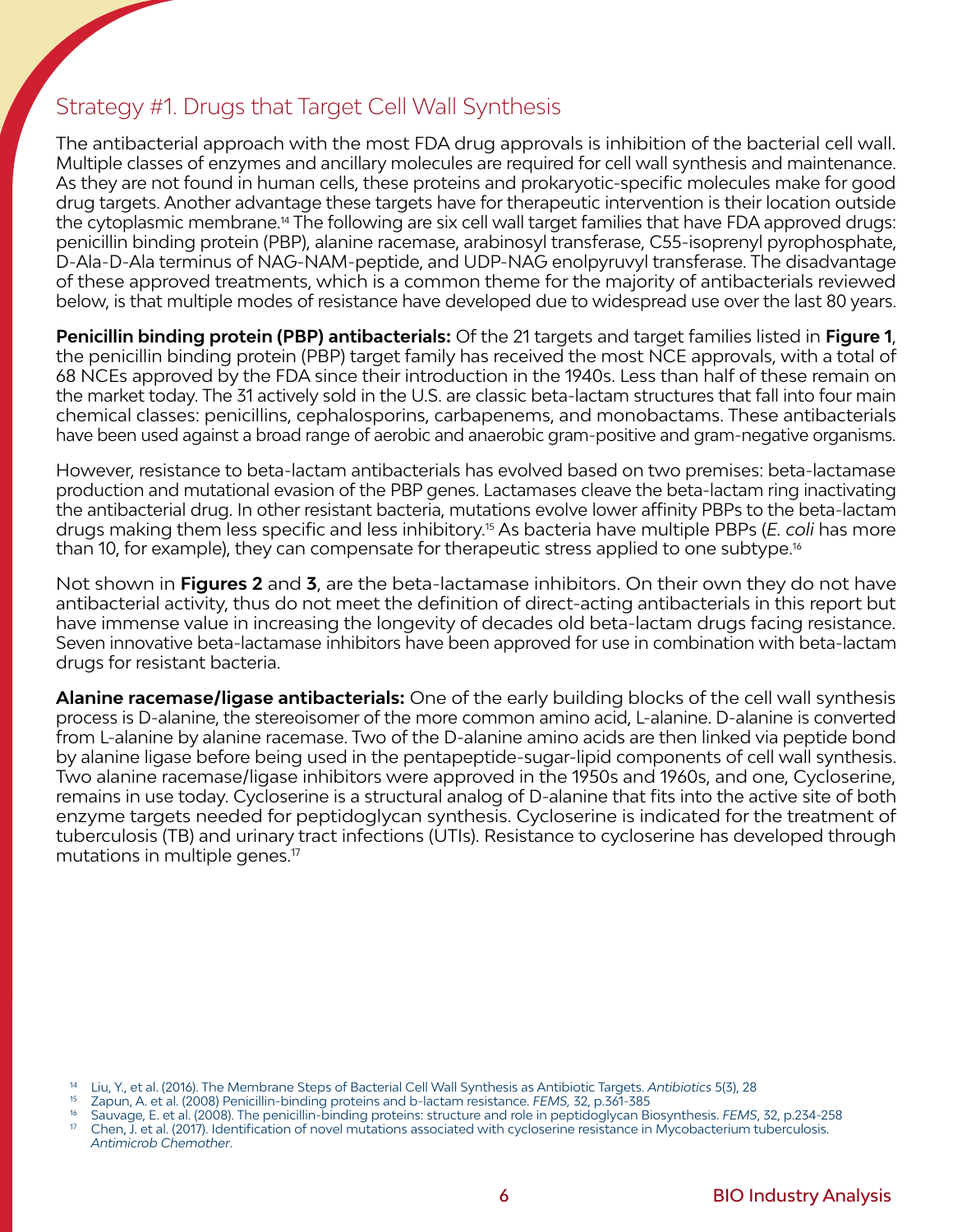**D-Ala-D-Ala terminus antibacterials:** There are four drugs approved that target the D-alanine-D-alanine (D-Ala-D-Ala) terminus of the cell wall NAG-NAM-peptide chain, thus preventing transpeptidase elongation and cross-linking of the peptidoglycan cell wall. The most well-known drug within this target family is vancomycin, a cyclic glycopeptide approved in 1958 for gram-positive infections. Unfortunately, vancomycin resistant strains have developed through gene transfer of five genes involved in circumventing the requirement for D-Ala (for some strains, this means replacement by D-Lac).<sup>18</sup> Vancomycin-resistant *enterococci* (VRE) and Vancomycin-resistant *S. aureus* (VRSA) are represented in the CDC and WHO top priority pathogen lists (**Appendix A1**). Three other glycopeptide drugs with a similar mechanism have been approved in the last 15 years.

**Arabinosyl transferase antibacterials:** The drug ethambutol is the only approved drug that inhibits arabinosyl transferase. It is specific to mycobacteria as it inhibits polymerization of arabinogalactan, a saccharide polymer attached to mycolic acids in mycobacteria.<sup>19</sup> Ethambutol has been used for the treatment of pulmonary tuberculosis (TB). Over production of the transferase gene can lead to resistance.<sup>20</sup>

**C55-isoprenyl pyrophosphate antibacterials:** In 1948 bacitracin was approved for use as an injectable antibiotic to treat staphylococcus infections.<sup>21</sup> Its mechanism of action involves binding to C55-isoprenyl pyrophosphate. No other drugs in this class have been approved. Resistance can develop through gene acquisition of efflux and transporter pumps.<sup>22</sup>

**UDP-NAG enolpyruvyl transferase antibacterials:** In the 1970s, fosfomycin was approved for the treatment of bladder infections. Fosfomycin inhibits UDP-NAG enolpyruvyl transferase (sometimes referred to by its gene name, MurA), which is part of the initial steps in the cytoplasm required for the building blocks of cell wall synthesis (specifically, UDP-N-acetylmuramyl-pentapeptide).<sup>23</sup> Resistance can develop through mutations that inactivate the nonessential glycerophosphate transporter rendering bacteria resistant to fosfomycin.<sup>24</sup>

<sup>18</sup> Cong, Y., et al. (2020). Vancomycin resistant Staphylococcus aureus infections. J Adv Res. p.169–176

<sup>19</sup> Alderwick, L. et al. (2015). The Mycobacterial Cell Wall – Peptidoglycan and Arabinogalactan. *Cold Spring Harb Perspect Med*.

<sup>&</sup>lt;sup>20</sup> Belanger, A.E. et al. (1996). The embAB genes of Mycobacterium avium encode an arabinosyl transferase involved in cell wall arabinan biosynthesis that is the target for the antimycobacterial drug ethambutol. *Proc Natl Acad Sci*.

<sup>&</sup>lt;sup>21</sup> The original approval for bacitracin was for a systemic injectable in 1948. In 2020 the U.S. FDA sent a request to manufacturers to withdraw this injectable form from the market. Bacitracin remains commonly used as a topical treatment for dermal infections.

<sup>22</sup> Ma, J., et al. (2019). Bacitracin resistance and enhanced virulence of Streptococcus suis via a novel efflux pump. BMC Vet Res. P.15: 377<br>23 July 20 Rouleight 5 (2014). The Mombrane Stape of Bacterial Coll Wall Synthesi <sup>23</sup> Liu, Y., Breukink, E. (2016). The Membrane Steps of Bacterial Cell Wall Synthesis as Antibiotic Targets. Antibiotics 2016, 5(3), 28.

Retrieved from: https://www.mdpi.com/2079-6382/5/3/28/htm

<sup>24</sup> Castañeda-García A, Blázquez J, Rodríguez-Rojas A (2013). Molecular Mechanisms and Clinical Impact of Acquired and Intrinsic Fosfoa [mycin Resistance](https://www.ncbi.nlm.nih.gov/pmc/articles/PMC4790336). *Antibiotics*, 2(2). 217–36.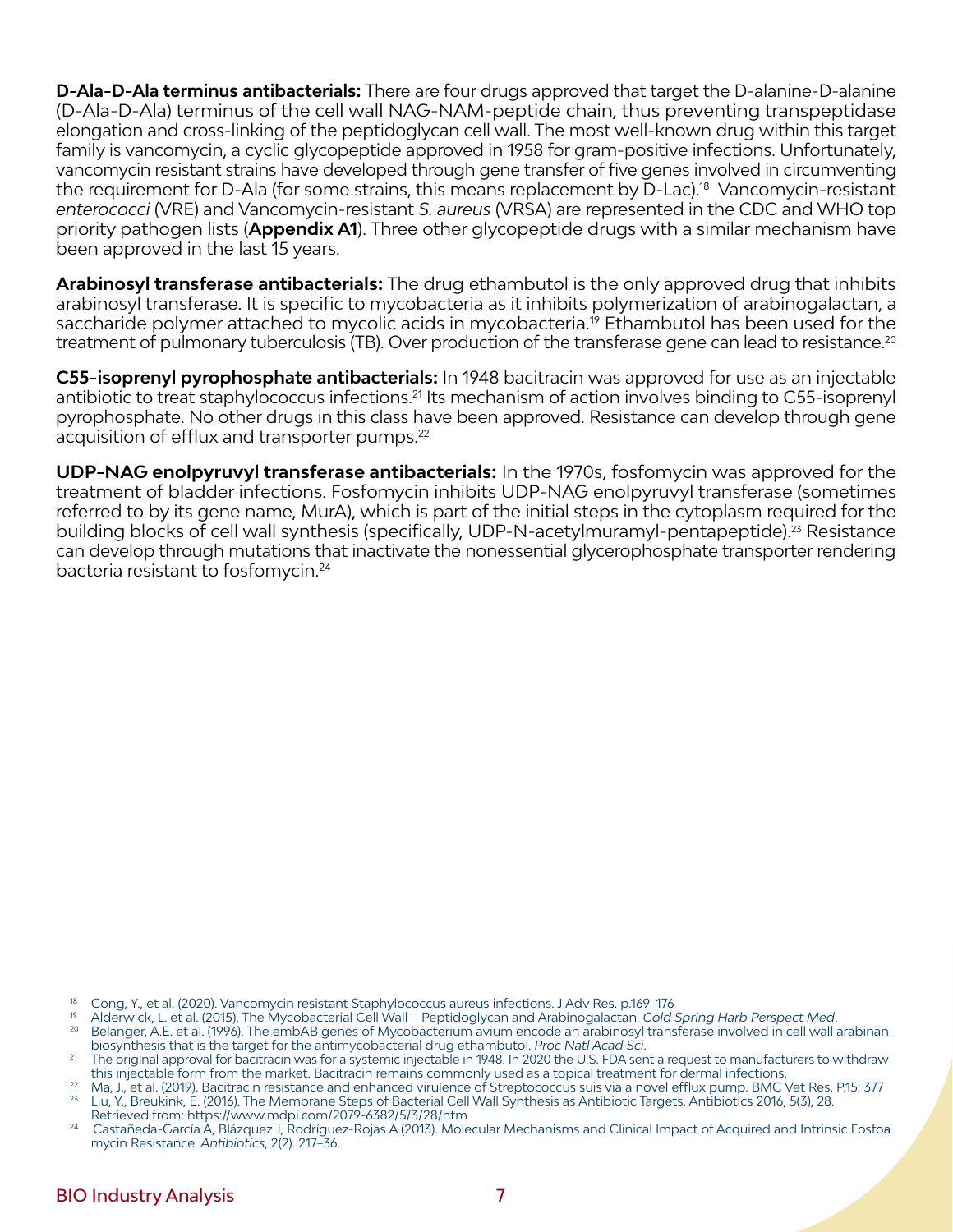#### Strategy #2. Drugs that Disrupt the Cell Membrane

The cell membrane is not as rigid as the cell wall and can become porous, making it a good target for gram-negative species of bacteria, which are reliant on a two-membrane architecture and less dependent on a thick cell wall. Examples of chemical classes that function in this manner are linear amphipathic peptides, polymyxin cyclic peptides, lipopeptides, and amphipathic small molecules.<sup>25</sup> The first approved peptide antibacterial (1942) was the linear amphipathic peptide Gramicidin, which is so disruptive to membranes it was only used as a topical formulation to prevent skin infections. The same restrictions apply to the antiseptic chlorhexidine, a cationic polyguanide compound, as its membrane disruption is not selective for microbes and can disrupt fragile blood cells.26 Three marketed polymyxins were approved in the 1950s-1960s: Polymyxin B, Polymyxin E, and a prodrug of Polymyxin E.27 They are used for bacterial conjunctivitis and skin infections and are specific to gram negative bacteria. The single lipopeptide approved is the natural *Streptomyces* compound daptomycin (FDA approved in 2003 and marketed as Cubicin). Another approved treatment under this strategy is Daptomycin which aggregates with phosphatidylglycerol components of the cell membrane causing pores or holes. This causes ion gradient dependent systems, such as respiration, to cease operating functionally.<sup>28</sup> Daptomycin is differentiated from others in this group in that, in addition to skin infections, it can be used for blood infection caused by gram-positive *S. aureus*. 29

#### Strategy #3. Drugs that inhibit fatty acid synthesis

Bacteria rely heavily on multi-enzyme complexes for the synthesis of fatty acid substrates that will be further processed as components on the cell membrane, cell wall, and for mycobacteria, the mycolic acid lipid layer. Fatty acid synthesis in bacteria involves at least seven enzymes that are distinct from those used by mammalian cells and thus make for great antibacterial targets. One of these enzymes has been successfully drugged: **enoyl-ACP reductase.** The trans-2-enoyl-ACP reductase has multiple isoforms that that can handle longer chain fatty acids in different organisms including: FabI (*E.coli* and other gram-negative), FabK (*Streptococcus pneumoniae*), and InhA (*Mycoplasma*).30 InhA, which can bind longer chain acyl groups, is the target of isoniazid and its derivative, ethionamide (both marketed since the 1950s and 1960s, respectively). The widely marketed compound Triclosan inhibits FabI in numerous non-mycobacterial strains. However, resistance to these drugs can be gained through single point mutations in the reductase enzyme's active site.<sup>31,32</sup>

#### Strategy #4. Drugs that inhibit folic acid synthesis

Although some categorize the folate pathway as part of nucleic acid synthesis, there are other metabolic functions (*e.g.* amino acid synthesis) where folate (tetrahydrofolate, THF) plays a role. Thus, we have separated folic acid synthesis into its own strategy. There are two enzymes in the THF pathway targeted by approved drugs, **dihydropteroate synthetase** and **dihydrofolate reductase**. As humans get folate from diet, these enzymes are unique to bacteria making them great antibiotic targets. The first enzyme, dihydropteroate synthetase, ligates a phosphorylated pteridine and para-aminobenzoate (PABA) to

- <sup>25</sup> Waller, D., Sampson, T. (2014). Medical Pharmacology and Therapeutics, Fourth Edition. Publisher: Saunders<br><sup>26</sup> Liu Let al. (2018). Outotoxicity ovaluation of chlorboxiding gluconate an human fibroblasts, mychlasts, a
- 26 Liu, J. et al. (2018). Cytotoxicity evaluation of chlorhexidine gluconate on human fibroblasts, myoblasts, and osteoblasts. *J Bone Jt Infect*, 3(4): 165–172. Retrieved from: https://www.ncbi.nlm.nih.gov/pmc/articles/PMC6098817/
- $^{27}$  Bergen PJ, Li J, Rayner CR, Nation RL (2006). Colistin methane sulfonate is an inactive prodrug of colistin against Pseudomonas aeruginosa*. Antimicrobial Agents and Chemotherapy* 50 (6): 1953–8.
- <sup>28</sup> Pogliano, J., et al. (2012). Daptomycin-Mediated Reorganization of Membrane Architecture Causes Mislocalization of Essential Cell Division Proteins. *Journal of Bacteriology,* 194, 17 (2012). *To an extent, all the above membrane disrupting drugs could impact energy production through cellular respiration, but as there are multiple functionalities being hit, we have placed within membrane disruption more broadly*.
- 29 FDA prescribing information for Cubicin. Retrieved from https://www.accessdata.fda.gov/drugsatfda\_docs/ label/2017/021572s059lbl.pdf
- <sup>30</sup> Rana, P., et al. (2020). FabI (enoyl acyl carrier protein reductase) A potential broad spectrum therapeutic target and its inhibitors. *European Journal of Medicinal Chemistry*, 208. Retrieved from: https://www.sciencedirect.com/science/article/abs/pii/ S0223523420307297
- 31 Dessen, A. et al. (1995). Crystal structure and function of the isoniazid target of Mycobacterium tuberculosis. *Science,* 267(5204):1638- 41. Retrieved from: https://pubmed.ncbi.nlm.nih.gov/7886450/
- <sup>32</sup> Bernardes-Génisson, V. et al. (2013). Isoniazid: an update on the multiple mechanisms for a singular action. *Curr Med Chem,* 20(35), p4370-85. Retrieved from: https://pubmed.ncbi.nlm.nih.gov/23931278/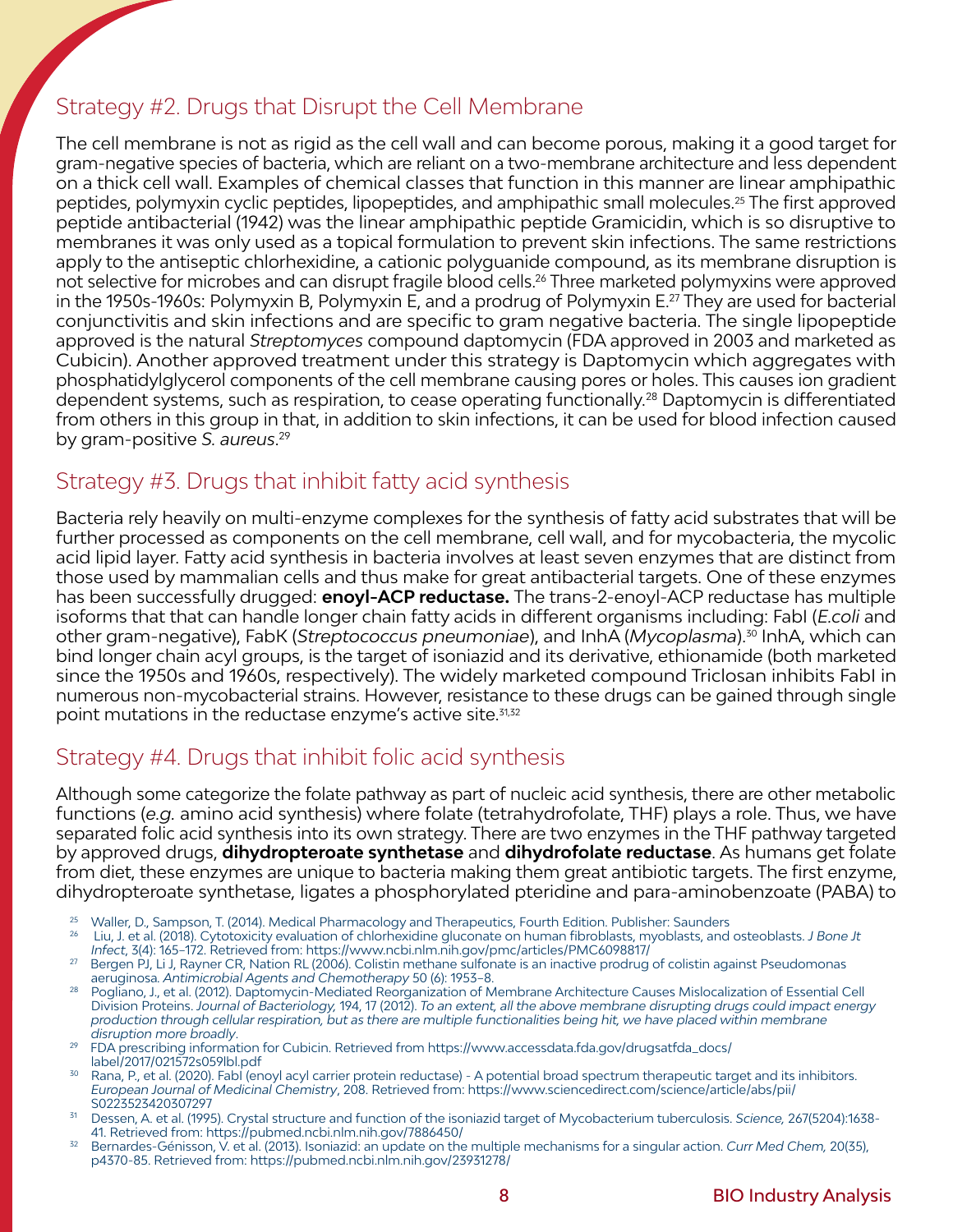make dihydropteroate (DHP), which is then converted to DHF (by DHF synthase). DHF is then combined with glutamate by dihydrofolate reductase to form THF. There have been 15 FDA NCE approvals for the dihydropteroate synthetase enzyme (the first being in the 1930s) and only two for dihydrofolate reductase (approved in the 1940s and 1960s). Dihydropteroate synthetase inhibitors are dominated by the sulfonamide and sulfone chemical class antibacterials that work by mimicking the PABA substrate in the reaction. 4-Aminosalicylic acid and trimethroprim are the two drugs that inhibit dihydrofolate reductase.

#### Strategy #5. Drugs that inhibit energy metabolism and respiration

Although there are two drugs in this category, both used to treat TB, they are quite different. The first represents the only new target for an antibacterial in more than 30 years: **ATP synthase**. Bedaquiline was approved by the FDA in 2012 and marked the first TB drug approved in 40 years.<sup>33</sup> The second drug in this group is Pyrazinamide, approved in 1971. By tagging aspartate decarboxylase for degradation, mycobacterium cannot make the beta-alanine needed to generate pantothenate, the main component of coenzyme A (CoA). CoA is a critical enzyme cofactor for metabolic pathways.<sup>34</sup> Aspartate decarboxylase is a differentiated target from humans as human do not make their own pantothenic acid (the essential vitamin B5).

#### Strategy #6. Drugs that cause broad damage to macromolecules

There are a few antibacterial NCEs marketed in the U.S. that do not fit into the single target paradigm as described above. They exert pleiotropic cellular dysfunction, in large part due to the derivatives and byproducts (*i.e.* reactive oxygen species) generated once the drug is inside the bacterial cell. For example, nitrofurans and nitroimidazoles have a nitro group that can be reduced by nitroreductases to activate reactive secondary compounds and free radicals.<sup>35</sup> These reactive species then target multiple sites in the cell, causing direct damage to DNA, ribosomes, various proteins, membranes and energy respiration systems exhibiting potent antimycobacterial activity.<sup>36,37</sup> Nitrofurantoin and Metronidazole, approved in the 1950s and 1960s, respectively, are two of the three active drugs representing the nitro reactive species in **Figure 1**. For both of these drugs, prior studies have shown DNA modification as well as destruction of energy metabolism.

<sup>&</sup>lt;sup>33</sup> Mahajan, R. Bedaquiline. (2013). First FDA-approved tuberculosis drug in 40 years. *Int J Appl Basic Med Res*, 3(1), 1-2<br><sup>34</sup> Gopal, P et al. (2020). Pyrazinamide triggers degradation of its target aspartate decarboxy hydrogenosomal and cytosolic enzymes. *Journal of Biological Chemistry*, 259, p.8252–8259

<sup>36</sup> Zuma, H. (2019). An update on derivatisation and repurposing of clinical nitrofuran drugs. *European Journal of Pharmaceutical Sciences*, 140, 105092. Retrieved from: https://pubmed.ncbi.nlm.nih.gov/31634556/

<sup>37</sup> Le VVH, Rakonjac J (2021) Nitrofurans: Revival of an "old" drug class in the fight against antibiotic resistance. *PLoS Pathog,* 17(7): e1009663. Retrieved from: https://doi.org/10.1371/journal.ppat.1009663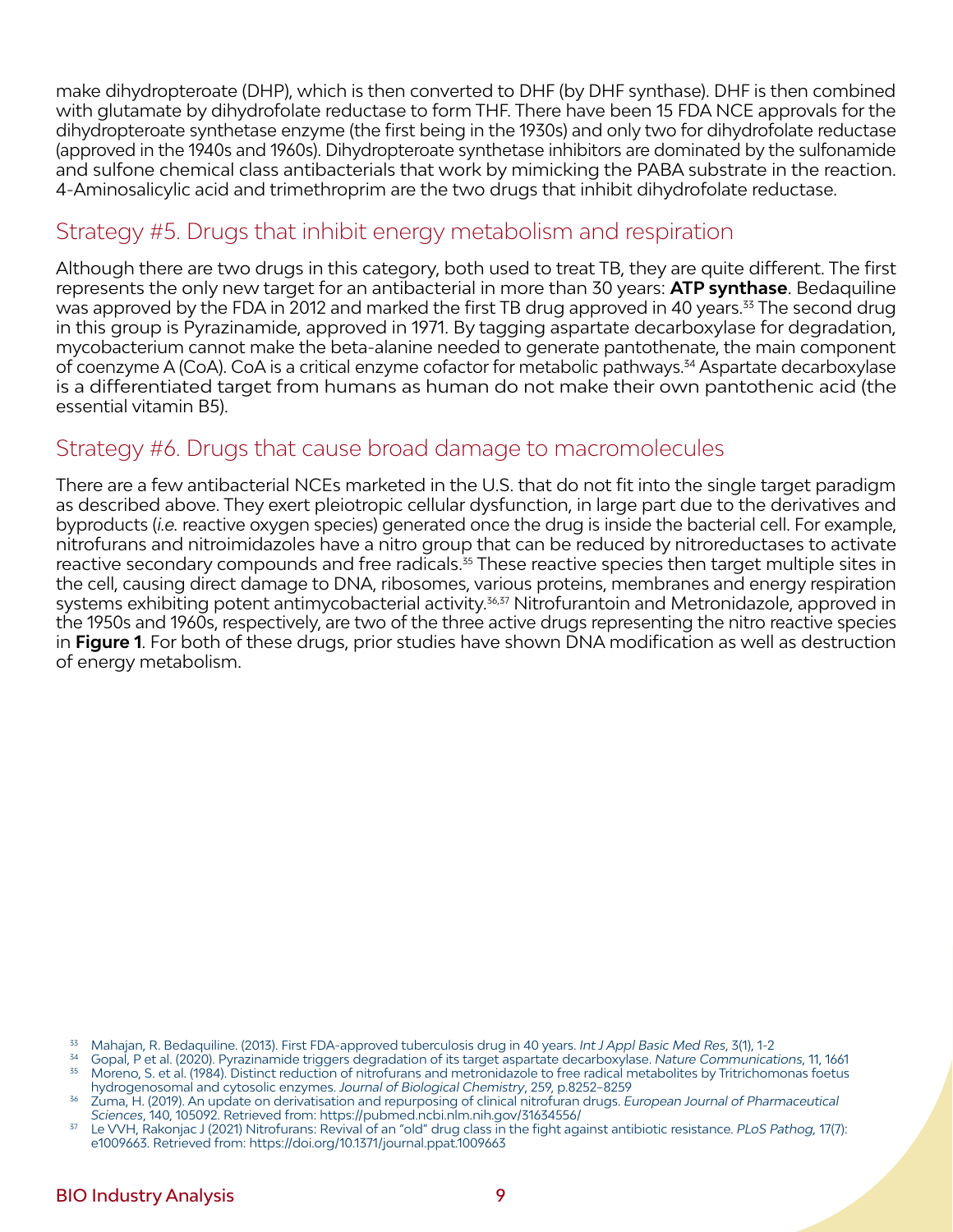The third marketed drug generating nitro reactive species is the nitroimidazole Pretonamid, approved in 2019 under the Limited Population Drug Pathway (LPAD pathway) for TB. It was previously believed to be specific to mycolic acid synthesis pathway, but more evidence suggests a broader targeting of the activated species explaining its ability to work on rapidly growing and latent mycobacterial cells.<sup>38,39,40</sup> The structurally similar compound Delamanid (OPC-67683) is approved outside the U.S. but currently at Phase III in the U.S. (See **Appendix A4** for more detail on the categorization of these compounds.)

Clofazimine, approved in the U.S. for leprosy (*Mycobacterium leprae* infection) in the 1980s, does not have a nitro group but is believed to be reduced by bacterial oxidoreductases and oxidized by oxygen to form unstable intermediates that damage cell membranes and guanine bases of DNA (particularly mycobacteria and gram-positive bacteria).41,42,43 Although Clofazimine has been withdrawn from the U.S. market (as indicated in **Figure 1**), it can still be obtained through the National Hansen's Disease (Leprosy) Program.

The third target group using this strategy of damaging a wide array of biomolecules contains two drugs no longer on the market: Arsphenamine (Salvarsan) and neoarsphenamine (NeoSalvarsan). These were the first chemical agents used specifically to kill bacteria, primarily *Treponema pallidum* (for Syphilis). Their use began in the early 1910s, but both were discontinued due to toxicity and the introduction of penicillin in the 1940s, respectively. The arsphenamines contain a cyclic arsenic structure responsible for their antibacterial properties. It is possible that that they bind thiol groups of enzymes involved in energy metabolism and other important cellular functions.44 Other arsenic compounds used to fight parasitic infections use a similar strategy. For example, the arsenic containing antiparasitic Melarsoprol irreversibly binds to thiol groups on pyruvate kinase, a key enzyme in energy metabolism.45

#### Strategy #7. Drugs that Inhibit Protein Synthesis

There are numerous differences in prokaryotic vs. eukaryotic cell translation that allow for specific targeting of drugs to block protein production. There are also multiple proteins and RNA macromolecules to choose from along the four-step process of translation: aminoacyl-tRNA assembly, initiation, elongation, and termination. The second largest group of FDA approved NCEs (after inhibitors of penicillin binding proteins) target the bacterial **ribosome** at either the 30S or 50S subunit (21 and 16 NCE approvals, respectively), most working at the early initiation stage of translation . One other ribosomal binding drug is differentiated from the others as it targets the bridge between the 30S and 50S subunits. The outlier in the group acts at the early tRNA synthesis stage. Drug that targets these translational components of bacteria are described below.

<sup>38</sup> Thakare, R., Dasgupta, A., Chopra, S. (2020). Pretomanid for the treatment of pulmonary tuberculosis. *Drugs* Today, 56(10):655-668.

Baptista, R., Fazakerley, D.M., Beckmann, M. et al. (2018). Untargeted metabolomics reveals a new mode of action of pretomanid (PA-824). *Sci Rep,* 8, 5084.

- <sup>40</sup> FDA Press Release, (2019). FDA approves new drug for treatment-resistant forms of tuberculosis that affects the lungs. Accessed Nov 2021: https://www.fda.gov/news-events/press-announcements/fda-approves-new-drug-treatment-resistant-formstuberculosis-affects-lungs
- 41 Gopal, M. et al. (2013). Systematic review of clofazimine for the treatment of drug-resistant tuberculosis. *INT J TUBERC LUNG DIS*, 17(8) 1001–1007.
- <sup>42</sup> Yano, T., et al. (2011). Reduction of Clofazimine by Mycobacterial Type 2 NADH: Quinone Oxidoreductase. *J Biol Chem,*  286(12): 10276–10287.
- <sup>43</sup> Cholo, M. et al. (2012). Clofazimine: current status and future prospects. Journal of Antimicrobial Chemotherapy. 67(2), 290–298<br><sup>44</sup> Shen, S., et al. (2013). Arsenic Binding to Proteins. Chem Rev. 113(10), 7769–7792
- 
- <sup>45</sup> Sharma, S., et al. (2017). Approaches to Design and Synthesis of Antiparasitic Drugs. *Pharmacochemistry Library*, 25, 1-577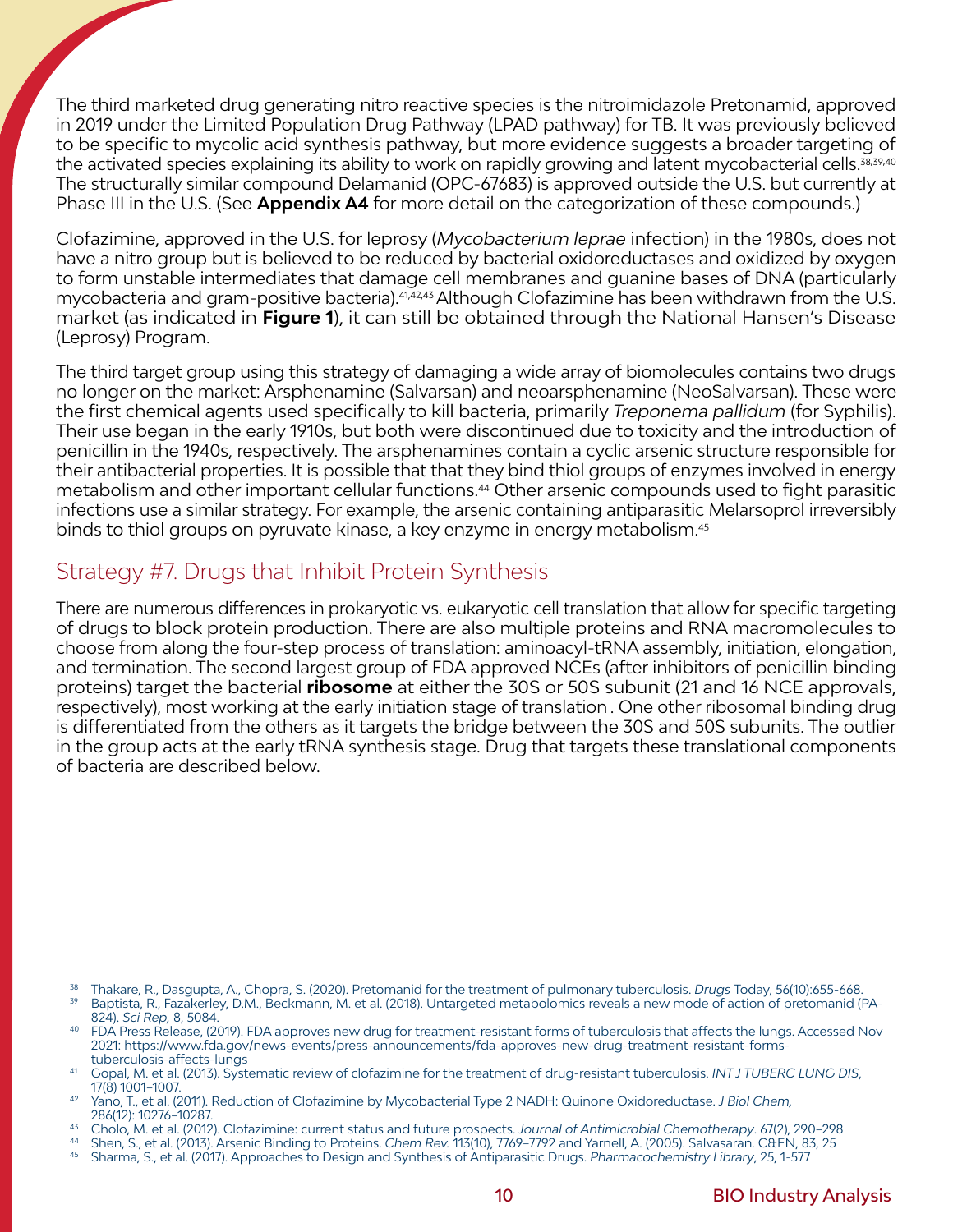Half of the **30S ribosome** targeting NCEs are tetracycline derivatives and the other half are aminoglycoside entities. Both chemical classes were introduced starting in the late 1940s. The tetracyclines inhibit binding of aminoacyl-tRNA to the ribosome. They are used to treat gram-positive and gram-negative infections. Resistance has developed through efflux transport (pumping antibacterials back out of the cell) and through mutations of the ribosome. The aminoglycosides work in a similar manner at the 30S ribosome aminoacyl-tRNA site but may also have a membrane disrupting mechanism. They are more active against gram-negative than gram-positive infections and do not work as well against anaerobic bacteria. Resistance to aminoglycoside drugs has developed through bacterial enzymatic modification of the drug itself.

**50S ribosome** inhibitors include the macrolides (*e.g.,* azithromycin), amphenicols (*e.g.,* chloramphenicol), oxazolidinones (*e.g*., linezolid), pleuromutilins (*e.g*., retapamulin), streptogramins, (*e.g.,* quinupristin/ dalfopristin combo therapy), and lincosamides (*e.g*., lincomycin). The first four chemical classes arrived on the market in the U.S. during the 1940s and 1950s, while the lincosamides were approved in the 1960s. Since the adoption of these antibacterials in the middle of the 20<sup>th</sup> century, various forms of resistance have developed. Like the aminoglycosides, the macrolides, streptogramins, and amphenicols can be modified to an inactive form or they can be exported through efflux mechanisms. Lincosamide and oxazolidinone resistance stems from ribosomal mutation.

Two structurally similar NCEs, the cyclic peptides viomycin and capreomycin bind between the two large subunits of the bacterial ribosome. The binding location suggests that these drug works by locking the tRNA in a pre**-**translocation state.46 Although viomycin was approved in 1953 for TB, it was discontinued in the U.S. after the 1971 introduction of capreomycin.

The non-ribosomal binding target in this group is **isoleucyl t-RNA synthetase**. Mupirocin binds this target and depletes the cell of functioning Ile-tRNA. It was approved by the FDA in 1987 as a topical cream for *Staphylococcus aureus* (G+) or *Streptococcus pyogenes* (G+).

#### Strategy #8. Drugs that Inhibit RNA Synthesis

Rifamycins inhibit RNA synthesis directly through **RNA polymerase**. Six rifamycin class NCEs were approved between 1971-2018 to make up this target family and all six remain on the market (**Figure 1**). Rifamycins are active in gram-positive bacteria, gram-negative bacteria, and mycobacteria in part due to how selective they are compared to human RNA polymerase. Clinical use range is broad and includes diseases caused by *M. tuberculosis*, *M. avium*, *Brucella spp.* (G-), (Brucellosis/Mediterranean fever) *Legionella pneumophila* (G-), (Legionnaires' disease), *S. aureus*, *N. meningitis*, *H. pylori*, and traveler's diarrhea caused by gram-negative bacteria. 47 Chronic use has been shown to generate resistant bacteria through specific changes in the RNA polymerase beta subunit gene.<sup>48</sup>

<sup>46</sup> Zhang, L., et al. (2020.) The structural basis for inhibition of ribosomal translocation by viomycin. *Proceedings of the National Academy of Sciences*, 117 (19) 10271-10277.

<sup>47</sup> Waller, D., Sampson, T. (2014). Medical Pharmacology and Therapeutics, Fourth Edition. Publisher: Saunders

<sup>48</sup> Goldstein, B. (2014). Resistance to rifampicin: a review. *J Antibiot (Tokyo).* 67(9):625-30.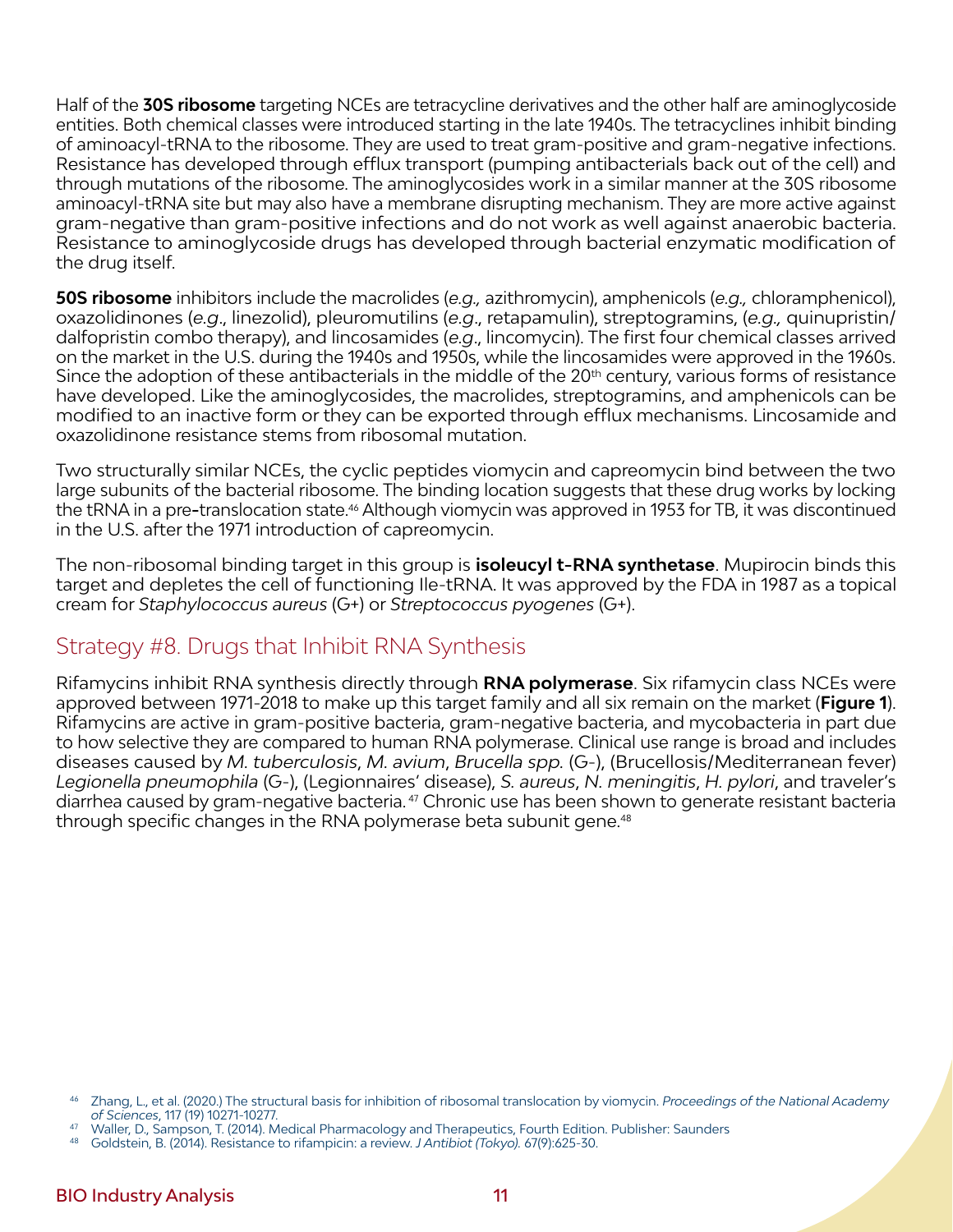#### Strategy #9. Drugs that Inhibit DNA Synthesis

The quinolones and fluoroquinolones make up the majority of marketed NCEs that target DNA synthesis machinery. They work by binding to **topoisomerase** enzymes, primarily DNA gyrase (a topoisomerase II enzyme) and topoisomerase IV, that unwind DNA during replication, introduce negative supercoils, and remove knots found in the circular chromosome. The first generation of quinolones initiated through nalidixic acid's approval in 1964 but it has since been discontinued. Subsequent generations of quinolones were approved throughout the 1980s (*e.g.,* ciprofloxacin, 1987), 1990s (*e.g.,* levofloxacin, 1996), 2000s (*e.g.,* Gemifloxacin, 2003), and even as recently as 2017 (delafloxacin). Of the 17 FDA approved quinolone NCEs, eight remain on the market today. As with other NCEs described above, resistance can come from either mutations of the topoisomerase or through efflux pumps.

Only one non-quinolone drug in this target family has been approved: the aminocoumarin DNA Gyrase B inhibitor, novobiocin, isolated from *Streptomyces*. However, this drug was withdrawn from the U.S. market in the 1980s after more than 30 years on the market.<sup>49</sup>

For indirect-acting antibacterials, there are five targets. Beta-lactamase is a target for six FDA approved NCEs that work only in combination of existing PBM-targeting lactam drugs. A seventh drug also extends the activity of lactam drugs, but targets a human kidney enzyme, dihydropeptidase. The remaining three targets are exotoxins: *Bacillus anthracis* protective antigen (two approved mAbs), *C. difficile* Toxin B (one approved mAb), and *Clostridium botulinum* nerve toxin serotypes A-G (one approved polyclonal antibody mix for serotypes A, B, C, D, E, F, G). These secreted factors from bacteria cause damage to the immune system and can be fatal, making anti-toxin therapeutics a high priority. One advantage they have over the antibacterials described above is that they place little selective pressure on the pathogen itself and thus are less likely to result in drug resistance strains.

<sup>49</sup> Lowe, D. (2021). Novobiocin Returns? But Not as an Antibiotic. *Science*.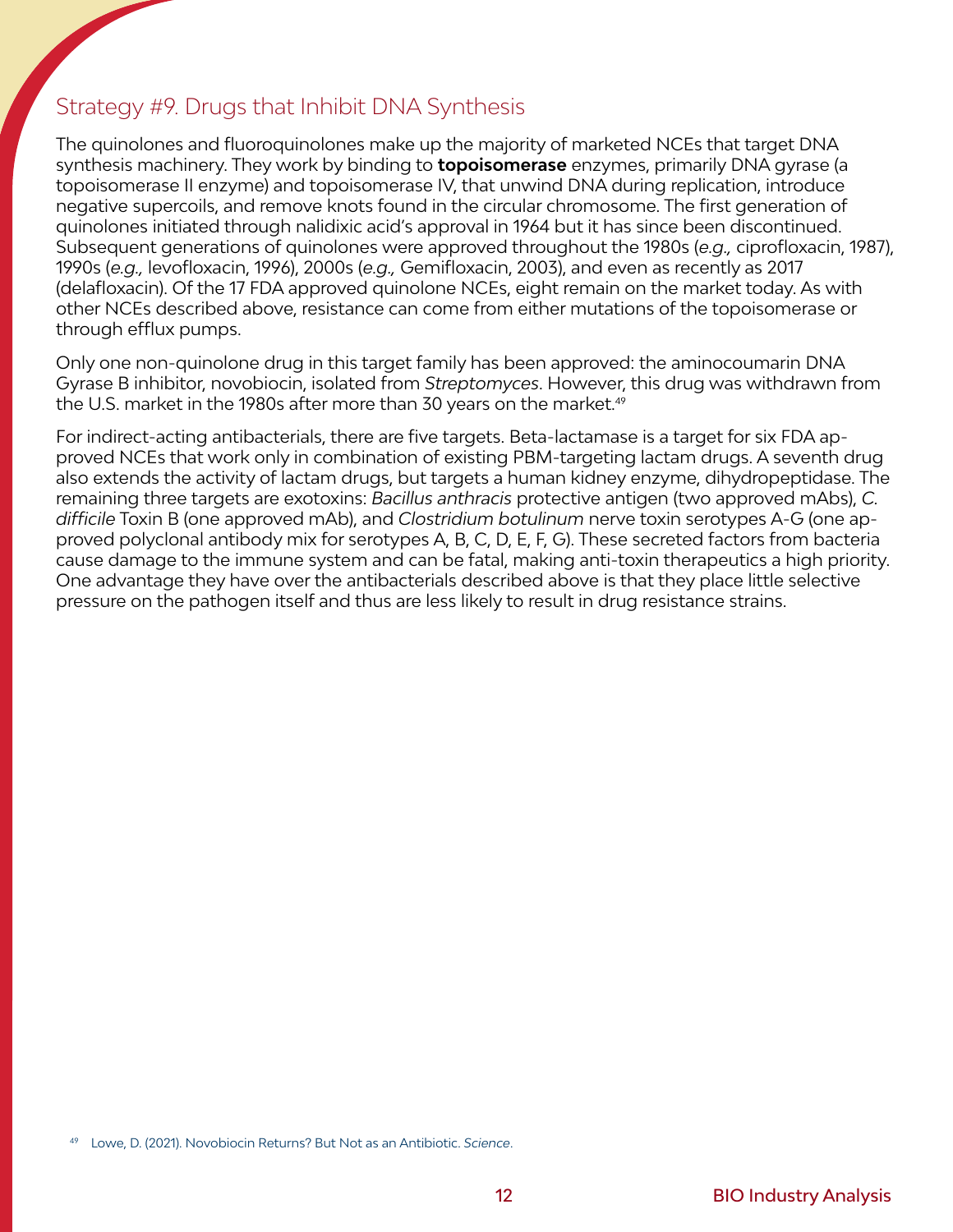# Clinical Pipeline for Antibacterials

The total clinical pipeline for new antibacterial therapeutics consists of 64 unique new antibacterial therapeutics, with 31 (48%) having novel targets. The number of drug *programs* (drug-indication pathways) for these 64 therapies is 72. Only eight drugs have a secondary indication pathway program and none of the therapeutic entities have more than two.

The antibacterial therapeutics pipeline is broken out by phase for total indication pathways and for individual entities in **Figure 3**. As is the case with most disease area pipelines, the largest number of programs reside in Phase II. For antibacterial indication programs, there are 31 programs in Phase II vs. 25 programs for Phase I and 15 programs for Phase III.

For the 64 new antibacterial therapeutic entities illustrated by Phase in **Figure 3**, we counted the most advanced phase for each unique drug candidate. There are more new antibacterial therapeutic entities in Phase II (16) vs. those for established targets (13). In Phase I and III, there are slightly fewer drug candidates with novel targets vs. those with targets previously approved. In Phase I, there are 10 novel target programs vs. 13 established target programs. In Phase III, there are 5 novel target programs vs. 6 established target programs. Only one drug candidate with an approved target was at the FDA NDA filing stage as of October 2021. 50



#### CLINICAL-STAGE DRUG PIPELINE FOR DIRECT-ACTING ANTIBACTERIALS BY PHASE

**33 NCEs with Approved Target 31 NCEs with Novel Target**

**Figure 3. The clinical pipeline for direct-acting antibacterials by Phase (as of October 2021), based on Biomedtracker's classification methodology by Phase of development as well as company website information. Five programs listed as "Ex-U.S." in the Biomedtracker database are included here by Phase based on independent research of company websites. (The "Ex-U.S." listing in Biomedtracker database implies the companies have not yet intended to seek FDA approval.)**

<sup>50</sup> For a comparison of our pipeline to recent reports from the WHO and the PEW Charitable Trust, see **Appendix A4**.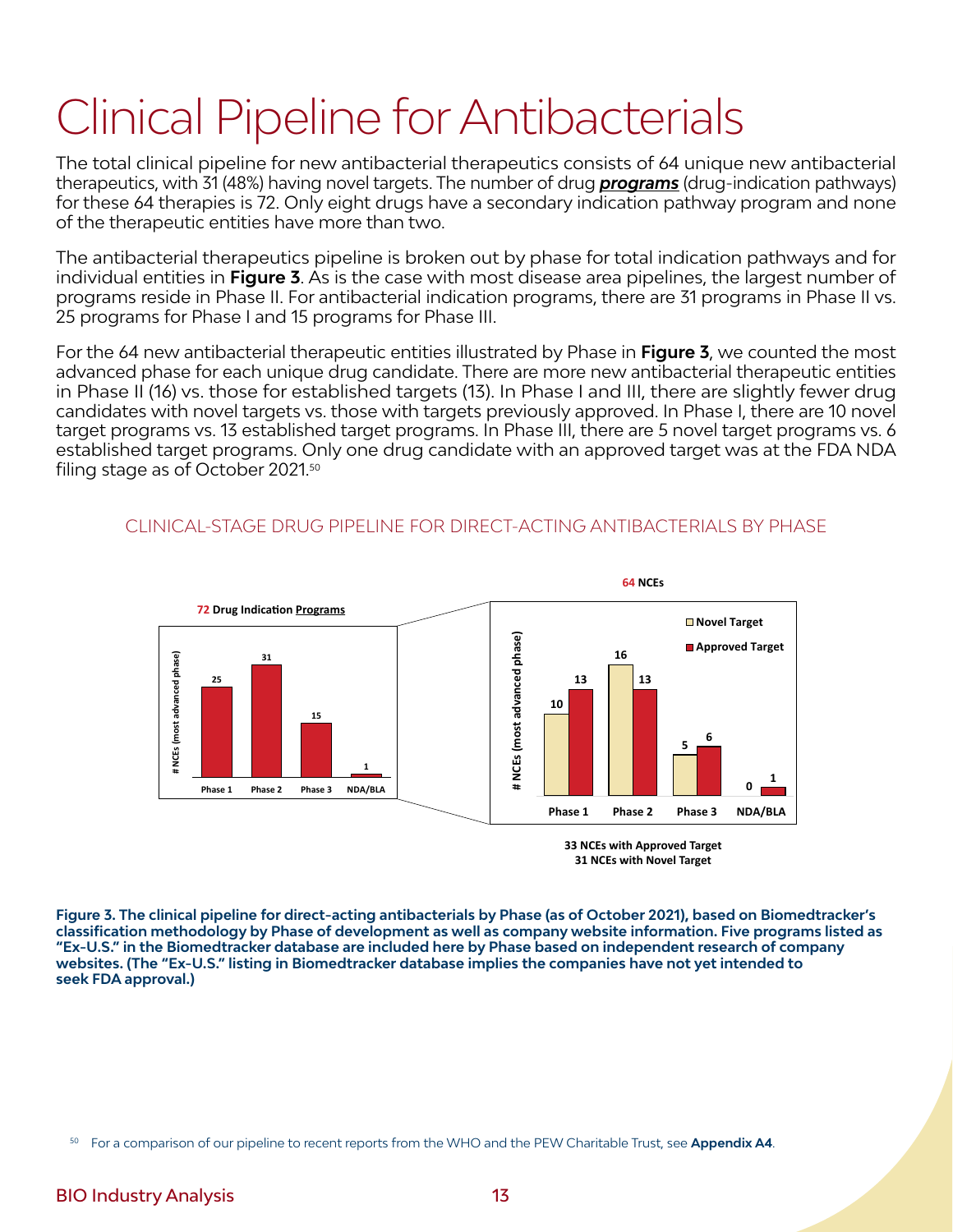#### Clinical Pipeline by Originating Company

More than 60 companies and non-profit research institutes are developing the 64 clinical-stage drug candidates to meet the growing need for differentiated antibacterials. As shown in **Figure 4,** the number of new antibiotic therapies originating from small companies accounted for 80% of the drug discoveries, 8% originated from non-profit institutes and universities, and 12% originated from large companies.

#### CLINICAL-STAGE DRUG PIPELINE FOR ANTIBACTERIALS BY ORIGINATING ENTITY



**Figure 4. Antibacterial clinical pipeline NCEs by discovering entity. Non-Profits includes independent R&D institutes, and universities. Small companies are defined as less than \$1 billion in revenue.**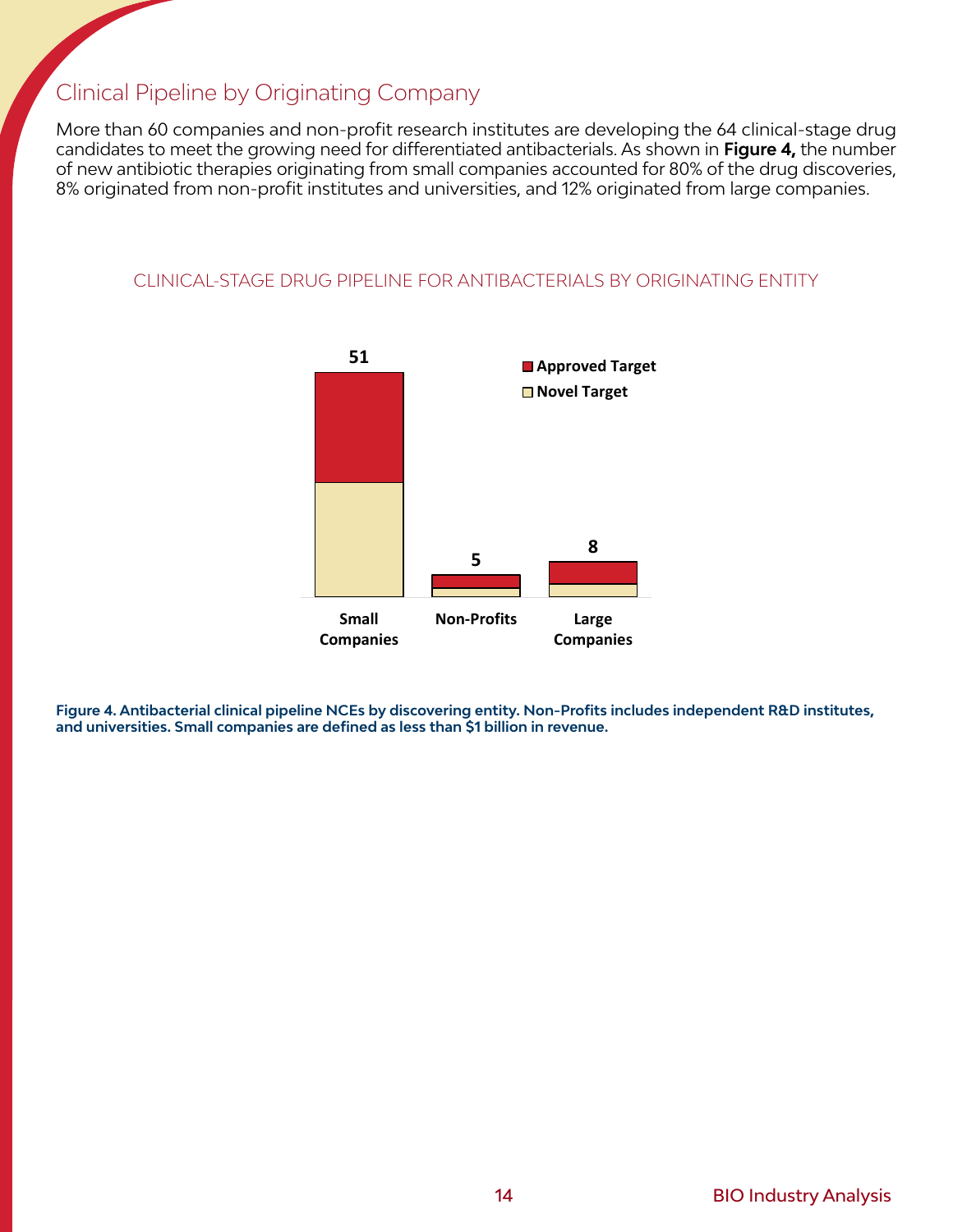#### Clinical Pipeline by Modality and Delivery

The direct-acting antibacterial therapeutic clinical pipeline modalities and modes of delivery can be found in **Figure 5**. There are 47 small molecule NCEs (73%) and 17 biologics (27%) in the clinical pipeline. Traditional *systemic* small molecule "antibiotics" account for 97% (45 of 47) and topical small molecules account for 3% (2 of 47) of the small molecule pipeline NCEs. Of the 17 biologics, there are 7 systemic biologics (injectables for proteins or bacteriophage) and 10 live bacterial products that are orally delivered to the gut. **Figure 5** also separates the modality and delivery characteristics of the pipeline. There are three times as many small molecules for approved targets than for novel targets, whereas all 17 biologics are for novel targets.

#### CLINICAL-STAGE DRUG PIPELINE FOR ANTIBACTERIALS BY MODALITY AND DELIVERY SYSTEM

#### Modality/Delivery for NCEs

| <b>NCE type</b>                  | <b>Total</b> | %    |
|----------------------------------|--------------|------|
| Systemic small molecules         | 45           | 70%  |
| Topical small molecules          | 2            | 3%   |
| Protein injectibles              | 5            | 8%   |
| Phage injectibles                | 2            | 3%   |
| Live oral/gut<br>biotherapeutics | 10           | 16%  |
| Total                            | 64           | 100% |

Pipeline by Modality

| <b>NCE type</b>      | <b>Target</b> | Total          | ℅    |
|----------------------|---------------|----------------|------|
| Small Molecule       | Approved      | 33             | 52%  |
| Biologic (bacterial) | Approved      | 0              | 0%   |
| Biologic (protein)   | Approved      | 0              | 0%   |
| Biologic (phage)     | Approved      | 0              | 0%   |
| Small Molecule       | Novel         | 14             | 22%  |
| Biologic (bacterial) | Novel         | 10             | 16%  |
| Biologic (protein)   | Novel         | 5              | 8%   |
| Biologic (phage)     | Novel         | $\overline{2}$ | 3%   |
| Total                |               | 64             | 100% |

Pipeline by Delivery

| <b>NCE type</b> | <b>Target</b> | <b>Total</b> | %    |
|-----------------|---------------|--------------|------|
| Systemic        | Approved      | 31           | 48%  |
| GI              | Approved      | ი            | 0%   |
| Topical         | Approved      | 2            | 3%   |
| Systemic        | Novel         | 21           | 33%  |
| GI              | Novel         | 10           | 16%  |
| Topical         | Novel         | ∩            | 0%   |
| Total           |               | 64           | 100% |

**Figure 5. Antibacterial clinical pipeline NCEs by modality and delivery. \* GI, gastrointestinal for microbiome therapies. Systemic includes inhaled therapies (n=2).**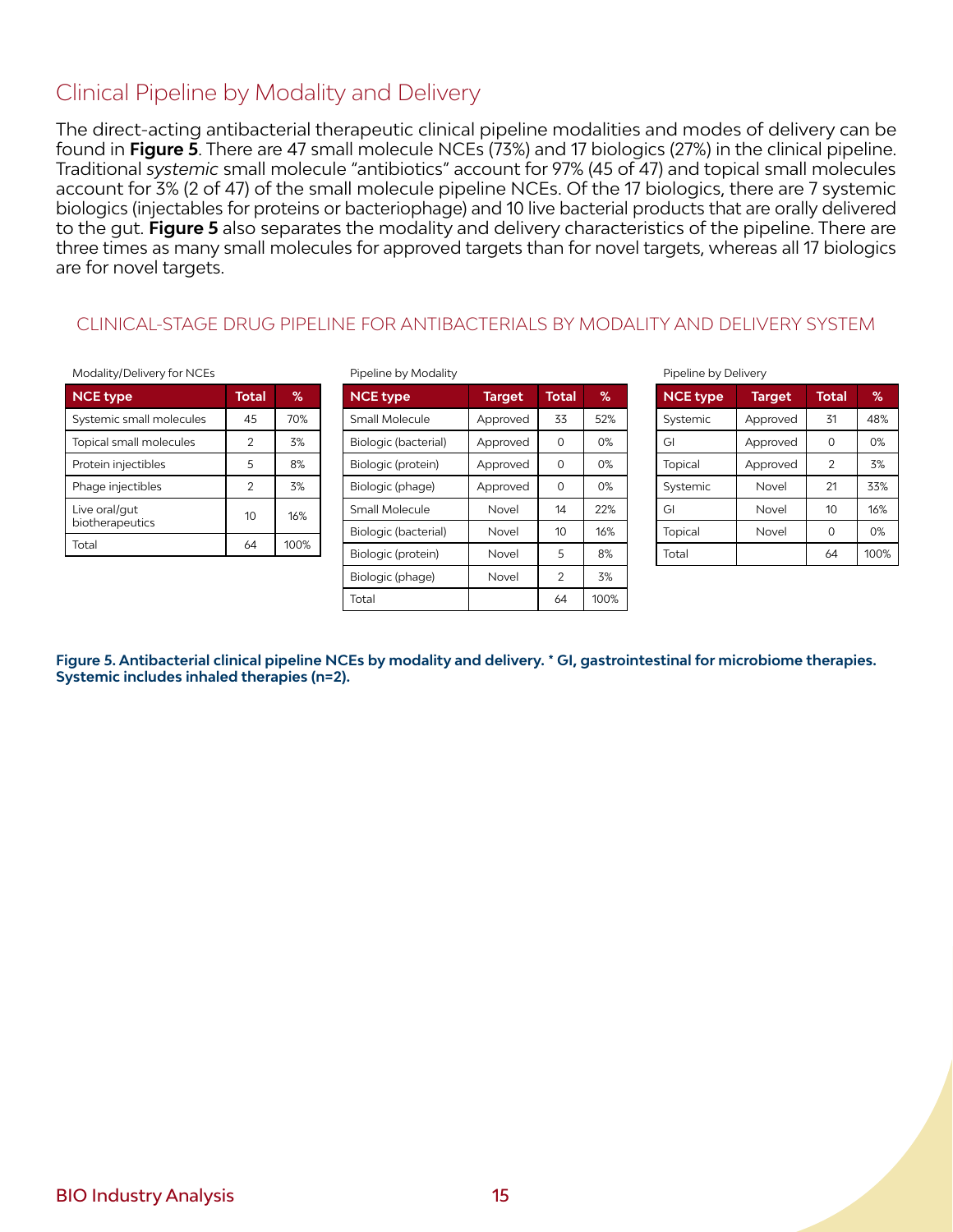#### Clinical Pipeline by Strategy and Target

Figure 6 shows the direct-acting antibacterial clinical pipeline by therapeutic strategy and target family. There are currently 13 different strategic approaches being used across the 64 therapeutics in the clinical pipeline. Within these 13 strategies, 28 targets are being pursued. With live bacterial products grouped as a single target family (gut microbiome), there are 18 total novel targets and 10 targets with prior approval history. Each of these target families, and the drug candidates targeting them, are described below.



#### ANTIBACTERIAL CLINICAL PIPELINE STRATEGIES & TARGETS

**Figure 6. The clinical pipeline for 64 new antibacterial therapeutics by strategy and target. The 31 new antibacterial therapeutics with novel targets are shown in green and the 33 new antibacterial therapeutics with approved targets are shown in red. Flora refers to microbiome approaches to re-establish healthy bacteria or introduce bacteria that can kill disease-causing bacteria. See text for more information on the three undisclosed targets.**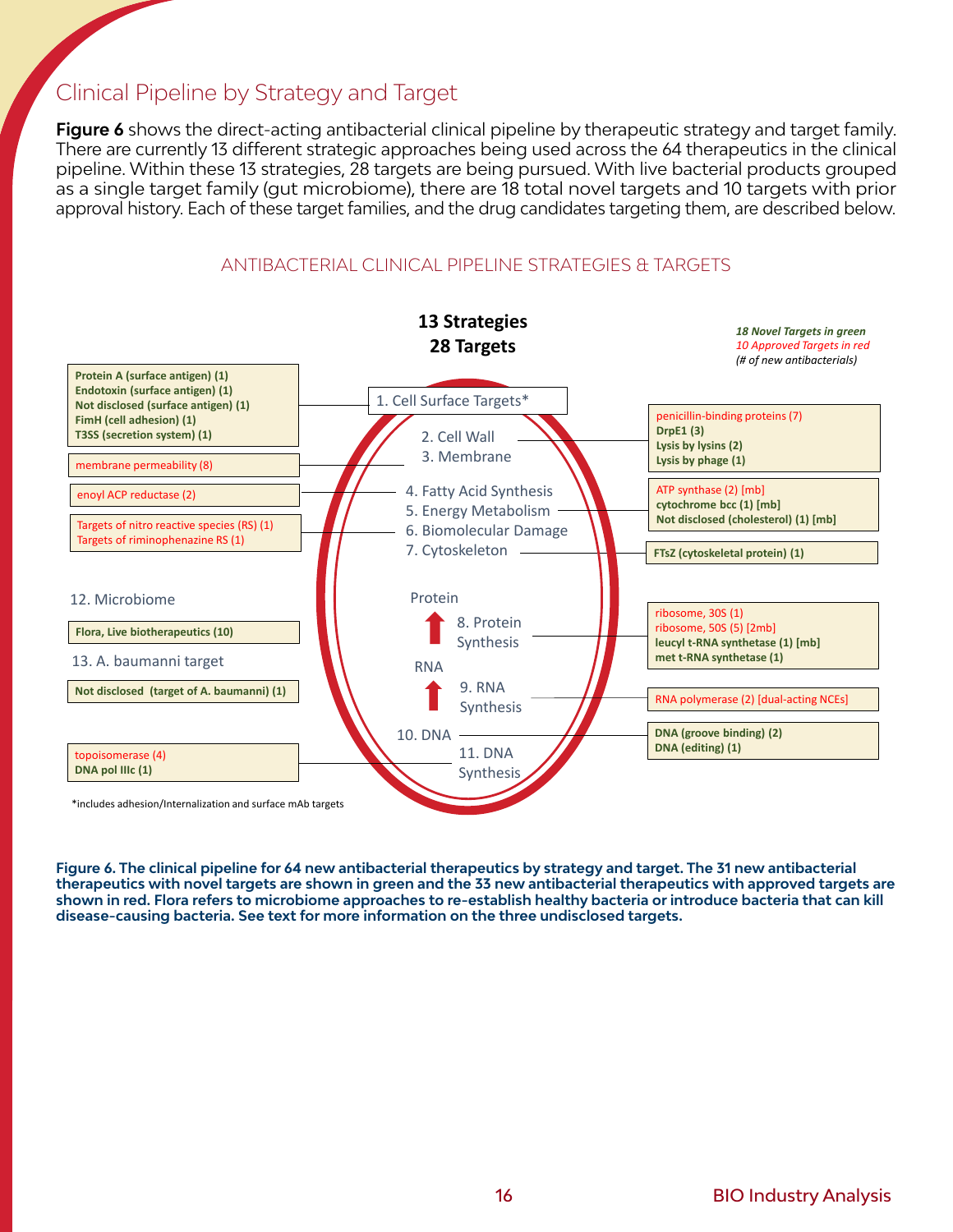#### Drug Candidates with Novel Targets in the Clinical Pipeline (31 therapeutic candidates for 18 novel targets)

- 1. **Cell wall synthesis: DrpE1 (3)**. There are three drugs in the clinic that target decaprenylphosphoryl-beta-D-ribofuranose oxidoreductase (DrpE1). This enzyme holds a key role in synthesizing glycolipid precursor units of mycobacterium cell walls.<sup>51</sup> All three drugs targeting DRpE1 are in Phase II and indicated for *M. tuberculosis*.
- 2. **Cell wall lysis by lysins (2)**. There are two biotherapeutics in the clinic that utilize enzymatic lysis to kill bacteria. One is a purified phage lysin for *S*. *aureus* (in Phase III) and the other a purified lysin specific for *C. difficile* (in Phase I).
- 3. **Cell wall lysis by bacteriophage (1)**. One phage therapy has started human testing for drug resistant *Pseudomonas aeruginosa*. 52 This approach utilizes the bacteriophage life cycle process of progeny release that releases lysins to break the outer wall and membrane of the bacteria.
- 4. **Cell division: Cytoskeleton (1).** The bacterial protein product of the FtsZ gene is akin to tubulin in eukaryotic cells, with a similar role in cell division. There is one Phase I drug targeting FtsZ in the pipeline and it has the QIDP designation.
- 5. **Surface target: Secretion Systems (1)**. Type III Secretion System (T3SS) of pathogenic gramnegative bacteria is a multiprotein molecular syringe that can inject adhesion and internalization factors into human cells.<sup>53</sup> Certain T3SS inhibitors have demonstrated a reduction in growth and are thus included in this analysis of antibacterials (as separate from anti-virulence factors that would only lesson the toxicity of the secreted factor). Russia's Ftortiazinon is being studied for use in Complicated Urinary Tract Infections (cUTI) caused by *P. aeruginosa*. 54
- 6. **Surface target: Endotoxin (1).** Endotoxin is a lipopolysaccharide residing on the outer cell surface of gram-negative bacteria. Within the structure of endotoxin is the O-polysaccharide moiety that has been targeted by mAbs. One of the mAbs is in Phase II for *P. aeruginosa* infection.
- 7. **Surface target: Protein A (1).** Protein A is a unique cell surface protein in that interacts with constant regions of human antibodies. While this has been known for more than 40 years and exploited for mAb purification, protein A is now the target itself for *S. aureus* infection. One antibody specific to *S. aureus* protein a is in Phase I/II.
- 8. **Surface target: Unknown for mAb (1).** One unknown surface protein target (and likely multiple targets) is the antigen of a pooled polyclonal cocktail from survivors of *C. difficile* infection. This product is currently in Phase II.

<sup>51</sup> Degiacomi, G. (2020). Promiscuous Targets for Antitubercular Drug Discovery. *Appl. Sci.*, 10(2), 623. DrpE1 uses FAD to oxidize decaprenylphosphoribose into decaprenylphosphoarabinose, the arabinose donor subunits used for polymers lipoarabinomannan and arabinogalactan.

<sup>52</sup> Adaptive Phage Therapeutics press release. (2021). Adaptive Phage Therapeutics Highlights the Publication of a Case Study of Investigational Phage Therapy for an Antibiotic-Resistant Bacterial Infection in a Child. Retrieved from: https://www.aphage.com/ adaptive-phage-therapeutics-highlights-the-publication-of-a-case-study-of-investigational-phage-therapy-for-an-antibioticresistant-bacterial-infection-in-a-child/

 $^{53}$  Hotinger, J., Pendergrass, H., May, A. (2021). Molecular Targets and Strategies for Inhibition of the Bacterial Type III Secretion System (T3SS); Inhibitors Directly Binding to T3SS Components. *Biomolecules,* 11(2), 316.

<sup>54</sup> NIH/U.S. National Library of Medicine. (2021). Safety and Efficacy Study of Ftortiazinon in the Treatment of Patients with Complicated Urinary Tract Infections Caused by P. Aeruginosa.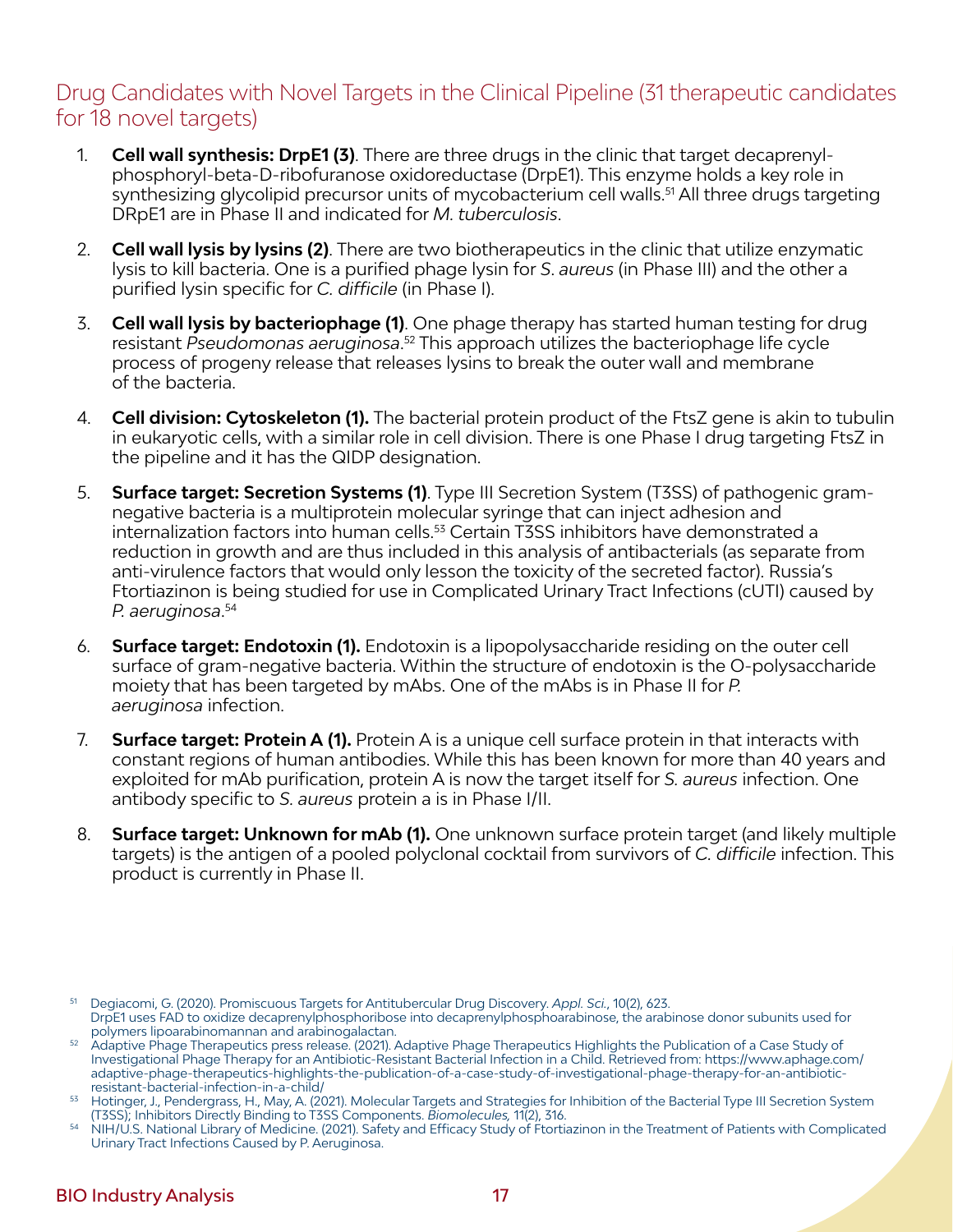- 9. **Surface target: FimH (1).** Bacteria have protein-based filament rods that allow them to attach to host cells. Of the many subunits that comprise these rods protruding from the bacteria cell surface, is FimH (a fimbria-mannose attachment protein. A fimbira is a long appendage protruding from the bacteria). FimH has been shown to bind N-linked glycans on urinary epithelial cells.<sup>55</sup> The antibody in Phase I is being tested to treat and prevent UTIs without inducing antibiotic resistance.
- 10. **Energy metabolism: cytochrome cc (1)**. As described above, the ATP synthase inhibitor Bedaquiline (SIRTURO™) was approved in 2012 for pulmonary multi-drug resistant tuberculosis. This small molecule drug represents the first novel target approval in more than 30 years, as shown in **Figure 2**. Another target within the respiratory chain upstream of ATP synthase is cytochrome cc, an enzyme akin to the cytochrome bc1 complex (complex III) found in human mitochondria and respiring bacteria.<sup>56,57</sup> There is one NCE in the clinical pipeline targeting mycobacterium cytochrome cc.
- 11. **Metabolism: Cholesterol catabolism (1).** A small molecule drug targeting cholesterol catabolism is in Phase I. Certain bacteria, such as *M. tuberculosis*, can survive on cholesterol and this candidate would effectively prevent this optional lipid energy source.
- 12. **Translation: Leucyl-tRNA synthetase (1).** There is one drug candidate for leucyl-tRNA synthetase in Phase II for *M. tuberculosis*. There is currently one other FDA approved tRNA synthetase inhibitor, Mupirocin, but it is specific for isoleucyl-tRNA synthetase.
- 13. **Translation: Methionine tRNA synthetase (1).** The second tRNA synthetase in the pipeline is the methionine-tRNA synthetase in Phase II to treat *C. difficile*.
- 14. **DNA synthesis: DNA polymerase (1)**. The prokaryotic replisome involves at least 10 enzymes working in a coordinated fashion to synthesize DNA. One of these enzymes, topoisomerase, was discussed above under the DNA synthesis strategy. **DNA polymerase III**, the primary enzyme in the DNA synthesis process, would be a new target for this category. Currently, there is one DNA polymerase IIIc inhibitor in Phase II for *C. difficile*.
- 15. **DNA damage: Cas-3 editing (1)**. One therapy in the pipeline utilizes engineered bacteriophage with CRISPR-Cas3 to target *E. coli* for destruction. The therapy has completed Phase 1b for urinary tract infections.
- 16. **DNA: direct binding (2).** There are two DNA minor groove binding NCEs being developed to treat *C. difficile infections*, with one in Phase III and the other in Phase II.
- 17. **Gut and reproductive tract flora (10).** Although not a specific *molecular* target, this group of live biotherapeutics target microbiome and bile acid restoration shown to exert growth pressure on *C. difficile*. 58,59 Nine of the ten live biotherapeutic treatments are indicated for *C. difficile*, with one indicated for bacterial vaginosis. The majority of these gut microbiome therapies are microbial consortium, with two containing lactobacillus, two containing nontoxic strains of *C. difficile*, and others containing more complex mixtures of bacterial species or proprietary clonal variants. A number of programs are progressing successfully with three now in Phase III, four in Phase II, and three in Phase I.

<sup>55</sup> Sauer, M., et al. (2016). Catch-bond mechanism of the bacterial adhesin FimH. *Nature Communications*, 7, Article number: 10738.

<sup>56</sup> Sone, N., et al. (2001). A novel hydrophobic diheme c-type cytochrome. *Biochim Biophys Acta*, 1503(3), 279-90.

<sup>57</sup> Lu, P., et al. (2018). The anti-mycobacterial activity of the cytochrome bcc inhibitor Q203 can be enhanced by small-molecule inhibition of cytochrome bd. *Nature Scientific Reports*, 8, Article number: 2625.

<sup>58</sup> Mullish, B., Allegretti, J. (2021). The contribution of bile acid metabolism to the pathogenesis of Clostridioides difficile infection. *Therapeutic Advances in Gastroenterology*, 14.

<sup>59</sup> Taur, Y., Pamer, E. (2014). Fixing the microbiota to treat Clostridium difficile infections. *Nat Med*, 20(3), 246-247.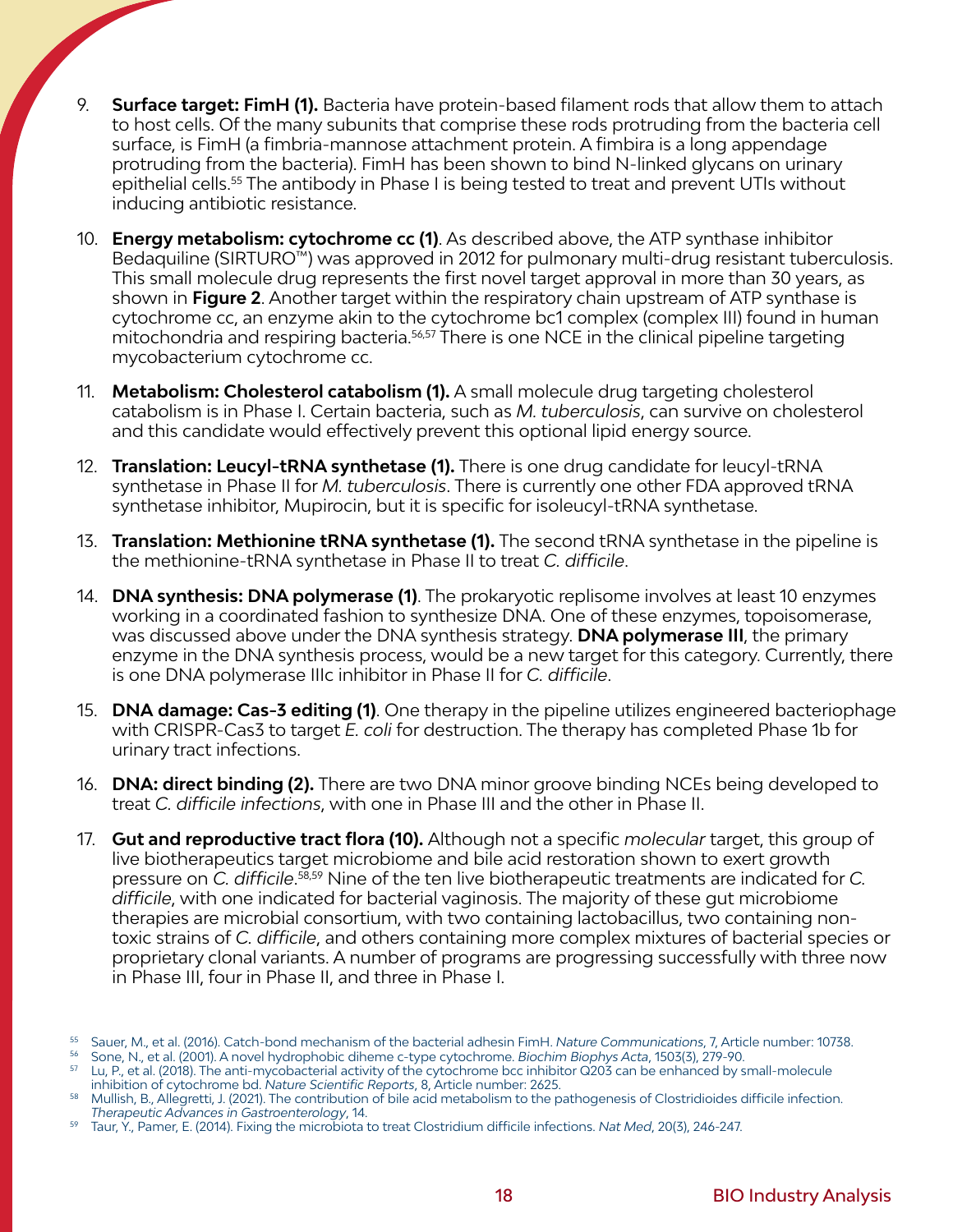18. **Unknown target for Acinetobacter baumannii (1).** The third NCE for an unknown target is a macrocyclic peptide that is specific for *A*. *baumannii* (G-), the highest priority pathogen threat according to both CDC and WHO. This gram-negative bacterium is associated with hospitalacquired infections that target the urinary tract, lungs (pneumonia), blood, or in wounds.<sup>60,61</sup> Carbapenem-resistant *Acinetobacter* caused an estimated 8,500 infections in hospitalized patients in the United States in 2019.<sup>62</sup>

#### **Drug Candidates with Approved Targets in the Clinical Pipeline**

- 1. **Penicillin-binding proteins (7 NCEs).** As described above, the penicillin binding protein (PBP) target family has a long history in drug development, with 68 FDA approved NCEs since the 1940s. Development of non-lactam containing drugs was once the hope for innovative targeting for a new repertoire of PBP inhibitors, but this has not panned out as seen in the seven NCEs in the current clinical pipeline.<sup>63</sup> Six of the seven NCEs are modifications of betalactam structures of the past. Some have advanced properties, such as cell entry advantages or less susceptibility to beta lactamase degradation. The unique NCE in this group is not a classic beta lactam drug and in fact has dual activity, inhibiting not only PBPs but also lactamases. Of the seven NCEs targeting PBPs, three have approvals outside the U.S. The most advanced drug in the pipeline, and only NDA-stage drug found in our analysis, is a beta lactam drug approved ex-U.S.
- 2. **Cell membrane permeability (9 NCEs).** The polymyxins and peptide mechanisms for pore formation in bacterial membranes were described above and both serve as a starting point for NCEs that work using this strategy, albeit with unique properties and perhaps slightly different mechanisms. Three new polymyxins are in early stages of clinical testing for general indications. Three synthetic amphipathic peptides are in the clinic, two in Phase I and one in Phase II. Two small chemicals are also in this category of membrane disruptors, with one in Phase IIb for *Staphylococcal* infection and one in Phase IIb for joint infections.
- 3. **FA synthesis: Enoyl ACP reductase (1):** There are two NCEs in the clinical pipeline that target the staphylococcal FabI enzyme. One is in two Phase II trials, one for skin infections (QIDP) and one for joint infections. The other NCE is in Phase I for skin infections with specificity for drug resistant *S. aureus* (G+).
- 4. **Energy Metabolism: ATP Synthase (2).** Nearly 10 years after the landmark approval in 2012 of the first ATP synthase inhibitor, not a single other drug in this target family has been approved. There have been failures, but two new inhibitors are in clinical testing. Both are in Phase I for TB and both are analogues of Bedaquiline, belonging to the Diarylquinoline chemical class described above.
- 5. **Macromolecular damage: Nitro group Reactive Species (1)**. The Otsuka drug Delamanid has been approved outside the U.S. but remains in Phase III for U.S. development according to the Otsuka website. Delamanid (OPC-67683) has a very similar structure and works similarly to Pretomanid as described above.

<sup>60</sup> CDC. (2021). Retrieved from: https://www.cdc.gov/hai/organisms/acinetobacter.html

<sup>61</sup> Howard, A., et al. (2012). Acinetobacter baumannii. *Virulence*, 3(3), 243–250.

<sup>62</sup> CDC AR Threats Report, (2019), accessed October 2021.

<sup>63</sup> Zervosen, A., et al. (2012). Development of New Drugs for an Old Target — The Penicillin Binding Proteins. *Molecules*, 17, p.12478—505.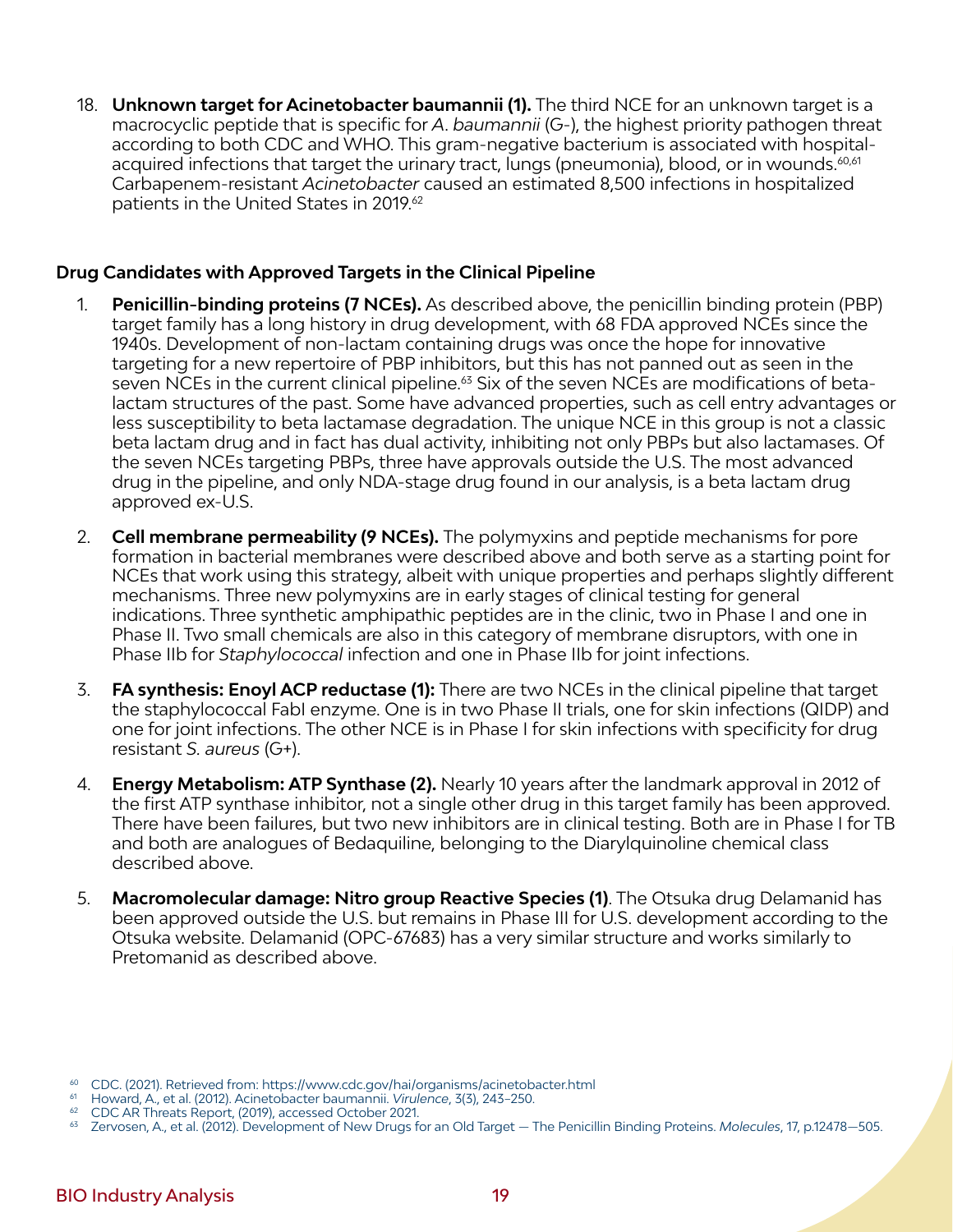- 6. **Macromolecular damage: Riminophenazine reactive species (1).** There is an analog of clofazimine in Phase II for TB. As described above, this drug likely works as a redox cycling agent that destabilizes membranes and DNA.<sup>64</sup>
- 7. **Translation: 30S Ribosome (1).** Bipyrocycline, a broad-spectrum antibiotic sharing structural elements of tetracycline, is in Phase I developed for Community Acquired Pneumonia (CAP). A clinical development program has demonstrated antibacterial activity on gram-positive and gram-negative bacteria, including *Acinetobacter baumannii* (G-).
- 8. **Translation: 50S Ribosome (5 NCEs).** There are five 50S ribosome inhibitors in the clinic. Three of the compounds are oxazolidinone compounds, two are in development to treat tuberculosis, and one for treating treat gram positive skin infections. The fourth compound is a ketolide antimicrobial which is a semi-synthetic derivative of erythromycin A. The fifth compound is aminoglycoside antimicrobial produced from *Streptomyces tenebrarius* that was previously approved for veterinary use.
- 9. **RNA polymerase (2 NCEs).** Both of these NCEs are from TenNor Therapeutics and are hybrids of rifamycin (the primary class of RNA polymerase inhibitors) and another class of antibiotics, either nitroimidazole class that has macromolecular damaging effects, or the fluoroquinolone with DNA gyrase/topoisomerase activity. Both are indicated for skin infections.
- 10. **DNA Synthesis: Topoisomerase (4).** There are four topoisomerase inhibitors in the clinic, with two in Phase III. Both Phase III candidates are indicated for urinary tract infections. The other two candidates are in Phase II. One is a fluoroquinolone antibiotic indicated for urinary tract infections. The other Phase II candidate is a narrow spectrum antibacterial with structural elements of oxazolidinones and quinolones, indicated for the treatment of *C. difficile*.

The pipeline for indirect-acting antibacterial drug candidates contain nine beta-lactamase inhibitors and four exotoxin inhibitors. All four exotoxin targets are novel (no prior FDA approval): *Staphylococcus aureus* alpha toxin (one mAb in Phase I and one mAb in Phase III), staphyloxanthin (Phase II mAb), Shiga toxins 1/2 (Phase II mAb), and unbound Endotoxin (Phase I mAb). Another indirect-acting pipeline drug works by potentiating the activity of Tuberculosis drugs (ethionamide and prothionamide) facing resistance allowing those drugs to overcome resistance.

Bvumbi, M. (2020). Activity of Riminophenazines against Mycobacterium tuberculosis: A Review of Studies that Might be Contenders for Use as Antituberculosis Agents. *Chemmedchem*, 15(23), 2207-2219.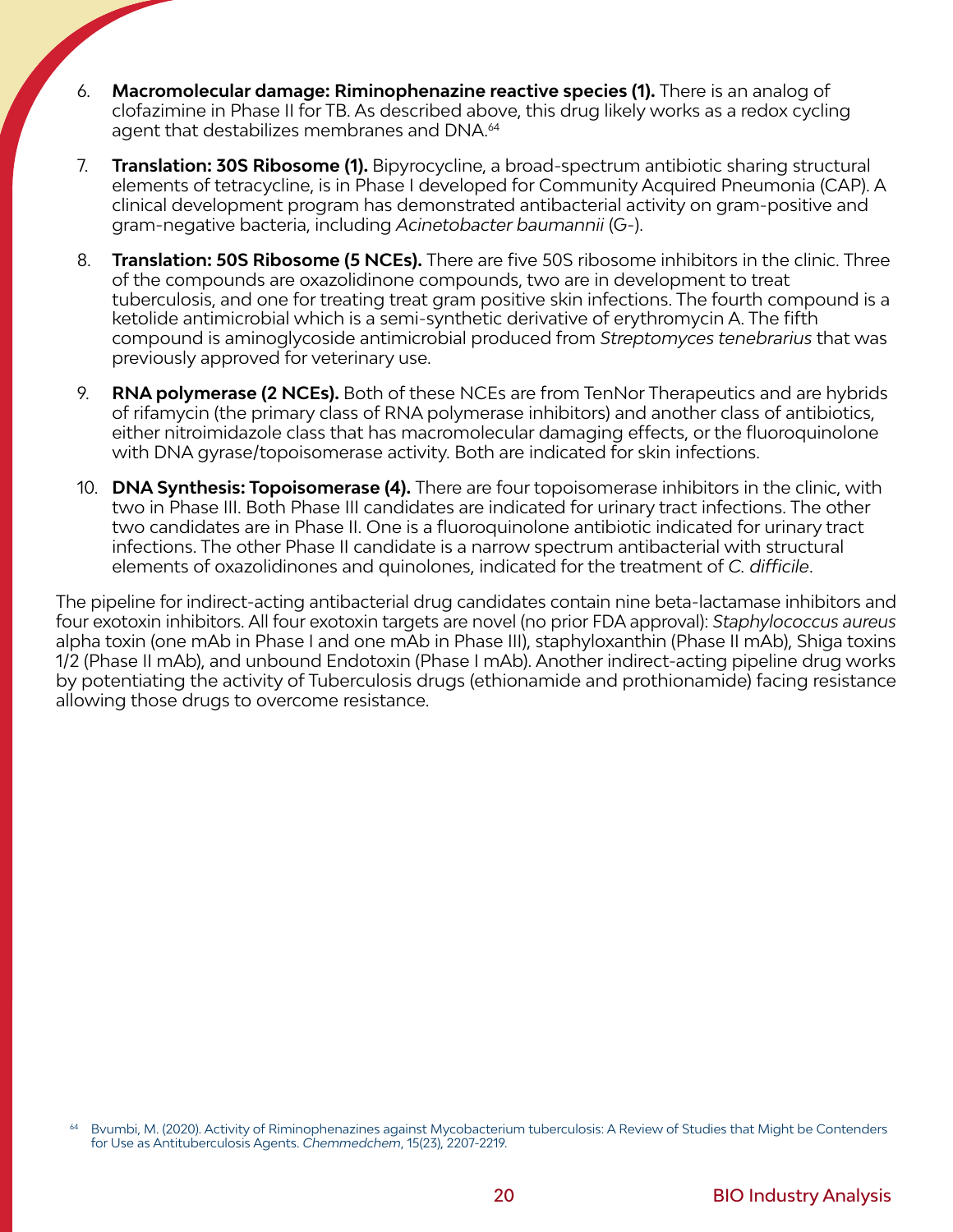#### Clinical Pipeline by Indication Area

**Figure 7** shows the 64 clinical pipeline therapeutics by their indication specific drug programs, of which there are 72 currently in development. Nearly half of the products are targeted toward the specific strains *M. tuberculosis, C. difficile*, *Staphylococcus*, or *Pseudomonas*, while others are geared toward eight types of infection (*e.g.,* skin, joint, abdominal, blood, urinary, CAP, HAP, or general infection). As a percentage of the total pipeline, 38% of programs target *C. difficile* and *M. tuberculosis*, and 32% are for urinary tract infections (UTI) and skin infections.

Some of the antibacterials with organ specific or general indication categories found in **Figure 7** have been shown to have specific activity against resistant strains and priority pathogens. For example, six of the eight skin infection programs have activity against *S. aureus* (MRSA). However, each candidate under these broad indication pathways has its own unique spectrum of resistant strain efficacy making categorization difficult. For drug developers, narrow indication claims for clinical trials has potentially limiting implications as will be discussed below. Those programs that are designed for specific organisms tend to be aligned with novelty of target as shown by the orange bars in **Figure 7**.



### CLINICAL-STAGE DRUG PIPELINE FOR DIRECT-ACTING ANTIBACTERIALS BY INDICATION **Clinical Pipeline by Indica�on**

**2. Some ABX in ex-US trials Figure 7. Clinical pipeline programs for direct-acting antibacterials by indication (as of October 2021, 72 programs for 64 NCEs). NCE program indications that are species specific are listed at the top and organ specific programs below. Lung infections are captured by Pneumonia separated into HAP and CAP. It should be noted that QIDP programs for indirectacting and reformulated products are not included in this chart. For example, there is an indirect-acting drug for HAP with the QIDP designation and one for a reformulated drug indicated for A. baumannii.**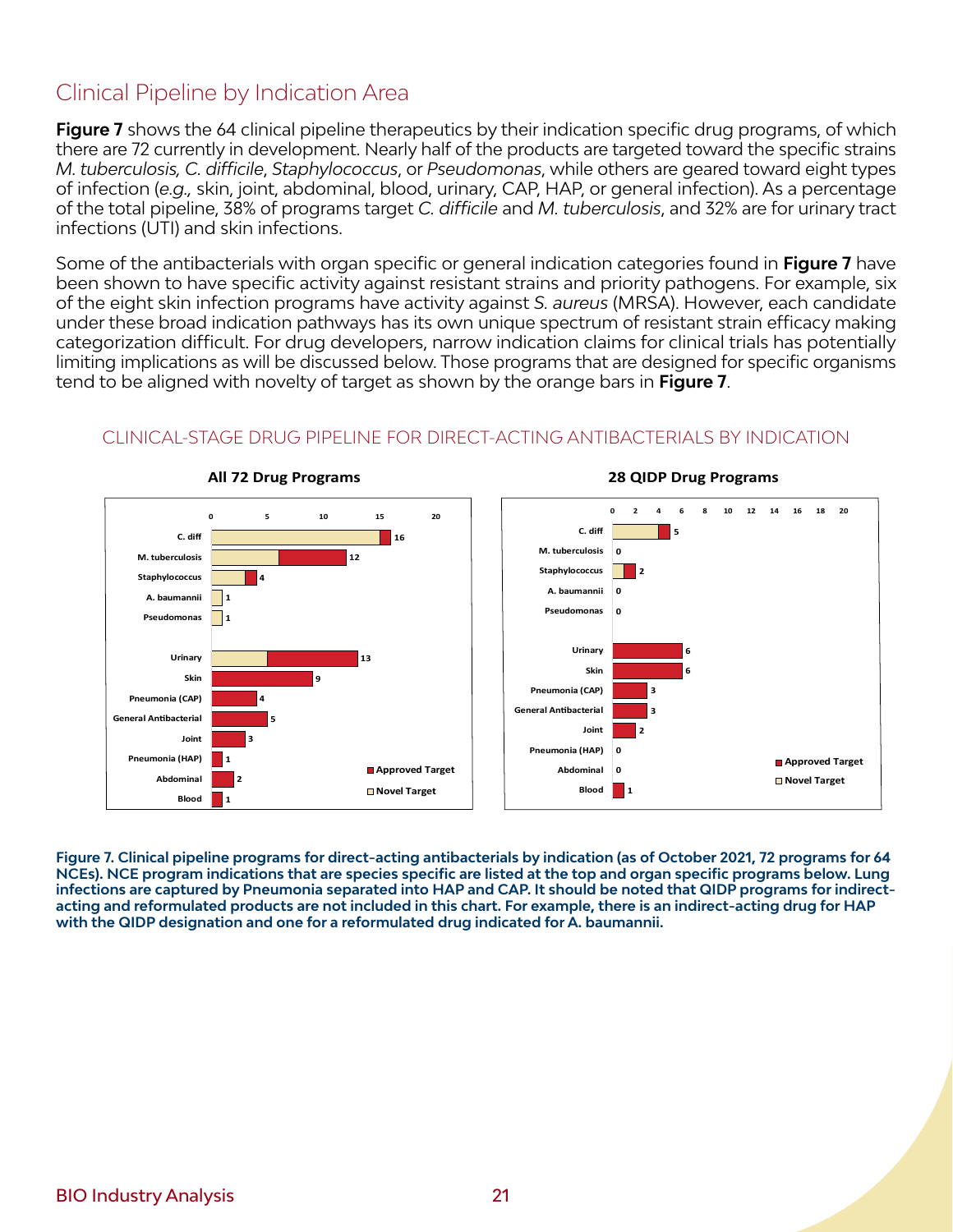There are 28 antibacterial programs in development that have the FDA Qualified Infectious Disease Program (QIDP) designation.<sup>65</sup> Of these 28 QIDP designated products, only five are for novel targets. The novel target therapeutics with QIDP designation are only designed to treat *C. difficile* and *S. aureus* specific indications. It is important to note that QIDP designations are currently limited to small molecules.

As presented in **Figure 7**, 33 of 72 programs are indicated for specific strains. All four strains are listed as priority pathogens in the most recent lists from the U.S. CDC (2019) and the WHO (2017), presented in **Appendix A1**. 66 Combined, the lists include 11 other resistant bacterial strains and one family of bacteria.67 Drug development for bacterial infections has a precedent for being organ specific (*e.g*., skin, ear, etc.) and not species specific. This precedent makes it hard to uncover the exact species targeted within the organ-specific indication. For example, a Phase I drug for "skin infection" might work on *Staphylococcus* (G+), and *Klebsiella* (G-), or only one and not the other. CAP and HAP include strains that can lead to pneumonia, but the specific strains targeted are often not listed in the trial protocol. In many cases, the answer is not known outside of lab testing. As trial enrollment would require genetic analysis of each strain, this makes data on some resistant organisms hard to obtain even at the clinical phase. Potential activity against threat pathogens can be estimated based on preclinical research, but clinical validation of efficacy can be difficult to obtain for every bacterial strain. The PEW and WHO pipeline analysis, referenced in **Appendix A4**, provides an assessment of pipeline products that could potentially target threat pathogens.

#### Preclinical Pipeline for Antibiotics

According to a 2020 review of the preclinical-stage pipeline for threat pathogens, 407 antibacterial projects are ongoing.68 A third of these are novel in terms of new class, new target, or new mechanism of action, and many of them are pathogen-specific approaches. Similar to what is reported above for the clinical pipeline, small companies represent 81% of the preclinical pipeline. Large companies represent 3% of preclinical R&D with academic and non-profit institutions making 15% of the difference.

The QIDP designation comes from the Generating Antibiotic Incentives Now (GAIN) Act, Title VIII within the Food and Drug Administration Safety and Innovation Act (FDASIA). According to an FDA guidance document, this designation offers incentives for the development of antibacterial and antifungal drugs for human use to treat serious or life-threatening infections. The primary incentive is a 5-year exclusivity extension for certain applications of drug products that have been designated as a QIDP and approved under section 505 of the FD&C Act. This 5-year exclusivity extension is added to any exclusivity for which the application qualifies upon approval - https://www.fda.gov/files/drugs/published/Qualified-Infectious-Disease-Product-Designation-Questions-and-Answers.pdf

<sup>66</sup> CDC AR Threats Report. (2019). accessed October 2021. Retrieved from: https://www.cdc.gov/drugresistance/biggest-threats.html and WHO 2020 Antibacterial agents in Clinical Development

 $67$  The family of bacteria is Enterobacteriaceae and it is listed twice (for CRE and ESBL) in Appendix A1. The family Enterobacteriaceae includes individual members like Salmonella, Escherichia coli, Klebsiella, and Shigella, even though they are listed separately, with different threat levels, on those lists.

<sup>68</sup> Theuretzbacher, U., Outterson, K., Engel, A., Karlen, A. (2020). The Global Preclinical Antibacterial Pipeline. *Nature Reviews Microbiology*, 18, 275-285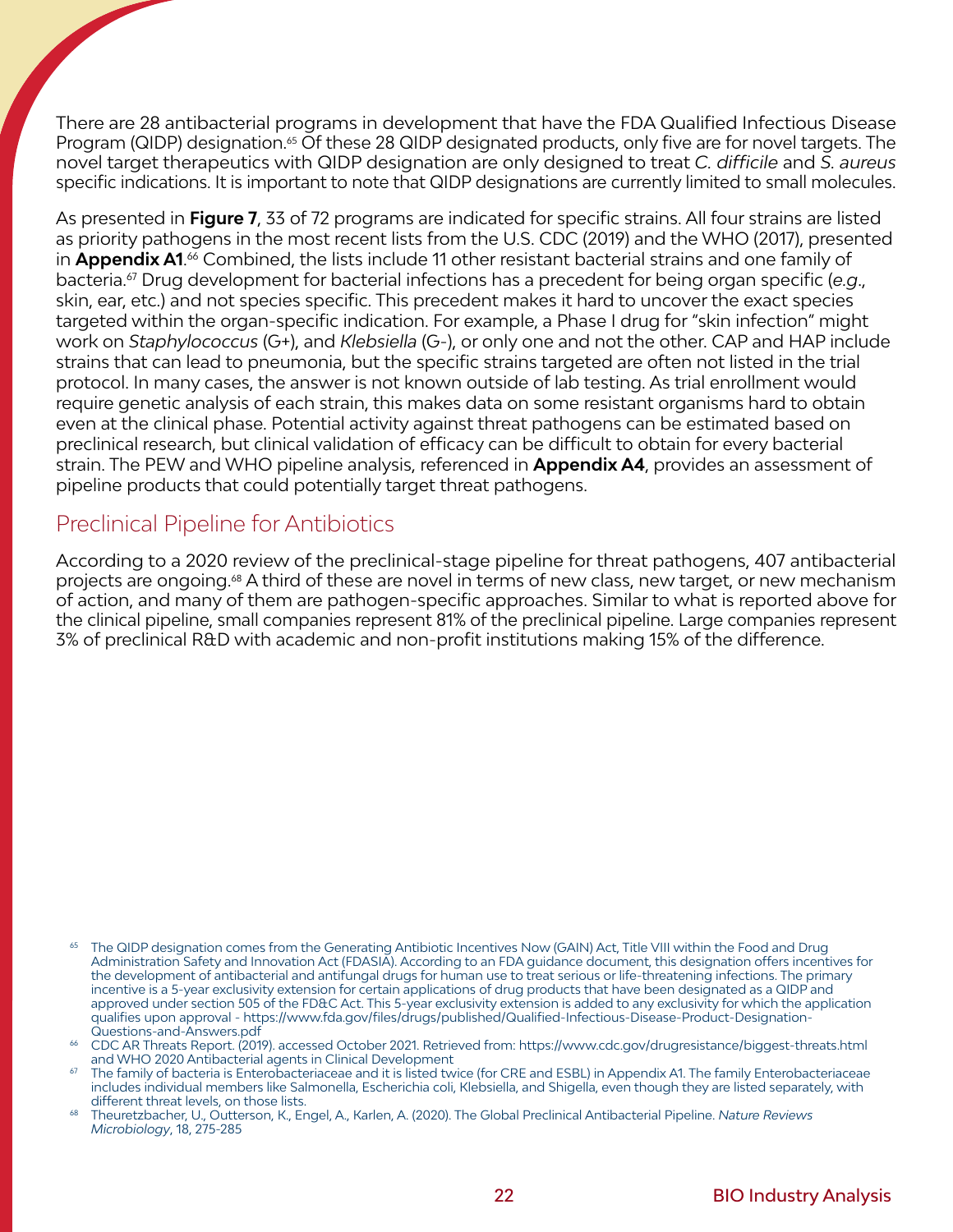### Success Rates

The overall success rate for antibacterial NCEs was found to be higher than that for the industry overall. Our previously published results showed success rates of 7.9% across all disease areas to bring a drug from IND to FDA approval (2011-2020, n=12,728 transitions).<sup>69</sup> Using the same dataset, and selecting only antibacterial NCEs, we calculate the success rate to be 16.3% (n=182 transitions). The primary differentiator is Phase II, with a 48.0% (n=75) success rate for antibacterial NCEs, well above the 28.9% (n=4,933) success rate for the entire industry at Phase II.

The broad infectious disease area had a success rate overall of 13.2% (n=1,170), implying that antibacterial NCEs have higher success rates than the non-antibacterial group, which includes antiviral, antifungal, antiparasitic and vaccines.

Refining the dataset further to include only NCEs with novel targets, the Phase I to approval success rate drops to 13% (n=47). However, the low number of transitions could make this unreliable in predicting future outcomes. In particular, the Phase III data shows only one success and one failure and only one NCE for a new target (ATP synthase) over the ten-year period analyzed. NCEs for old targets were more successful as a group and were found to have a higher success rate from Phase I to approval, 19.2% (n=135).

#### CLINICAL DEVELOPMENT SUCCESS RATES FOR DIRECT-ACTING ANTIBACTERIAL DRUGS 2011-2020

| 2011-2020           | Phase I to II | Phase II to III | <b>Phase III to</b><br><b>NDA/BLA</b> | NDA/BLA to<br><b>Approval</b> | Phase I to<br><b>Approval</b> |
|---------------------|---------------|-----------------|---------------------------------------|-------------------------------|-------------------------------|
| All Diseases        | 52.0%         | 28.9%           | 57.8%                                 | 90.6%                         | 79%                           |
| N                   | 4.414         | 4.933           | 1.928                                 | 1,453                         | 12,728                        |
| All Infectious Dis. | 57.8%         | 38.4%           | 64.0%                                 | 92.9%                         | 13.2%                         |
| N                   | 403           | 414             | 197                                   | 156                           | 1,170                         |
| <b>ABX NCES</b>     | 73.1%         | 48.0%           | 56.3%                                 | 82.6%                         | 16.3%                         |
| N                   | 52            | 75              | 32                                    | 23                            | 182                           |

| 'Breakdown of 』<br><b>ABX NCEs:</b> | Phase I to II | Phase II to III | <b>Phase III to</b><br><b>NDA/BLA</b> | <b>NDA/BLA to</b><br><b>Approval</b> | Phase I to<br><b>Approval</b> |
|-------------------------------------|---------------|-----------------|---------------------------------------|--------------------------------------|-------------------------------|
| w/Novel Target                      | 78.3%         | 33.3%           | 50.0%                                 | 100.0%                               | 13.0%                         |
| N                                   | 23            | 21              |                                       |                                      | 47                            |
| w/Old Target                        | 69.0%         | 53.7%           | 56.7%                                 | 81.8%                                | 17.2%                         |
| N                                   | 29            | 54              | 30                                    | $22^{\circ}$                         | 135                           |

**Figure 8. Clinical success rates for infectious disease indications and direct-acting antibiotics compared to success rates for all disease areas combined, January 2011 through January 2020. Data is based on drug program transitions listed in the Informa Biomedtracker and Pharmapremia databases. (The full dataset for the industry is available at www. bio.org/iareports)**

Thomas, D., et al. (2021) BIO Industry Analysis, Informa Pharma Intelligence, QLS Life Sciences. Clinical Development Success Rates and Contributing Factors 2011–2020. (Available at www.bio.org/iareports)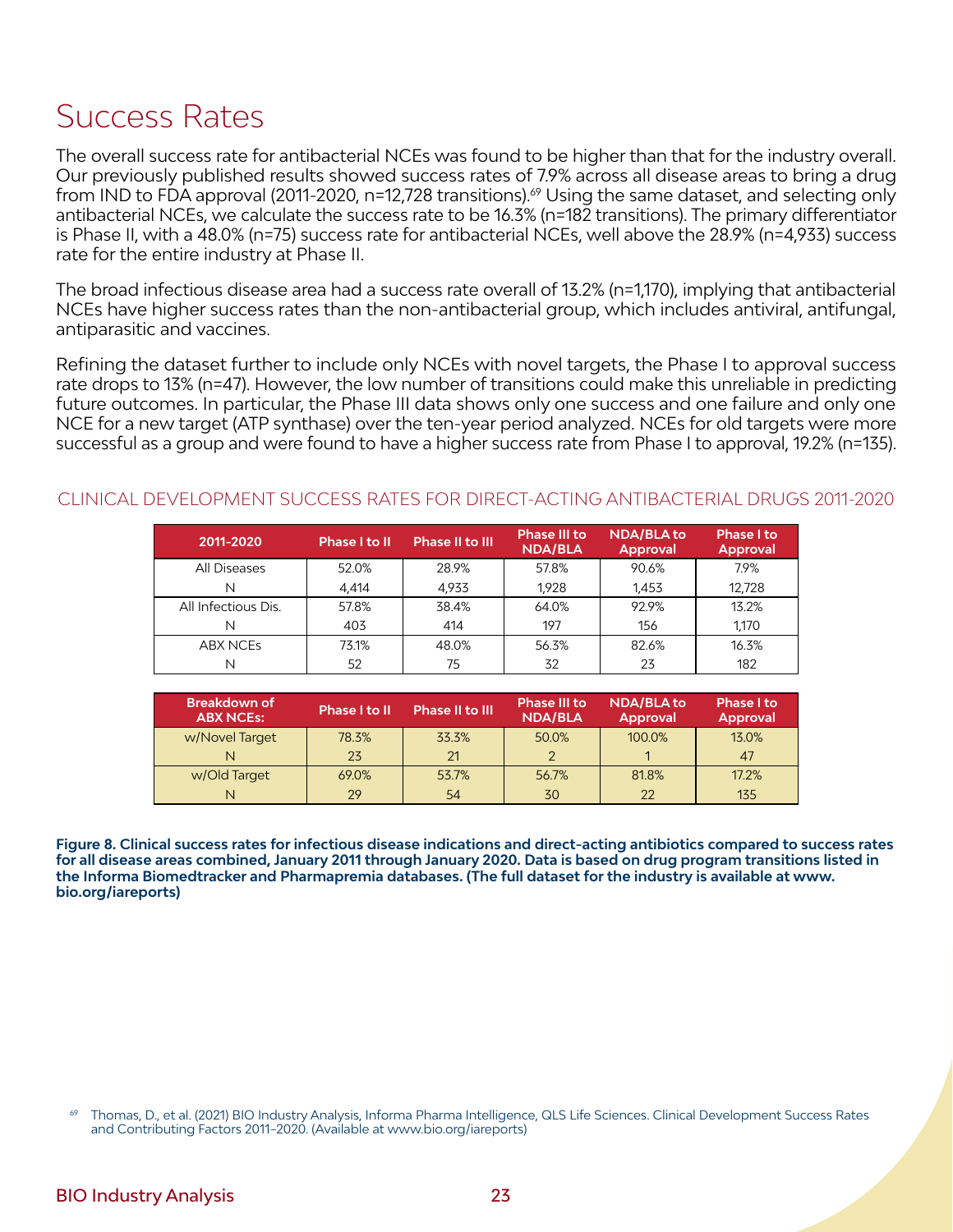There was also difference by modality. Biologic NCEs, with only 45 total transitions, had a lower Phase I to approval success rate of 12.8% vs. the small molecule NCE success rate of 18.6% (n=161 transitions). This differs from our finding in the broader industry where biologics, in particular mAbs, tend to have higher success rates.

We also investigated QIDP designated drug success rates for Phase III. NCE programs with QIDP had 69.6% (n=23) vs. 37.5% (n=16) without QIDP. Phase I and II success rate analysis has the disadvantage of selection bias as the designation can be given at various phases. This creates a cherry-picking effect resulting in very high success rates.

Suspended programs for novel targets do not overlap significantly with the current pipeline candidate targets. Only one Phase III novel drug program was suspended during the period analyzed.<sup>70</sup> For Phase II programs, 14 of 21 failed to reach Phase III and seven progressed to Phase III. Among the suspended targets were UDP-3-O-(R-3-hydroxymyristoyl)-N-acetylglucosamine deacetylase (LpxC), polypeptide deformylase, Leucyl-tRNA synthetase, mAbs for *Staphylococcus* and *Pseudomonas* targets, and a few microbiome programs. A similar mix of targets was seen in Phase I, albeit for only six suspended novel drug programs (LpxC, *Staphylococcus* mAbs, and a few microbiome therapies). No biologics transitioned from Phase III to BLA.

Patel, M., Kaufman, D. (2015). Anti-lipoteichoic acid monoclonal antibody (pagibaximab) studies for the prevention of staphylococcal bloodstream infections in preterm infants. *Expert Opin Biol Ther*, 15(4), 595-600. (This antibody program was suspended during the 10-year period of analysis)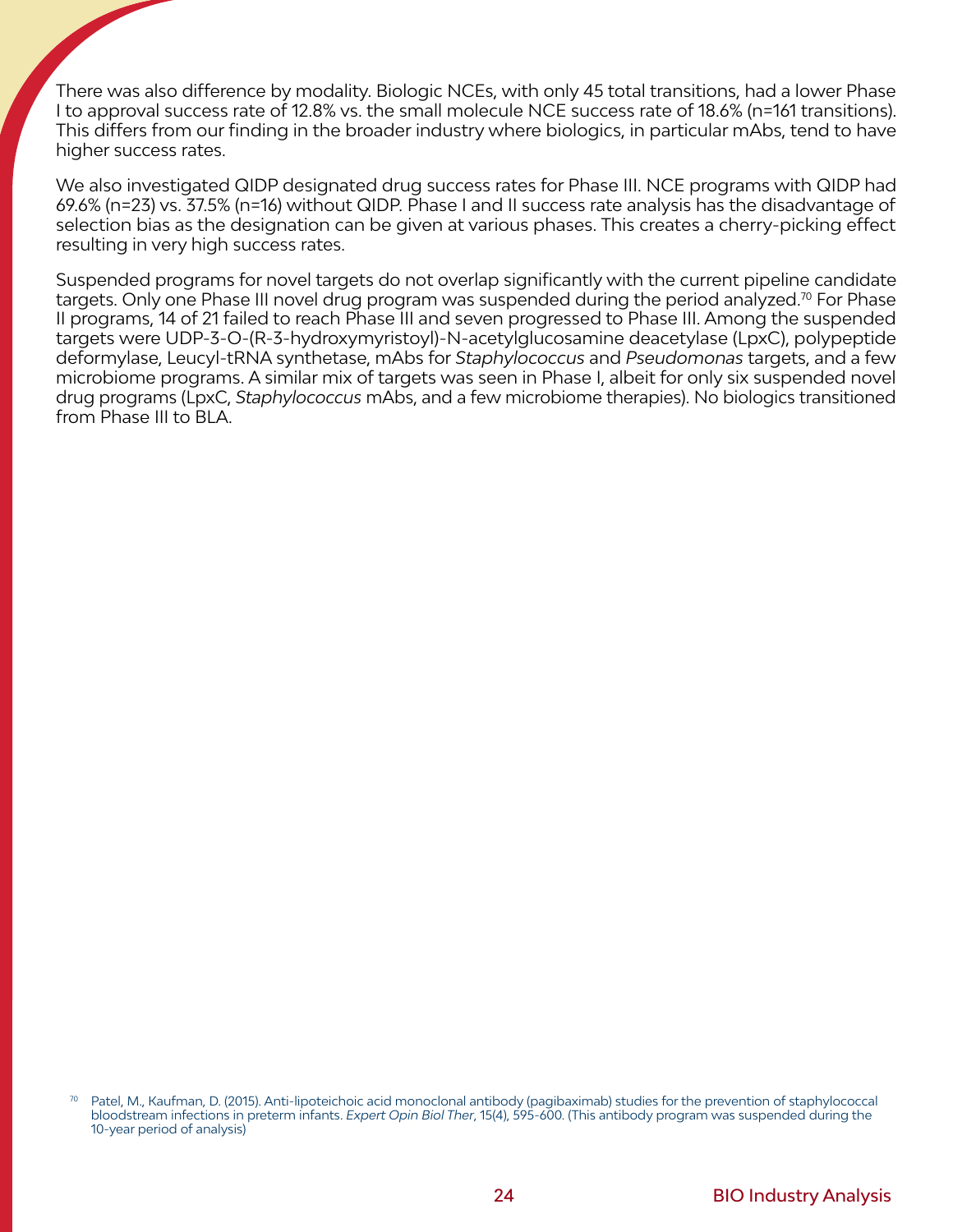# Investment into Emerging Antibacterial Companies

#### Venture Capital

Over the past 10 years (2011-2020) 22 antibacterial companies started their R&D journey by raising their first major financing round, called a series A-1 round. However, these financing rounds only account for only 2% of the funding provided to start-up biopharmaceutical companies created over this period. This low percentage shows a stark contrast in the investment of antibacterial companies versus other diseases. The disparity can also be seen in the amount invested in all antibacterial companies vs. other diseases. As shown in **Figure 9**, antibacterial companies received 17-fold less money than oncology companies for the decade. The biggest disparity was seen in 2020 when oncology companies raised 44x more money than antibacterial companies. The acceleration seen in oncology venture investment, and other areas of medicine such as rare disease, was missed by the antibacterial entrepreneurs in the U.S. Venture funding for antibacterial companies increased by 29% for the two five-year windows, 2011-2015 vs. 2016- 2020, but 275% for oncology companies and the 175% for all companies in the industry.

#### 2011-2020 VENTURE INVESTMENT INTO U.S. COMPANIES WITH LEAD NOVEL DRUG PROGRAMS IN ONCOLOGY VS. ANTIBACTERIALS



**Figure 9. Venture funding of companies with lead products in antibacterials vs. oncology, 2011-2020. Venture investment into oncology is 17x more than the funding received for novel antibacterials companies during this time period.**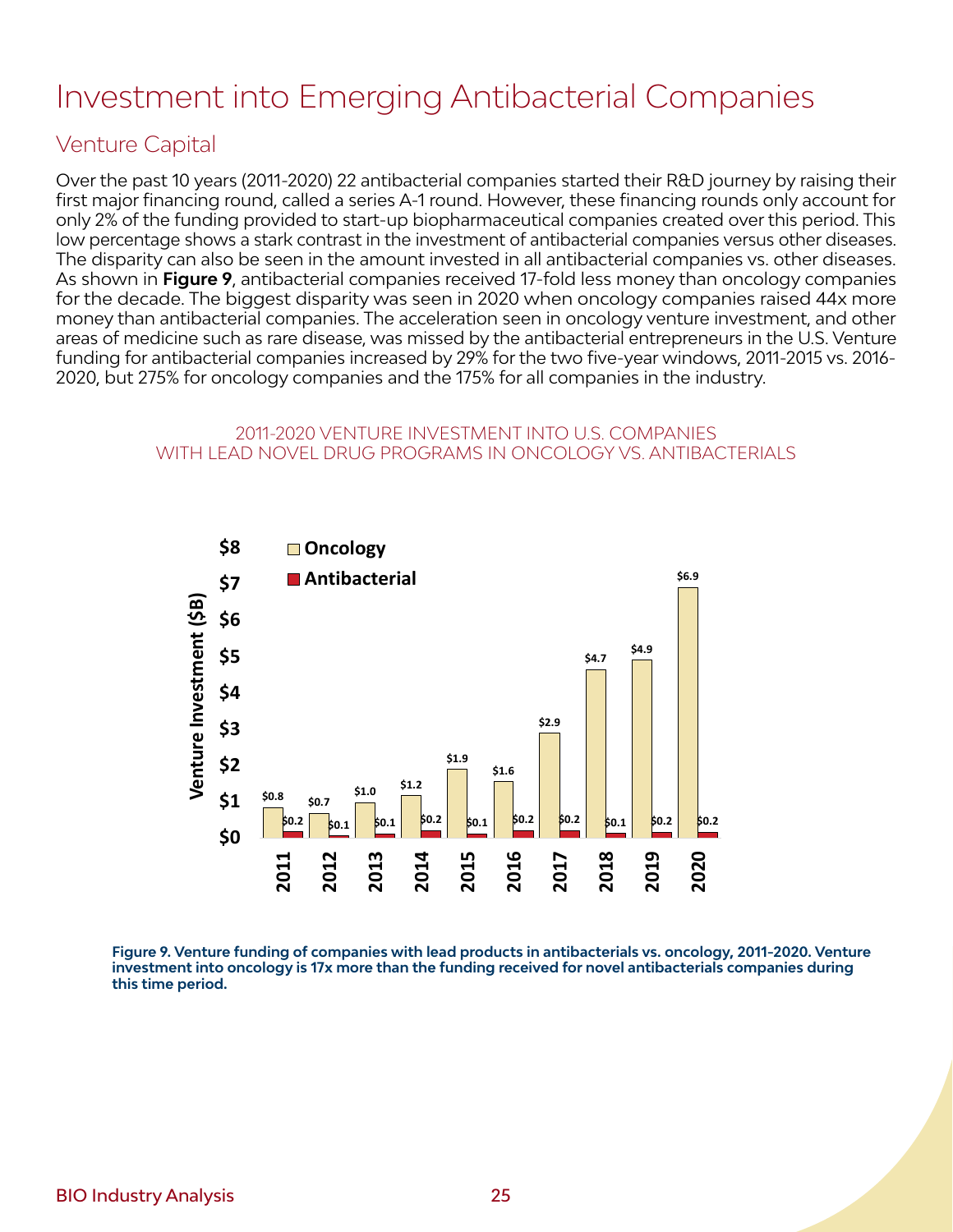#### IPOs

Similar to the trends shown in venture capital, investment into newly public U.S. based antibiotics companies has been sparse to non-existent in recent years. Over the last 10 years there were 12 antibacterial company IPOs raising \$769 million versus 109 oncology companies raising \$12 billion (2011-2020). An alarming trend is the decrease in antibacterial companies going public in the last five years (only 3). In contrast, during this same time period most other diseases like oncology have shown a large increase in companies going public (71 companies) versus the previous five years (38 companies). Of the 12 antibiotics companies that have gone public in the past 10 years, only five are still active today. Four of the companies were acquired (most at fire-sale valuation due to clinical or market failure), two went through the reverse merger process due to trial failures, and one company that reached FDA approval simply went extinct post-bankruptcy.

#### 2011-2020 IPO INVESTMENT INTO U.S. COMPANIES WITH LEAD NOVEL DRUG PROGRAMS IN ONCOLOGY VS. ANTIBACTERIALS



**Figure 10. IPO funding of U.S. companies with lead products in antibacterials vs. oncology, 2011-2020.**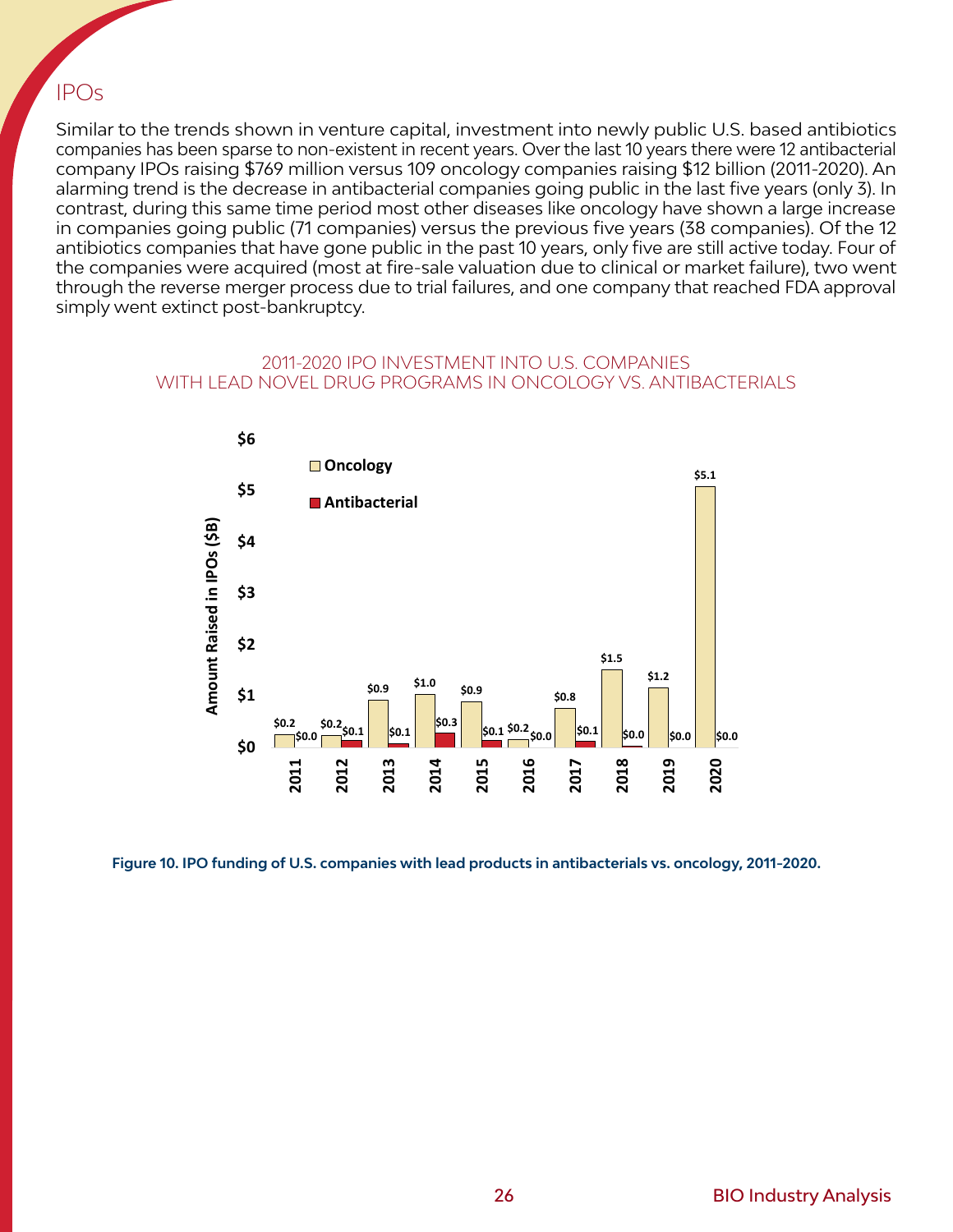#### Clinical Trial Initiations for Novel Antibiotics

To assess investment at the clinical level across the industry, we quantified the number of clinical programs started each year for the last decade. From a starting list of 602 antibacterial trial starts in the TrialTrove database over the 10-year period 2011-2020, we found 92 that met our criteria for true antibacterial NCE trial starts (removing nonintervention trials, reformulations, combinations of older drugs and other duplicate trials per Phase). Further analysis by novelty of target shows that there were 43 trial starts for NCEs with novel targets.

As shown in **Figure 11,** clinical trial starts for antibacterial NCEs has declined over the last 10 years, with a peak of 14 in 2016. Comparing the five-year periods 2011-2015 and 2016-2020 shows a decline of 33% (from 55 to 27). For Phase I initiations, the drop was steeper at 46%.

For drug candidates with novel targets, there was a 28% drop (from 25 to 18) when comparing the fiveyear periods. Small company sponsored programs led the decline, dropping 45% from 22 (2011-2015) to 12 (2016-2020). For Phase I starts by small companies, the decline was 60%.



2011-2020 CLINICAL TRIAL STARTS FOR ANTIBACTERIAL DRUG INTERVENTION TRIALS

**Figure 11. Clinical trial starts for antibacterial NCEs, 2011-2020. TrialTrove data accessed October 2021. Trials were individually assessed for NCE intervention trials only and trial Phase cohorts de-duplicated. A total of 92 NCE intervention trials for were initiated during this time period, with 43 for NCEs with novel targets.**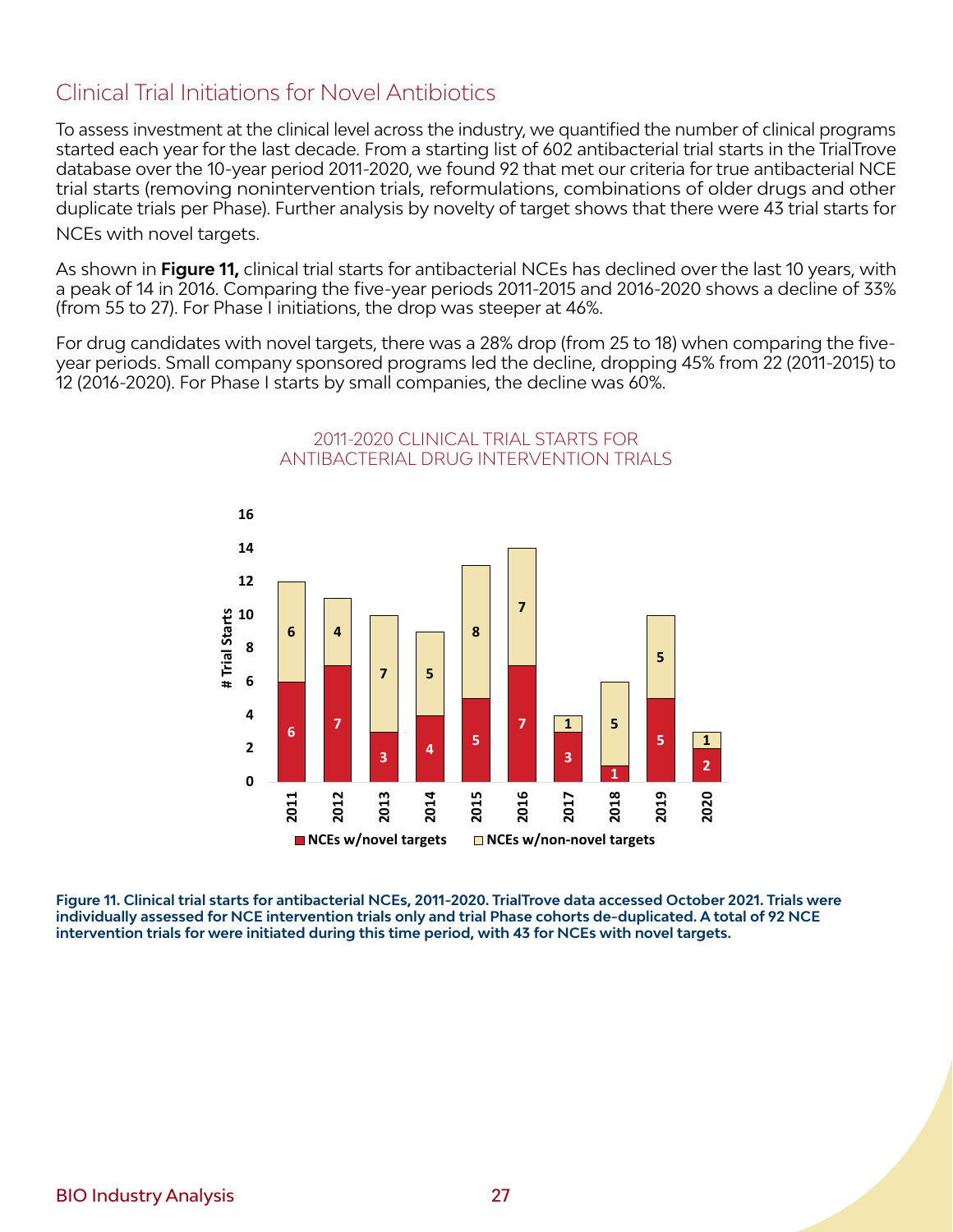### Discussion

Despite the availability of 106 unique direct-acting antibacterial therapeutic entities on the market in the U.S. and 28 unique antibacterials outside the U.S., there remains a need for alternatives to currently available drugs that will circumvent bacterial resistance to current medicines. More than 82% of all antibiotic approvals occurred prior to the year 2000. The majority of the drugs remaining on the market are facing eventual loss in efficacy due to resistance developed by bacterial strains encountering these treatments in the population. For the next generation of antibacterials to fill this gap, there needs to be a well-funded and appropriately rewarded biotech ecosystem for translational science to reach the clinic and beyond.

The majority of antibacterial innovation stems from small, emerging biotechnology companies, as indicated by 80% of the current clinical pipeline candidates originating in these companies. However, funding has been sparse for these antibacterial developers, and the ecosystem is fragile and failing. Over the last decade, antibacterial start-ups raised a total of only \$2.3 billion in both venture capital *and* IPOs, well below other areas in medicine and not enough to compensate for the need of a broad ecosystem and diverse pipeline of candidates. By comparison, over this same decade oncology companies raised \$38 billion in venture capital and IPOs, more than 16-fold over the amount invested in antibacterials. To further place the \$2.3 billion for antibacterials into context, consider the following reference points from non-antibacterial companies: one single cell and gene therapy company was recently able to raise \$1.3 billion in just under three years; and other individual small biotechs have recently raised \$1 billion in a single year from follow on offerings.<sup>71</sup>

Our analysis of clinical trial initiations, a broader proxy for R&D investment trends for both large and small antibacterial-focused companies, reinforces the picture of an exodus from antibacterials. Phase I trial initiations declined 46% when compared to the previous five-year periods (2011-2015 vs. 2016-2020). Phase II and III trial initiations declined 33%. The same percentage drop was seen when segmenting by company size, suggesting the wane in large company interest is shared by small companies and their investors. This is particularly concerning as large companies have traditionally been a critical part of the antibiotic ecosystem, with their extensive manufacturing infrastructure and global distribution capacity.

There are only 44 drug programs in the current antibacterial pipeline, excluding the innovative products for TB and *C. difficile.* That is far below what is needed to address the 13 threat pathogens outside of TB and *C. difficile* listed by CDC and WHO (**Appendix A1**), based on historic success rates.72 Consider that for COVID-19 alone, there were 1,030 drug and vaccines programs launched in 2020-2021, and more than 450 reached the clinic.73 The magnitude of R&D for individual oncology indications also underscores the size of the funnel that is needed to generate just a handful of meaningful therapeutic options for patients. For breast cancer alone, there are 160 NCE drug programs in the clinic.<sup>74</sup> Unfortunately, the commitment to antibacterial R&D is narrow by comparison. In fact, for systemic small molecules (the traditional bar for effective, widely available antibiotics) there is only one Phase III drug in the clinic. Historic success rates for drug development have shown that the number of shots on goal must increase if we are to see life-saving therapies become available for patients. Furthermore, multiple products on the market are also needed to ensure real-world success.

Sana Biotechnology, sold 23.5 million shares at \$25 per share (\$588 million) in February 2021 and raised more than \$700 million in venture capital since its founding in 2018. During the last decade (2011 to 2020), U.S. antibacterial companies raised just \$769 million in IPOs. Bluebird bio raised more than \$1 billion in follow-on offerings in 2017.

As a simple example calculation: Assuming at least two new drugs to rely on for each of the 13 pathogens and assuming a similar distribution of asset progression as found in the current pipeline (35% NCEs in Phase I, 45% in Phase II, and 20% in Phase III), the probabilities suggest a minimum of 153 candidates would be needed in the pipeline.

<sup>73</sup> BIO Covid pipeline tracker: https://www.bio.org/policy/human-health/vaccines-biodefense/coronavirus/pipeline-tracker

Based on a search of the Biomedtracker database November 2021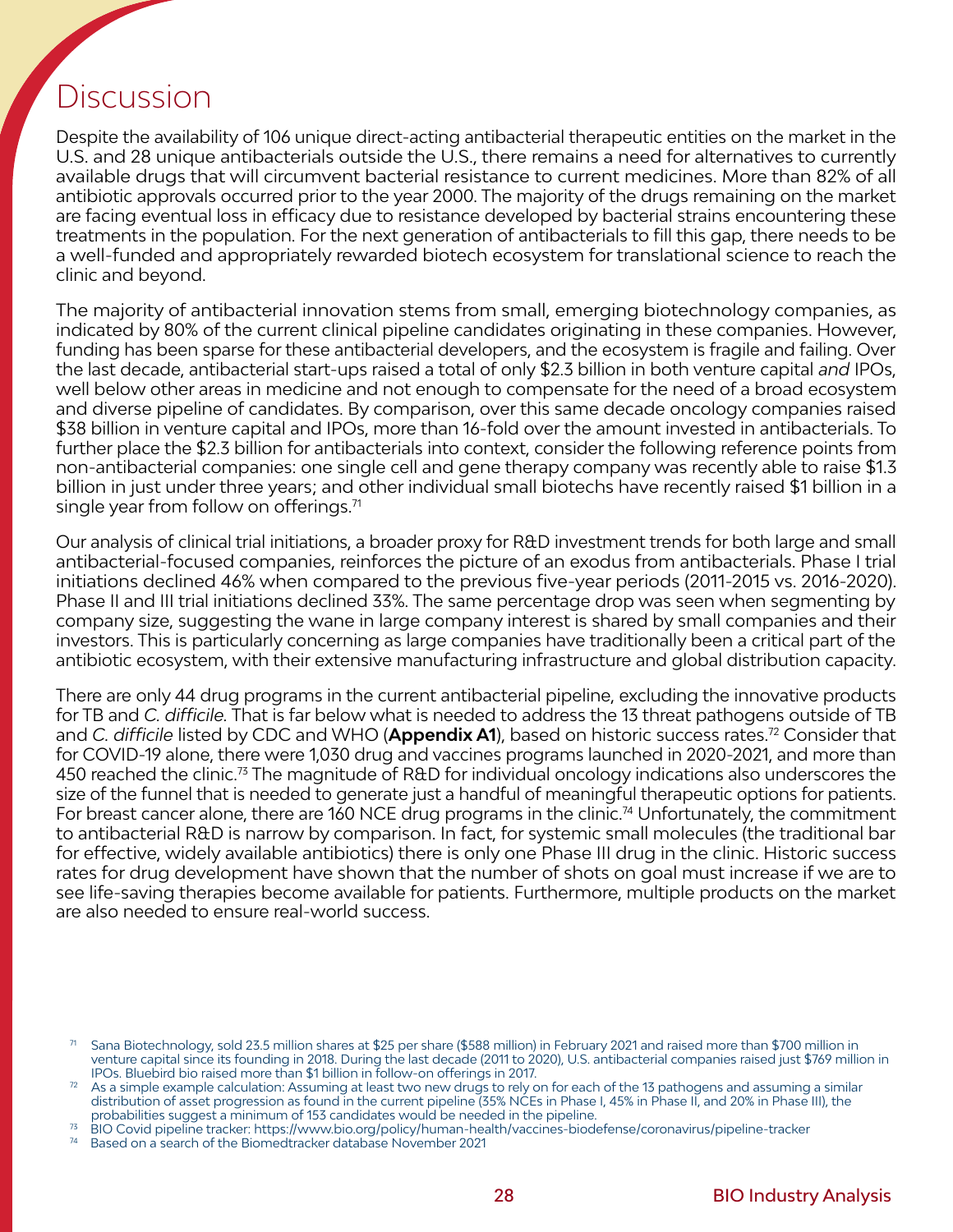Contrary to what might be expected for a heavily underinvested disease area, the success rate for new antibacterials was found to be above the industry average. New antibacterials were found to have a 16.3% success rate from Phase I to FDA approval, above the overall industry average of 7.9% for 2011-2020. New antibacterial therapies with novel targets had a success rate of 13.0%, above average and in line with the greater infectious disease area. Interestingly, oncology has an extremely low success rate near 5%, yet continues to receive record amounts of investment. This reinforces that there are other factors preventing investment into antibacterials, as higher rates of success have had little impact.

There are three main factors that have scared off investors from antibacterial development. First, large companies have been exiting from the space for some time, with very few listed as co-sponsors of small company pipeline candidates. Without a vested interest from large biopharmaceutical companies, licensing deals and M&A dry up, souring the incentive for early-stage investors such as venture capitalists. Second, the majority of recent examples of "successful" biotechs (those that have raised venture capital, obtained funding through public offerings, obtained FDA support via QIDP, and achieved FDA marketing approval) have been commercial failures. Investors point to these recent stories of antibacterial company bankruptcies and acquisitions at fire sale valuations as evidence to avoid investment in this segment of medicine.75,76 The third factor is the lack of effective policy and regulatory solutions to address the unique characteristics of the antimicrobial marketplace.

The primary issue forcing big pharma out of the antibacterial sector and leaving small company innovators empty handed is that the traditional market dynamics do not exist for antimicrobials, and this has not been resolved through new policies. First, new antimicrobials will primarily be used as "last line" therapies for use in hospitals when other options are ineffective. These products are short duration therapies and will experience slow uptake since they are usually used sparingly to preserve effectiveness. Novel antimicrobials are also generally undervalued by reimbursement systems relative to the benefits they bring society. Finally, hospital bundled-payment reimbursement mechanisms can discourage use of novel antibacterials, even when they are the most appropriate treatment for a patient, contributing not only to market challenges but also patient access to novel products. Taken together, these challenges create a market with little to no return on investment for antibacterial medicines.

This market reality for antibiotics, due to appropriate stewardship implementation, cheap available generics, oscillations in waves of infectivity (potentially non-existent in pre-crisis periods), means that both drug market volumes and drug pricing are under unique pressures that turn investment return models negative.77

#### **Solutions: From government and non-profit funding and regulatory incentives to market fixes**

Ongoing conversations about policy solutions span the entire pathway of drug development and access: early-stage investment (push mechanisms for research), late-stage investment (push mechanisms for development), clear and efficient regulatory pathways (regulatory incentives for development), and, importantly, the post-approval market incentives (pull mechanisms). There is broad alignment across academia, industry, policymakers, and other stakeholders that all four modes of incentivizing innovation are needed to stabilize and sustain the antimicrobial ecosystem and address the ongoing fight against AMR. As illustrated in **Appendix A2**, these solutions, and the entities that drive them, are interconnected and dependent on each other.

 $75$  Plackett, B. (2020). No money for new drugs: Despite an overwhelming global need for pharmaceutical companies to develop more antibiotics, there's little financial incentive to encourage them to act. Nature, 586, S50.<br>Recent examples include Achaogen, a company with an approved antibiotic to treat resistant Infections, that filed for bankruptcy i

spring 2019, less than a year after FDA approval. A second company with four antibiotics on the market, Melinta Therapeutics, filed for bankruptcy protection in late 2019 and restructured.

<sup>77</sup> Klug, D., et al. (2021). There is no market for new antibiotics: this allows an open approach to research and development. *Wellcome Open Res*., 6, 146.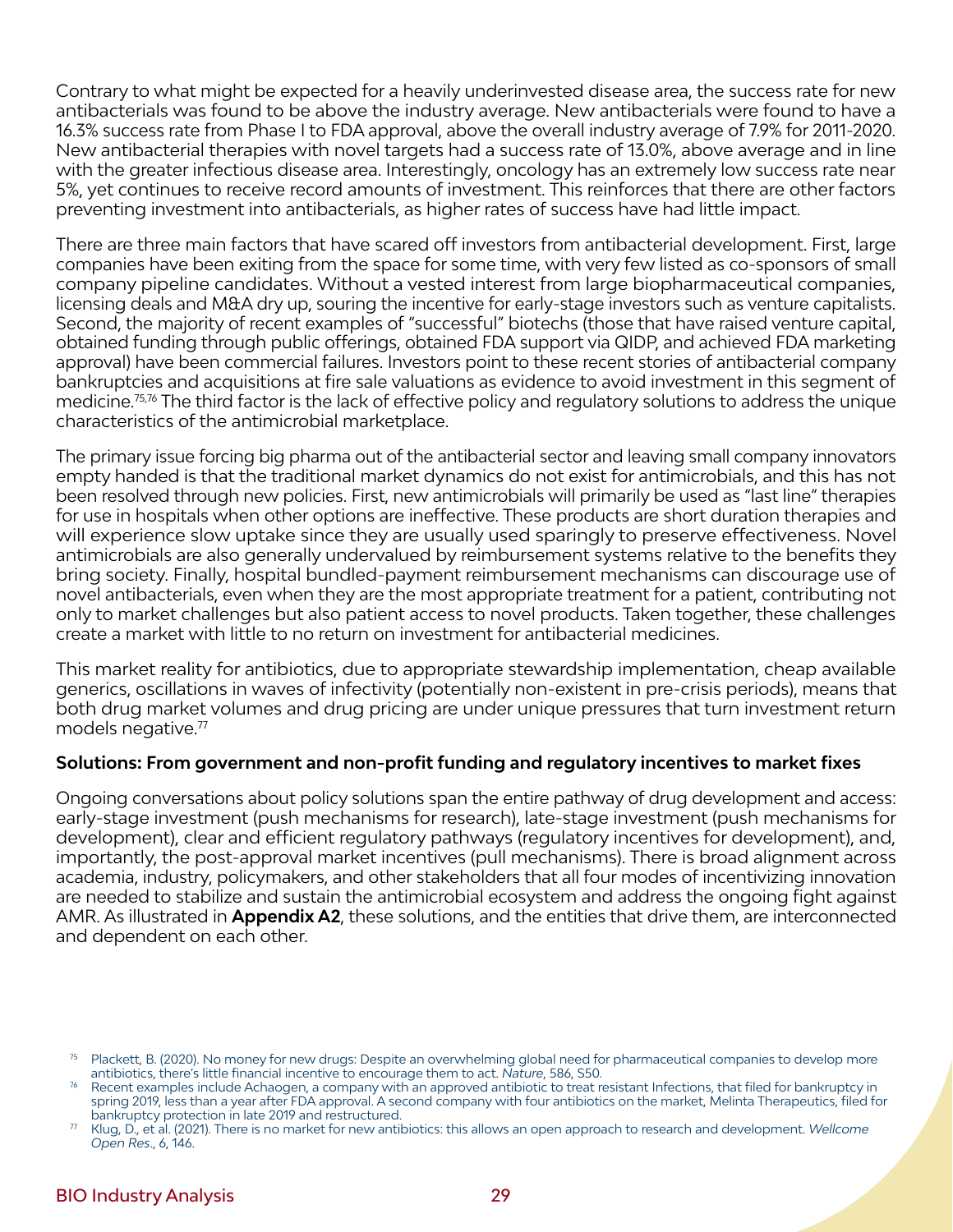**Early-stage investment (push mechanisms for research).** The early funding of new target discovery at the lab bench must be consistent and sizable. This starts with government funding and grants (*e.g.,* NIAID, BARDA, CARB-X etc.), and philanthropic foundations and institutes. However, the early-stage funding that needs to quickly follow these efforts must support new drug candidate discovery by funding chemists and biochemists to make the drug entities themselves. This is the phase where angel investors, entrepreneurs, and venture capitalists have traditionally converged to enable successful drug discovery. Small companies account for roughly 70% of drug candidates across the industry, and their funding is heavily reliant on this investment capital.<sup>78</sup> However, as noted above for antibacterials, these traditional sources of funding are not supplying the investment needed. To solve this deficiency in the ecosystem, in recent years other creative hybrid models for funding have been launched, leading to promising NCEs. For example, a global non-profit partnership, CARB-X, recently completed five years of funding to support early development of innovative products, totaling over \$360 million across 92 projects in 12 countries.<sup>79</sup> However, as candidates emerge from this discovery stage, they will go nowhere unless the following three solutions are in place.

**Regulatory incentives for development**. In the last decade, multiple regulatory measures have been taken to change the efficiency and incentives for drug developers. For example, the Generating Antibiotic Incentives Now **(GAIN)** Act of 2012 brought forward the Qualified Infectious Disease Product (**QIDP**) designation to pipeline candidates. The QIDP designation provides eligibility for priority FDA review, fast-track designation, and an additional five years of market exclusivity.<sup>80</sup> There have been 17 NCE approvals with QIDP.<sup>81</sup> In 2016, the Limited Population Pathway for Antibacterial and Antifungal Drugs (**LPAD**) was introduced in the U.S. as part of the 21st Century Cures Act. Amikacin and Pretonamid were the first two drugs approved under this pathway in 2018 and 2019, respectively.<sup>82</sup> In 2017, the U.S. Center for Drug Evaluation and Research (CDER) issued updated FDA guidance on clinical trial design for antibacterials. All of these regulatory steps acknowledge the hurdles industry is facing in the antimicrobial arena and take steps to streamline development. However, for drug developers, technical issues with trial enrollment and running large, complex comparative effectiveness studies remain as late-stage obstacles. $^{\rm 83}$ 

**Late-stage investment (push mechanisms for development).** Small companies that may emerge with a candidate from early-stage research often struggle to obtain funding for the complex and costly Phase II and III trails. Multi-entity funds, such as the recent AMR Action Fund, can serve to fill this gap.<sup>84</sup> Other public private partnerships, such as BARDA's Project BioShield program or BARDA's Broad Spectrum Antimicrobials program can also provide support to accelerate later stage research and development. The TB Alliance is a successful example of non-profit funding of clinical-stage development, with seven products currently in trials.

- <sup>78</sup> BIO's interactive clinical pipeline review available at https://www.bio.org/fda-approvals-clinical-development-pipeline
- <sup>79</sup> CARB-X investments. Retrieved from: [https://carb-x.org/carb-x-news/carb-x-celebrates-five-years-of-progress-in-early-stage-prod](https://carb-x.org/carb-x-news/carb-x-celebrates-five-years-of-progress-in-early-stage-product-development-against-antibiotic-resistant-bacteria/)uct-development-against-antibiotic-resistant-bacteria<sup>7</sup>. Others examples can be found in Appendix A2 and A3.
- 80 Schneider, M., Harrison, N. R., Daniel, G. W. & McClellan, M. B. (2020) Delinking US Antibiotic Payments through a Subscription Model in Medicare. Retrieved from: https://healthpolicy.duke.edu/publications/delinking-us-antibiotic-payments-throughsubscription-model-medicare
- 81 See the BIO FDA tracker's regulatory filter: https://www.bio.org/fda-approvals-clinical-development-pipeline.
- <sup>82</sup> FDA website, retrieved Nov 2021: https://www.fda.gov/drugs/development-resources/limited-population-pathway-antibacterialand-antifungal-drugs-lpad-pathway
- 83 Bart, S., et al. (2021). Geographic Shifts in Antibacterial Drug Clinical Trial Enrollment: Implications for Generalizability. Clinical Infectious Diseases, 72, (8) p. 1422–1428
- 84 AMR Action Fund details accessed December 2021 at https://www.amractionfund.com/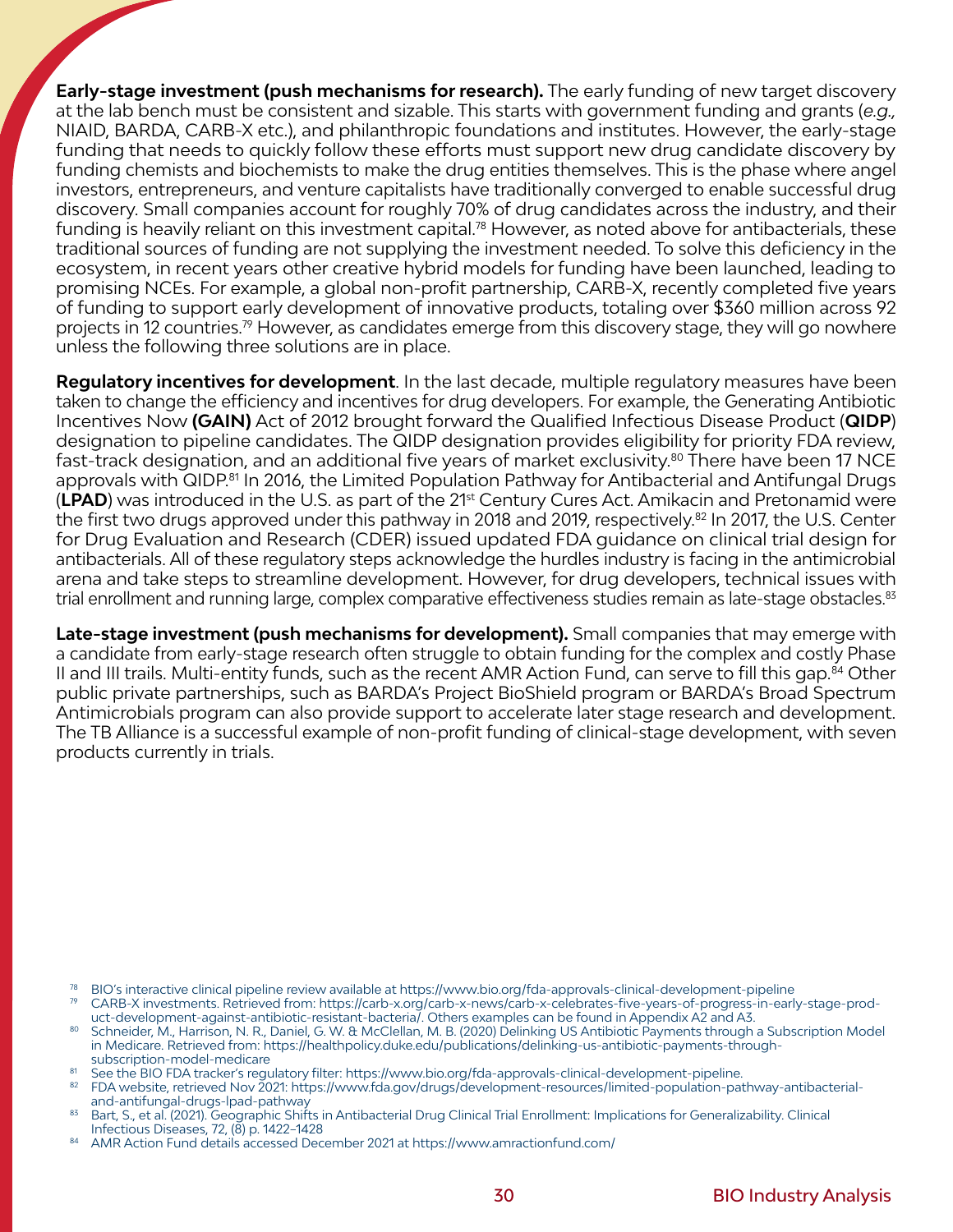**Market-based mechanisms – Pull incentives and Reimbursement Reform**. Policy reforms that are not in place at the moment – and are most critically needed – are solutions to address the most disabling pillar of the ecosystem: the marketplace. The investment issues and anemic pipeline presented in this report are a result of broken market dynamics that create a risk-benefit imbalance when it comes to developing and launching antibiotics. With average sales revenue for antibiotics well below the threshold for remaining commercially viable (due to both price and volume), and with similar drug development costs to other disease areas, the incentive to invest for comparable ROI – and in some cases any ROI – is missing. Unlike other areas of drug development with potential benefits commensurate with risk taken and value delivered to patients, the private sector pathway for antibacterials does not work. Unlike the obstacles seen with chronic diseases, such as the inability to stratify patient populations, lack of understanding of the pathophysiology, and the challenging and costly regulatory requirements and difficult reimbursement environment, the antibiotic developers are facing a more nuanced market issue – the market for these types of novel antibiotic products does not exist in the traditional pharmaceutical form.

To address the unique market challenges for antibacterials, a combination of two complementary postapproval incentives is necessary: a pull incentive to ensure sustainable investment into the AMR product pipeline, and reimbursement reform to stabilize the commercial marketplace and improve patient access.

First, new economic incentives that reward successful innovation at a level sufficient to attract further R&D may serve to pull participants back into the fray. Studies estimate that incentives in the range of \$1-4 billion per successful launch of a new and innovative antibiotic are needed globally. Several types of "pull incentives" have been proposed and pilots are ongoing to address the broken marketplace for antibacterials.85 One solution is an incentive, such as a market entry reward or subscription model, which rewards the successful approval of a novel AMR medicine that meets critical unmet medical needs. This mechanism could provide an important incentive for private investment in these products by providing a return on investment for AMR programs that is competitive with other areas of potential R&D investment. This could also be achieved through a subscription model that would allow reimbursement to be partially de-coupled from volume of sales to reduce the incentive to inappropriately use novel antibiotic medicines. The bipartisan Pioneering Antimicrobial Subscriptions to End Upsurging Resistance (PASTEUR) Act, introduced in both chambers of Congress in 2020 (and reintroduced in 2021), is one policy proposal currently under consideration which would establish such an incentive.

Reimbursement reform, if combined with appropriate valuations, could play a complementary role to stabilize the antibiotics market. Current Medicare in-hospital bundled-payment mechanisms may discourage the use of novel antimicrobial medicines – even in situations where they are more clinically appropriate – as hospitals will lose money using these novel products on these patients. This creates a barrier to patient access and contributes to the poor uptake of AMR medicines from companies struggling to remain commercially viable. One solution to this problem would be for qualifying antimicrobials to receive separate payment under in-hospital Medicare reimbursement. This would ensure hospitals are adequately reimbursed for novel antimicrobials, enabling doctors to prescribe the most appropriate antimicrobial based on clinical, not financial, considerations. This separate payment would ensure patient access when appropriate and help address the poor market uptake of AMR medicines. This reform could be achieved either through the Centers for Medicare and Medicaid Services (CMS) current rulemaking authorities, or a legislative proposal such as the Developing an Innovative Strategy for Antimicrobial Resistant Microorganisms (DISARM) Act, introduced in Congress in 2020 with bipartisan support. <sup>86</sup>

All innovation needs a functional, efficient ecosystem for it to succeed in generating life-saving products. The Biotechnology Innovation Organization (BIO) and member companies view innovation as the key to tackling the emerging threat of antibiotic resistance. Policies that stimulate greater investment in antibiotic R&D through a combination of both push and pull incentives, are necessary to achieve this goal.

<sup>85</sup> Outterson, K. Estimating. (2021). The Appropriate Size Of Global Pull Incentives For Antibacterial Medicines. *HEALTH AFFAIRS*, 40, (11) p.1758–1765<br>Text for the Disarm Act (H.R. 4127) can be accessed at https://www.congress.gov/bill/117th-congress/house-bill/4127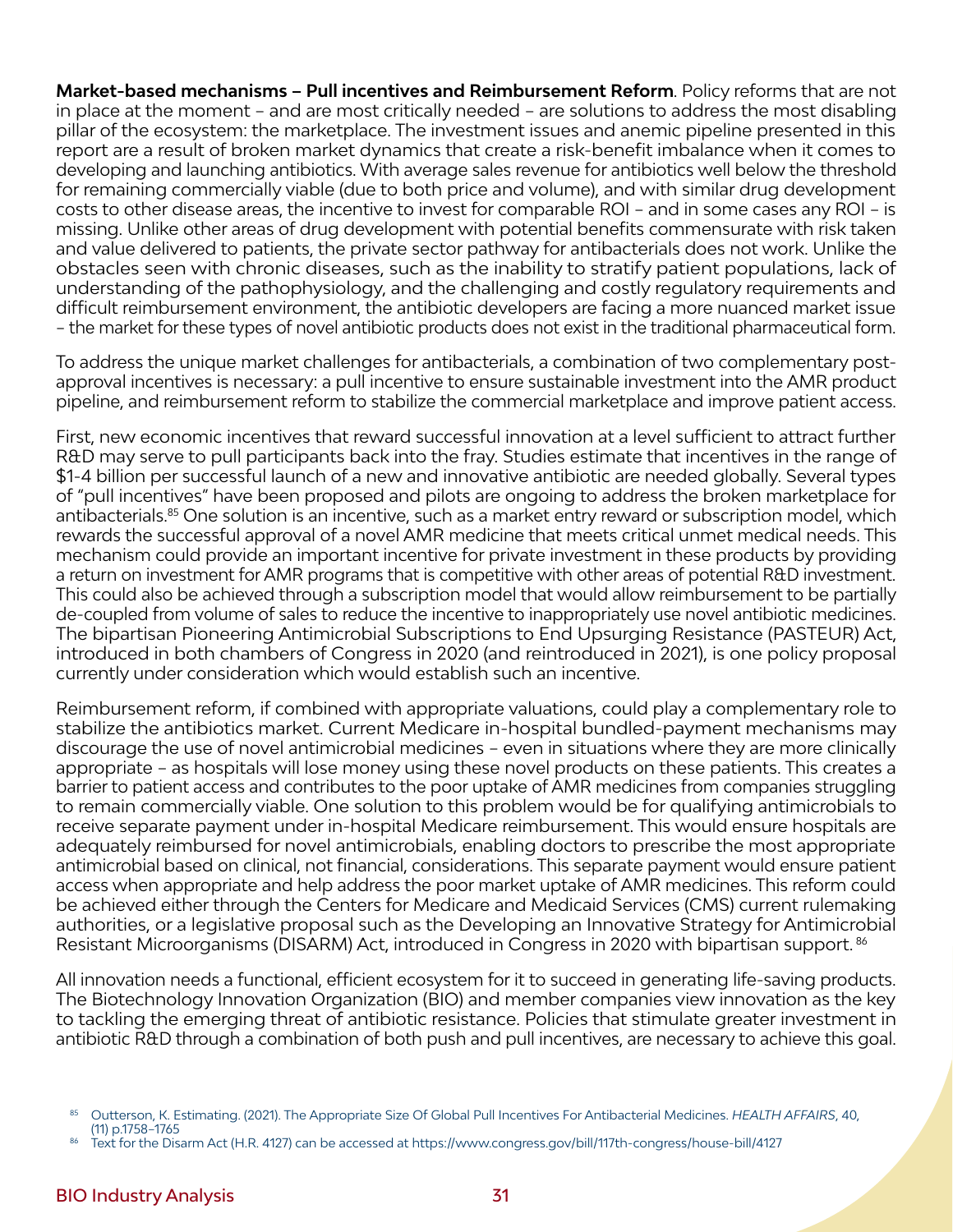# Appendix

#### Appendix A1. CDC and WHO pathogen threat lists

| Organism                                     | <b>CDC 2019</b>   | <b>WHO 2017</b>   |
|----------------------------------------------|-------------------|-------------------|
| Acinetobacter baumannii (G-) [CRAB]          | Urgent            | Critical          |
| Enterobacteriaceae [family*] (G-) [CRE]      | Urgent            | Critical          |
| Neisseria gonorrhoeae (G-) [CR, FR]          | Urgent            | High              |
| Clostridioides difficile (C. diff) (G+)      | Urgent            | Not listed        |
| Enterobacteriaceae [family*] (G-) [ESBLE]    | <b>Serious</b>    | Critical          |
| Pseudomonas aeruginosa (G-) [CRPA]           | <b>Serious</b>    | Critical          |
| Enterococcus faecium (G+) [VRE]              | <b>Serious</b>    | High              |
| Staphylococcus aureus (G+) [MRSA, VRSA]      | <b>Serious</b>    | High              |
| Campylobacter spp. (G-) [FR]                 | <b>Serious</b>    | High              |
| Salmonellae Typhi (G-) [FR]                  | <b>Serious</b>    | High              |
| Streptococcus pneumoniae (G+)                | <b>Serious</b>    | Medium            |
| Shigella spp. (G-) [FR]                      | <b>Serious</b>    | Medium            |
| Mycobacterium Tuberculosis (TB) (G-/+)       | <b>Serious</b>    | Not listed        |
| Streptococcus pyogenes (Group A) (G+) [ER]   | Concerning        | <b>Not listed</b> |
| Streptococcus agalactiae (Group B) (G+) [CR] | Concerning        | Not listed        |
| Helicobacter pylori (G-) [CIR]               | <b>Not listed</b> | High              |
| Haemophilus influenzae (G-) [AR]             | <b>Not listed</b> | Medium            |

**Figure A1. CDC and WHO list of antibiotic resistance bacterial threats. CR = carbapenem-resistant, VR= vancomycinresistant, MR = methicillin-resistant, ClR = clarithromycin-resistant, FR = fluoroquinolone-resistant, AR = ampicillinresistant.** *M. tuberculosis* **and** *C. diffile* **are covered in recent WHO reports, but not on the original pathogen list of 2017. \*Family Enterobacteriaceae includes Escherichia coli, Klebsiella, Salmonella, and Shigella. The CDC list is available at <https://www.cdc.gov/drugresistance/biggest-threats.html> and the WHO list at https://www.who.int/news/item/27- 02-2017-who-publishes-list-of-bacteria-for-which-new-antibiotics-are-urgently-needed. (***Mycobacterium tuberculosis*  **and** *Clostridioides difficile* **are covered in recent WHO reports, but not on this threat list)**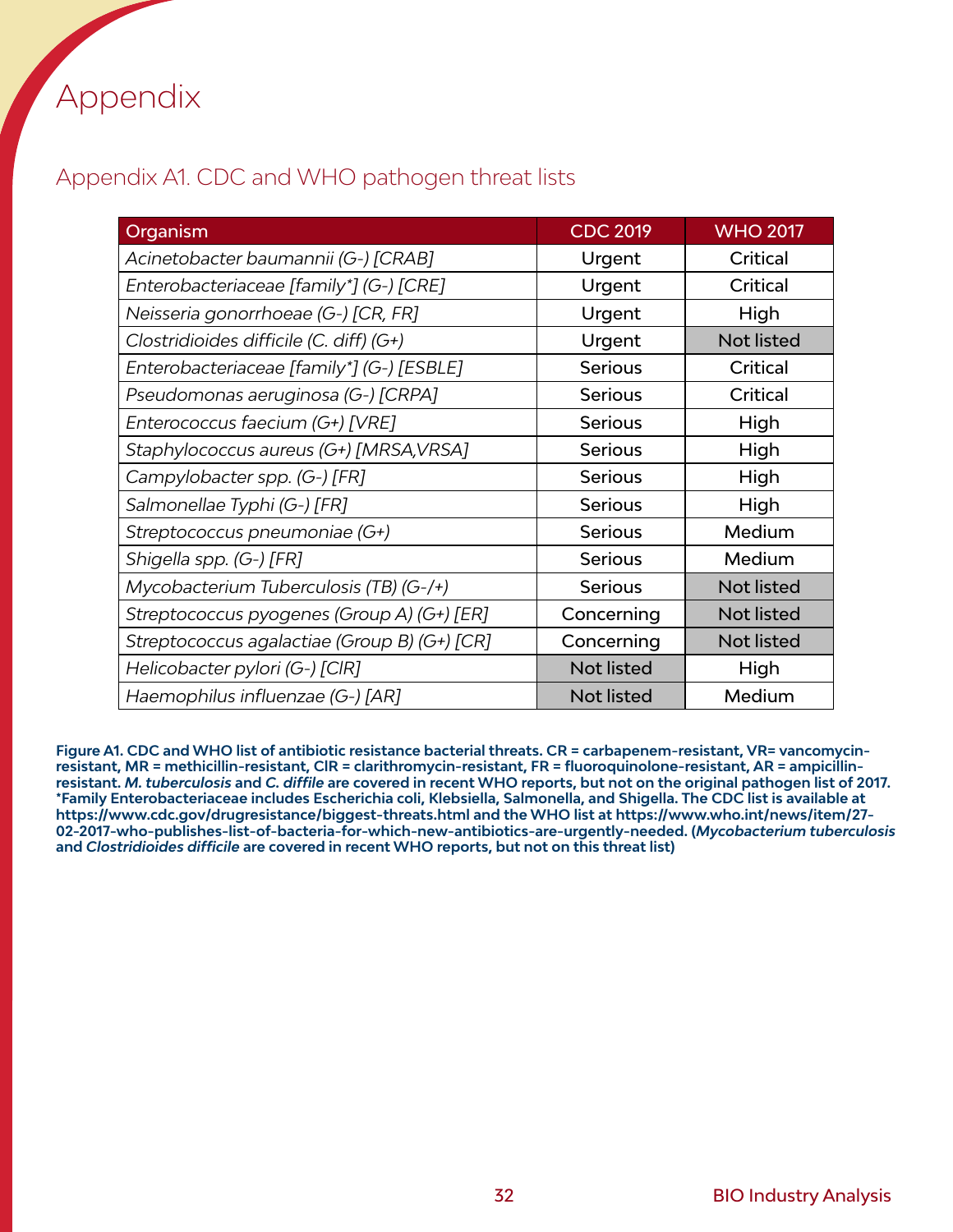

Appendix A2. Entities involved in Antibacterial Innovation

**Figure A2. CARB-X diagram of interconnected entities along the R&D process for antibacterial development. Accessed January 2022 at https://carb-x.org/resources/presentations/**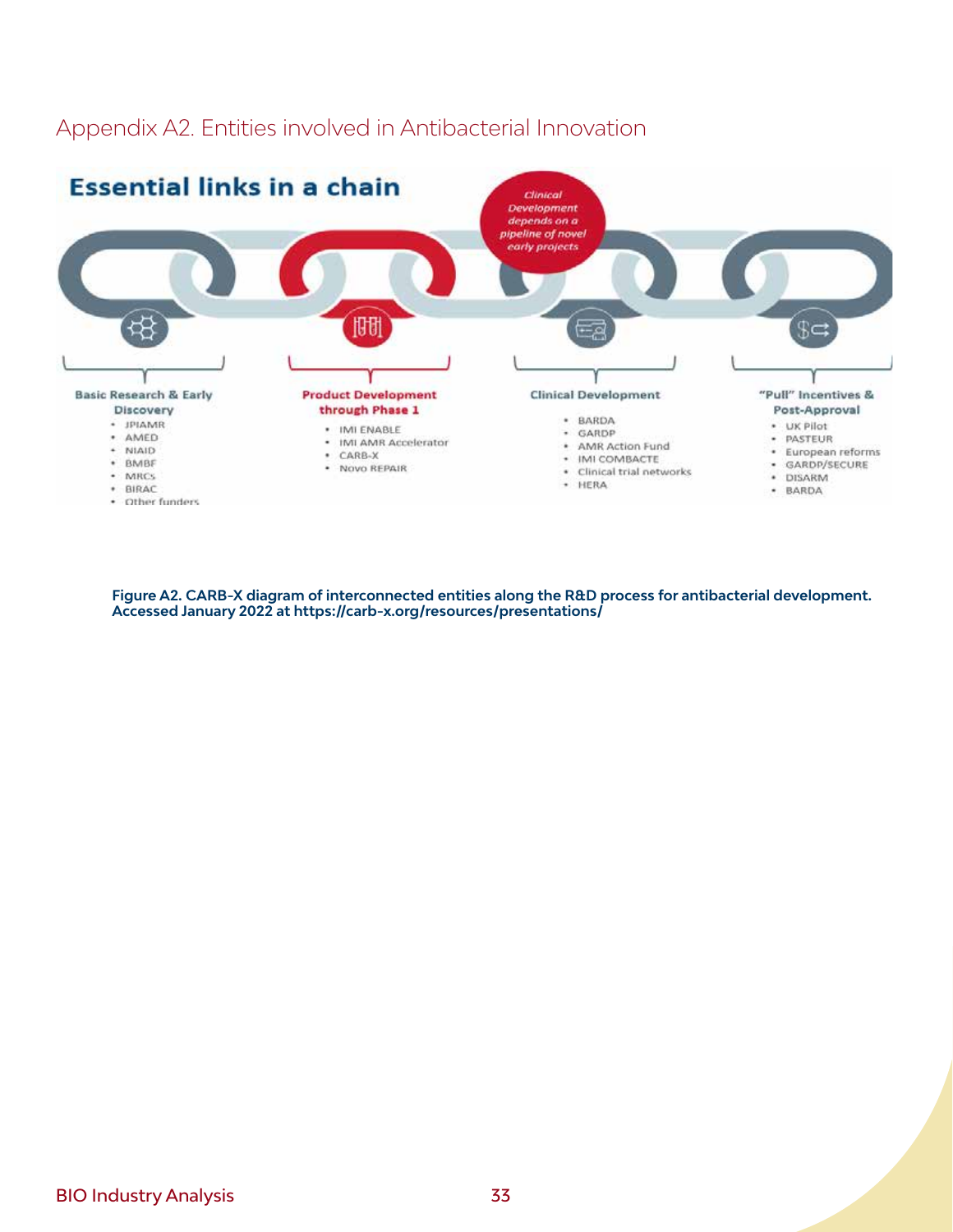### Appendix A3. Abbreviations for entities involved in antibacterial innovation

| Abbr                                                                       | <b>Name</b>                                                                                                       | Launch<br>Year | <b>Description</b>                                                                                                                             |  |  |  |
|----------------------------------------------------------------------------|-------------------------------------------------------------------------------------------------------------------|----------------|------------------------------------------------------------------------------------------------------------------------------------------------|--|--|--|
|                                                                            | Acronyms for Push Collaborations, Initiatives, and Funds                                                          |                |                                                                                                                                                |  |  |  |
| <b>Action Fund</b>                                                         | <b>AMR Action Fund</b>                                                                                            | 2020           | Established by 23 pharmas for AMR trials in Phase II and III (\$1B)                                                                            |  |  |  |
| CARB-X                                                                     | Combating Antibiotic Resistant Bacteria Biopharmaceuti-<br>cal Accelerator                                        | 2016           | Established by BARDA, Wellcome Trust, Germany's BMBF, UK's<br>GAMRIF, BMGF, and Boston Uniiversity (with preclinical services by<br>NIH NIAID) |  |  |  |
| <b>REPAIR</b>                                                              | Replenishing and Enabling the Pipeline for Anti-Infective<br>Resistance Impact Fund                               | 2018           | Established by Novo Holdings for early-stage AMR drug start-ups<br>(\$165M)                                                                    |  |  |  |
| GARDP                                                                      | Global Antibiotic Research and Development Partnership                                                            | 2016           | Established by WHO and DNDi for new for AMR drug develop-<br>ment (€100M, as of 2021)                                                          |  |  |  |
| <b>ENABLE</b>                                                              | European Gram-negative Antibacterial Engine                                                                       | 2014           | Established by IMI for early-stage discovery and development of<br>antibiotics against Gram-negative bacteria                                  |  |  |  |
| <b>JPIAR</b>                                                               | Joint Programming Initiative on Antimicrobial Resistance                                                          | 2013           | International collaborative of 28 nations and the EC for AMR                                                                                   |  |  |  |
|                                                                            | Acronyms for Pull Initiatives/Incentives for Antimicrobial Innovation                                             |                |                                                                                                                                                |  |  |  |
| NHSEI pilot                                                                | NHS England and NHS Improvement pilot study for<br>antibiotic subscription model                                  | 2019           | NICE-sponsored antibiotic subscription pilot project                                                                                           |  |  |  |
| <b>PASTEUR ACT</b>                                                         | Pioneering Antimicrobial Subscriptions To End Up Surg-<br>ing Resistance Act of 2020                              | 2020           | U.S. Senate bill that includes a subscription contract for novel<br>antibacterials                                                             |  |  |  |
|                                                                            | Acronyms for Non-Profits involved in Antimicrobial Innovation                                                     |                |                                                                                                                                                |  |  |  |
| <b>BMGF</b>                                                                | Bill & Melinda Gates Foundation                                                                                   | 2000           | Non-profit, private philanthropic foundation                                                                                                   |  |  |  |
| Pew                                                                        | Pew Charitable Trusts                                                                                             | 1948           | Non-profit organization that seeks to improve public policy,<br>inform the public                                                              |  |  |  |
| <b>DNDi</b>                                                                | Drugs for Neglected Diseases initiative                                                                           | 2003           | Non-profit organization developing new treatments for neglect-<br>ed patients                                                                  |  |  |  |
| <b>TBA</b>                                                                 | TB allliance                                                                                                      | 2000           | Non-profit product development partnership (PDP)                                                                                               |  |  |  |
| Wellcome                                                                   | Wellcome Trust                                                                                                    | 1936           | Non-profit foundation focused on health research based in<br>London                                                                            |  |  |  |
| <b>IDSA</b>                                                                | Infectious Diseases Society of America                                                                            | 1963           | Medical association for infectious disease specialists                                                                                         |  |  |  |
|                                                                            | Acronyms for InterGovernment Entities involved in Antimicrobial Innovation                                        |                |                                                                                                                                                |  |  |  |
| <b>WHO</b>                                                                 | World Health Organization                                                                                         | 1948           | United Nations coordinatation of health affairs related to antibac-<br>terials                                                                 |  |  |  |
| IMI                                                                        | Innovative Medicines Initiative                                                                                   | 2012           | Public-private partnership in Europe, runs New Drugs for Bad<br>Bugs (ND4BB) and DRIVE-AB (pull incentive research)                            |  |  |  |
| Acronyms for IntraGovernment Entities involved in Antimicrobial Innovation |                                                                                                                   |                |                                                                                                                                                |  |  |  |
| <b>GAMRIF</b>                                                              | Global Antimicrobial Resistance Innovation Fund                                                                   | 2016           | UK Government's Department of Health and Social Care program                                                                                   |  |  |  |
| <b>DZIF</b>                                                                | German Centre for Infection Research founded by<br>Germany's Federal Ministry of Education and Research<br>(BMBF) | 2012           | Germany's government funding source of antibiotic resistance<br>and for antibacterials                                                         |  |  |  |
| <b>BARDA</b>                                                               | Biomedical Advanced Research and Development<br>Authority                                                         | 2006           | U.S. Government public/private partnerships for antibacterial<br>medical countermeasures                                                       |  |  |  |
| <b>NIAID</b>                                                               | National Institute of Allergy and Infectious Diseases                                                             | 1955           | U.S. Government funding to conduct and support research on<br>antibacterials                                                                   |  |  |  |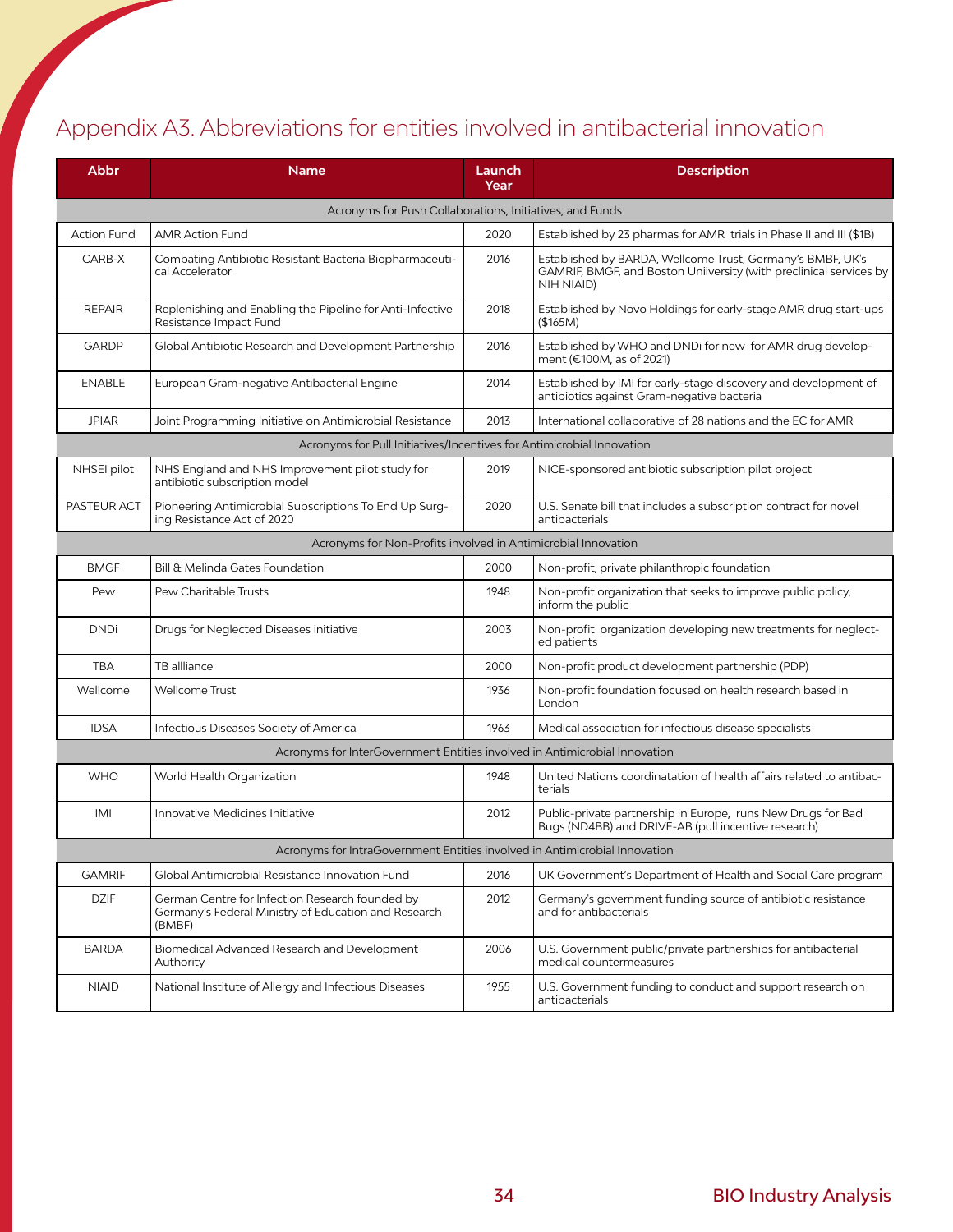#### Appendix A4. Methodology and Comparison with other Pipeline Reports

This report is restrictive in its definition of "antibiotics," focusing exclusively on antibacterials (i.e., does not include antifungal and anti-protozoan drugs), and including those that act by killing or directly inhibiting growth of any bacteria. We include drugs that have been approved ex-U.S. but remain in the pipeline under a U.S. regulatory pathway.

Two other recent reports for this field can be found at the WHO and PEW websites.<sup>87,88</sup> Differences between the WHO 2020 clinical pipeline report with this report are that WHO excludes topical treatments and does not separate beta-lactamases nor exotoxin mAbs as indirect-acting antibacterials. With those criteria, WHO reported 68 clinical therapies vs. the 78 antibacterials reported here (as 64 direct-acting + 14 indirect-acting antibacterials). Although 43 direct-acting drugs overlap in the reports, some recent updates to programs in this report (as of November 2021) led to some suspended drugs and new Phase I drugs.

The PEW analysis, which is updated annually (2014-2021), has numerous differences in methodology compared with this report. The PEW 2020 analysis of antibacterials (published in 2021) excludes TB and *H. pylori* drugs and excludes topical and inhaled products. With those criteria, PEW reported 69 clinicalstage therapies (43 traditional and 26 non-traditional therapies).

One difference from other reports includes the categorization of nitroimidazoles: (e.g., Pretonamid, approved in 2019, and Delamanid, approved ex- U.S. but in Phase III in the U.S.). They are commonly assigned to either fatty acid or mycolic acid synthesis pathway (as they block the generation of methoxy/ keto mycolic acids), but more evidence suggests a broader targeting of the activated species explaining its ability to work on rapidly growing *and* latent mycobacterial cells.89,90,91,92

Antibacterial vaccines were not included. However, with the pipeline thin and slow to expand, could vaccines be applied solution to resistant bacterial threats? Unfortunately, the current clinical pipeline for bacterial vaccines contains only 11 new vaccines in the clinic for seven bacteria strains. There are also 32 second generation vaccines (for eight bacteria strains with a prior vaccine approval). This is not encouraging as the success rate for bacterial vaccines is lower than for antibacterials. From Phase I to FDA approval, bacterial vaccines had a 10% success rate for the period 2011-2020.

<sup>87</sup> PEW report on 2020 pipeline, accessed December 2021: [https://www.pewtrusts.org/en/research-and-analysis/data-visualiza](https://www.pewtrusts.org/en/research-and-analysis/data-visualizations/2014/antibiotics-currently-in-clinical-development)[tions/2014/antibiotics-currently-in-clinical-development](https://www.pewtrusts.org/en/research-and-analysis/data-visualizations/2014/antibiotics-currently-in-clinical-development) (non-traditional pipeline: https://www.pewtrusts.org/en/research-and-analysis/data-visualizations/2017/nontraditional-products-for-bacterial-infections-in-clinical-development)

<sup>88</sup> WHO report on 2020 pipeline, accessed December 2021: https://www.who.int/publications/i/item/9789240021303

<sup>89</sup> Babtista, R., et al. (2018). Untargeted metabolomics reveals a new mode of action of pretomanid (PA-824). Nature Scientific Reports, 8, Article number: 5084. 90 Thakare, R., et al. (2020). Pretomanid for the treatment of pulmonary tuberculosis. *Drugs Today*, 56(10), 655-668.

<sup>91</sup> Liu, Y., et al. (2018). Delamanid: From discovery to its use for pulmonary multidrug-resistant tuberculosis (MDR-TB). *Tuberculosis (Edinb)*, 111, 20-30.

<sup>92</sup> Marrakchi, H., et al. (2014). Mycolic Acids: Structures, Biosynthesis, and Beyond. *Chemistry &Biology*, 21(1), 67-85.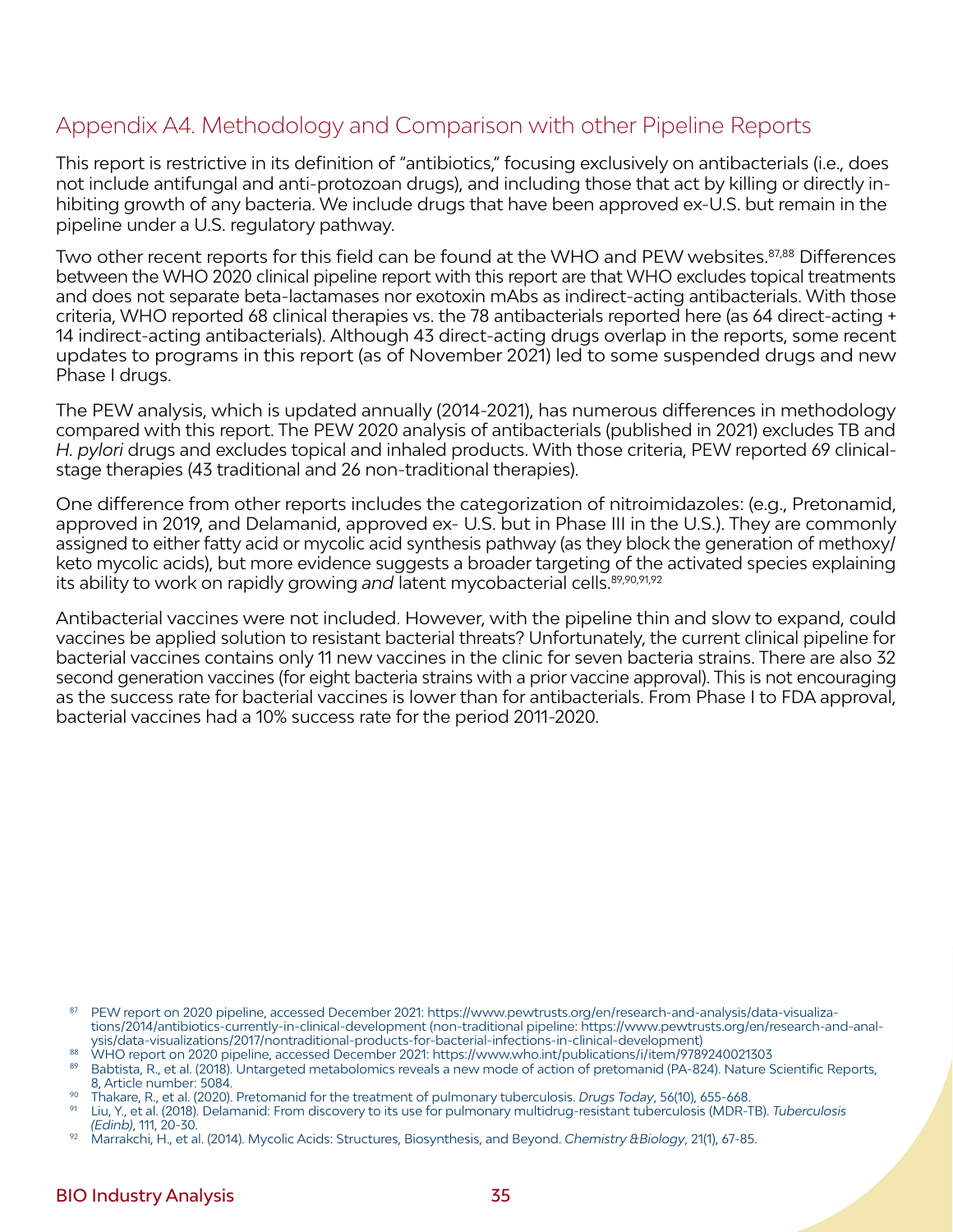#### **For more reports from BIO's Industry Analysis team, please visit wwww.bio.org/iareports**

## Authors

#### David Thomas, CFA

Vice President, Industry Research Biotechnology Innovation Organization (BIO) dthomas@bio.org

#### Chad Wessel

Director, Industry Research & Policy Analysis Biotechnology Innovation Organization (BIO)

#### Acknowledgements

We would like to acknowledge BIO staff (Cartier Esham, Emily Wheeler, Phyllis Arthur, Khushboo Sharma, Dan Malessa) and Kevin Outterson, Richard Alm, Joe Larsen, and Greg Frank for their review.